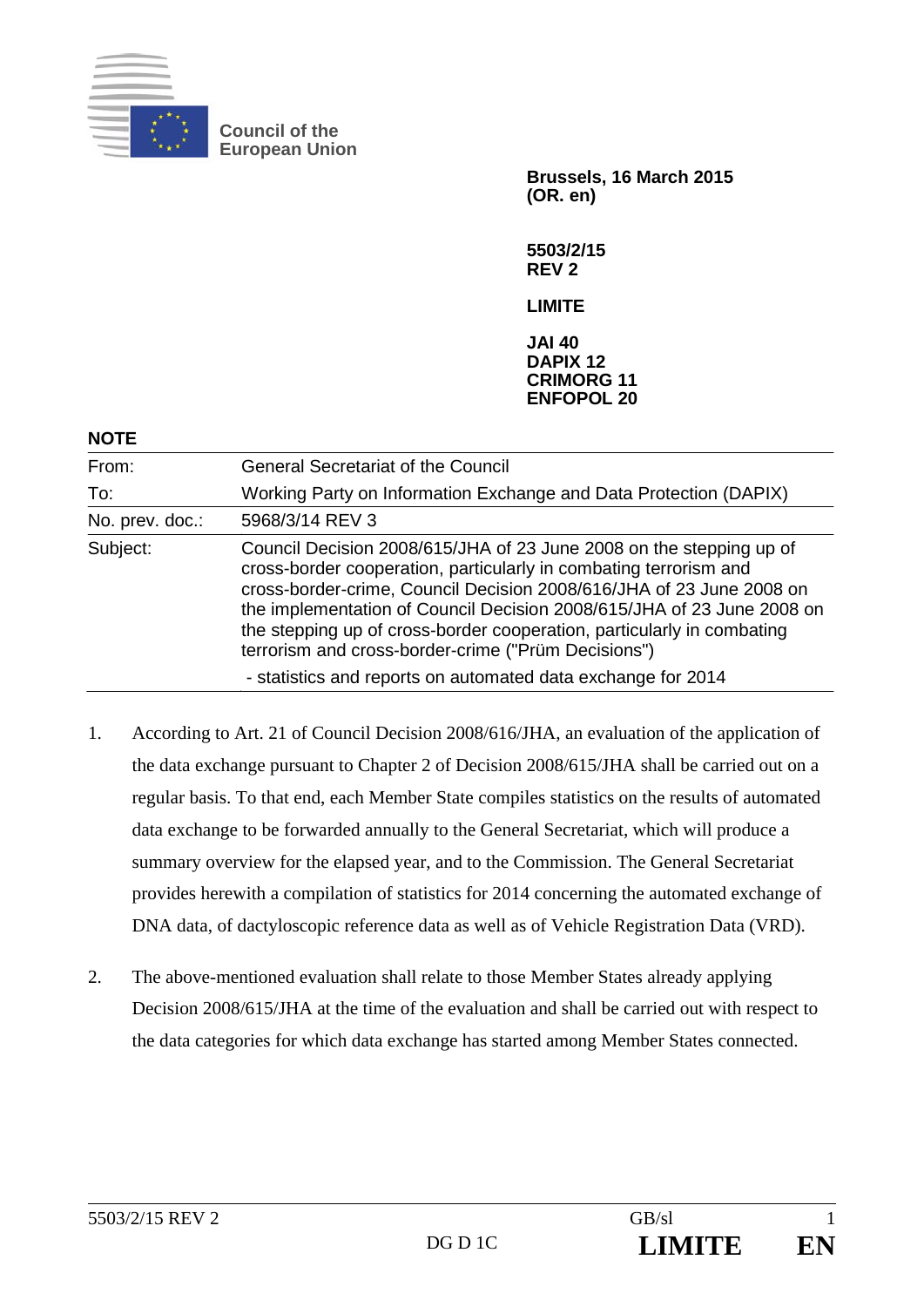Annex I gives an overview on the state of play with regard to the operability of Member States in each data category. On 31 December 2014,

- twenty-one out of twenty-two Member States (BE, BG, CZ, DE, EE, ES, FR, CY, LV, LT, LU, HU, MT, NL, AT, PL, PT, RO, SI, SK, FI, SE) authorised to exchange DNA data were operational;
- seventeen out of eighteen Member States (BG, CZ, DE, EE, ES, FR, CY, LT, LU, LV, HU, MT, NL, AT, RO, SI, SK, FI) authorised to exchange dactyloscopic reference data were operational;
- nineteen Member States (BE, BG, DE, EE, ES, FR, CY, LT, LU, HU, MT, NL, AT, PL, RO, SI, SK, FI, SE) authorised to exchange VRD were operational.
- 3. In line with chapter 4 of the Annex to Council Decision 2008/616/JHA, the models for comparable statistics for each data category were set up by the relevant Council Working Group. The summary overview for 2014 has been produced on the basis of statistics forwarded to the General Secretariat by **16 March 2015**. Annex II - IV set out the results concerning automated exchange of each data category.
- 4. DAPIX is invited to take note of the attached information on automated data exchange for 2014 and to task experts to discuss where necessary the results at their respective meetings.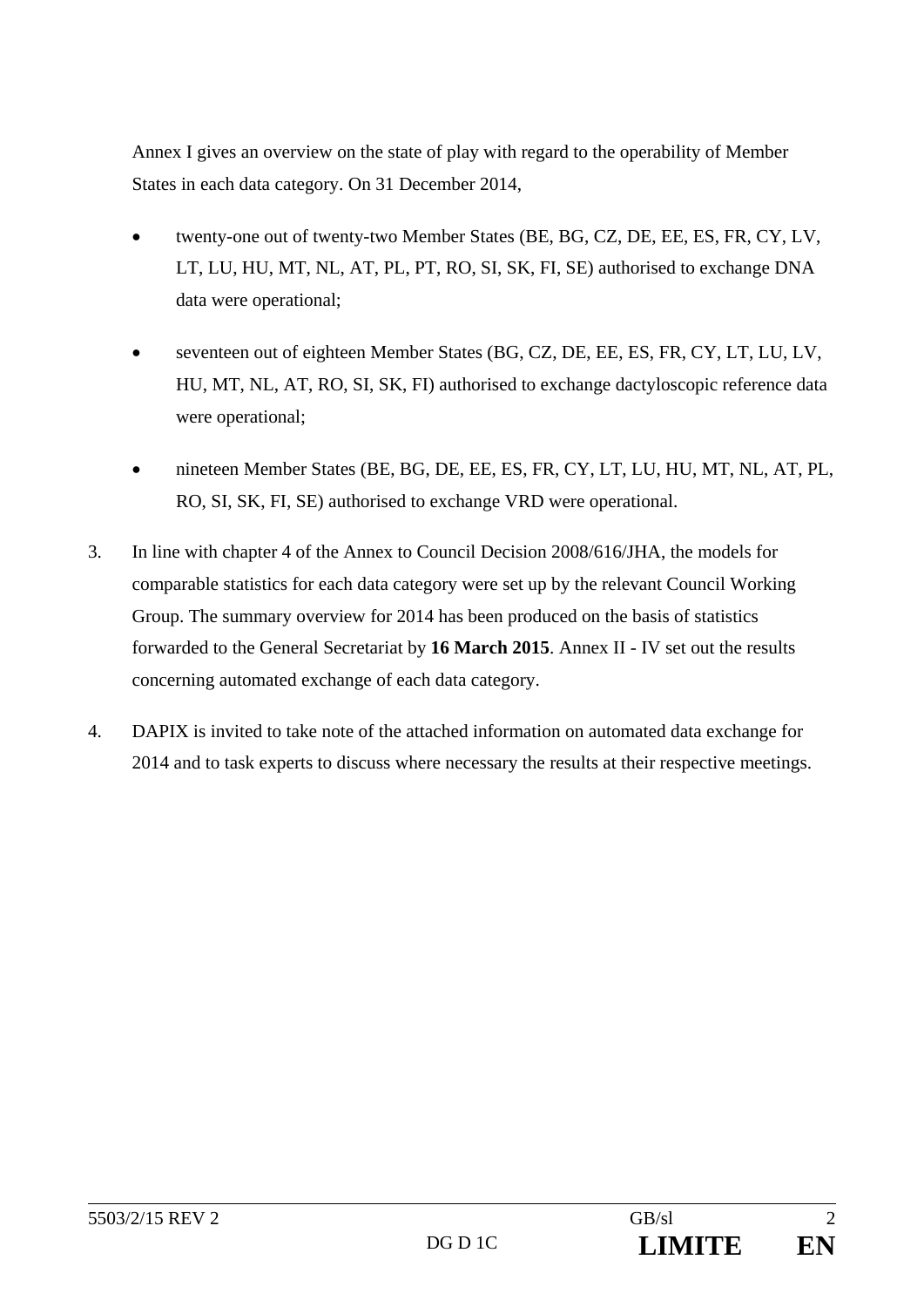#### **ANNEX I**

|                          |             |             |             | DNA operational data exchange 31.12.2014 |             |             |             |             |             |             |                |                        |             |             |             |             |                  |              |             |             |             |              |             |                  |             |              |             |              |
|--------------------------|-------------|-------------|-------------|------------------------------------------|-------------|-------------|-------------|-------------|-------------|-------------|----------------|------------------------|-------------|-------------|-------------|-------------|------------------|--------------|-------------|-------------|-------------|--------------|-------------|------------------|-------------|--------------|-------------|--------------|
|                          | BE          | BG          | CZ          | DK                                       | DE          | EE          | EL          | ES          | FR          | HR          | $\overline{I}$ | $\mathbf{I}\mathbf{T}$ | CY          | LV          | LT          | LU          | ${\bf H}{\bf U}$ | <b>MT</b>    | NL          | AT          | ${\bf PL}$  | PT           | $\bf{RO}$   | ${\bf S}{\bf I}$ | SK          | $\bf{FI}$    | SE          | UK           |
| <b>BE</b>                | $\mathbf X$ |             |             |                                          |             |             |             |             |             |             |                |                        |             |             |             |             |                  |              |             |             |             |              |             |                  |             |              |             |              |
| BG                       |             | $\mathbf X$ |             |                                          |             |             |             |             |             |             |                |                        |             |             |             |             |                  |              |             |             |             |              |             |                  |             |              |             |              |
| CZ                       |             |             | $\mathbf X$ |                                          |             |             |             |             |             |             |                |                        |             |             |             |             |                  |              |             |             |             |              |             |                  |             |              |             |              |
| DK                       |             |             |             | $\mathbf X$                              |             |             |             |             |             |             |                |                        |             |             |             |             |                  |              |             |             |             |              |             |                  |             |              |             |              |
| DE                       |             |             |             |                                          | $\mathbf X$ |             |             |             |             |             |                |                        |             |             |             |             |                  |              |             |             |             |              |             |                  |             |              |             |              |
| EE                       |             |             |             |                                          |             | $\mathbf X$ |             |             |             |             |                |                        |             |             |             |             |                  |              |             |             |             |              |             |                  |             |              |             |              |
| EL                       |             |             |             |                                          |             |             | $\mathbf X$ |             |             |             |                |                        |             |             |             |             |                  |              |             |             |             |              |             |                  |             |              |             |              |
| ES                       |             |             |             |                                          |             |             |             | $\mathbf X$ |             |             |                |                        |             |             |             |             |                  |              |             |             |             |              |             |                  |             |              |             |              |
| $\overline{\textbf{FR}}$ |             |             |             |                                          |             |             |             |             | $\mathbf X$ |             |                |                        |             |             |             |             |                  |              |             |             |             |              |             |                  |             |              |             |              |
| HR                       |             |             |             |                                          |             |             |             |             |             | $\mathbf X$ |                |                        |             |             |             |             |                  |              |             |             |             |              |             |                  |             |              |             |              |
| IE                       |             |             |             |                                          |             |             |             |             |             |             | $\mathbf X$    |                        |             |             |             |             |                  |              |             |             |             |              |             |                  |             |              |             |              |
| IT                       |             |             |             |                                          |             |             |             |             |             |             |                | $\mathbf X$            |             |             |             |             |                  |              |             |             |             |              |             |                  |             |              |             |              |
| <b>CY</b>                |             |             |             |                                          |             |             |             |             |             |             |                |                        | $\mathbf X$ |             |             |             |                  |              |             |             |             |              |             |                  |             |              |             |              |
| LV                       |             |             |             |                                          |             |             |             |             |             |             |                |                        |             | $\mathbf X$ |             |             |                  |              |             |             |             |              |             |                  |             |              |             |              |
| LT                       |             |             |             |                                          |             |             |             |             |             |             |                |                        |             |             | $\mathbf X$ |             |                  |              |             |             |             |              |             |                  |             |              |             |              |
| LU                       |             |             |             |                                          |             |             |             |             |             |             |                |                        |             |             |             | $\mathbf X$ |                  |              |             |             |             |              |             |                  |             |              |             |              |
| HU                       |             |             |             |                                          |             |             |             |             |             |             |                |                        |             |             |             |             | $\mathbf X$      |              |             |             |             |              |             |                  |             |              |             |              |
| MT                       |             |             |             |                                          |             |             |             |             |             |             |                |                        |             |             |             |             |                  | $\mathbf{x}$ |             |             |             |              |             |                  |             |              |             |              |
| NL                       |             |             |             |                                          |             |             |             |             |             |             |                |                        |             |             |             |             |                  |              | $\mathbf X$ |             |             |              |             |                  |             |              |             |              |
| <b>AT</b>                |             |             |             |                                          |             |             |             |             |             |             |                |                        |             |             |             |             |                  |              |             | $\mathbf X$ |             |              |             |                  |             |              |             |              |
| PL                       |             |             |             |                                          |             |             |             |             |             |             |                |                        |             |             |             |             |                  |              |             |             | $\mathbf X$ |              |             |                  |             |              |             |              |
| PT                       |             |             |             |                                          |             |             |             |             |             |             |                |                        |             |             |             |             |                  |              |             |             |             | $\mathbf{X}$ |             |                  |             |              |             |              |
| RO                       |             |             |             |                                          |             |             |             |             |             |             |                |                        |             |             |             |             |                  |              |             |             |             |              | $\mathbf X$ |                  |             |              |             |              |
| SI                       |             |             |             |                                          |             |             |             |             |             |             |                |                        |             |             |             |             |                  |              |             |             |             |              |             | $\mathbf X$      |             |              |             |              |
| SK                       |             |             |             |                                          |             |             |             |             |             |             |                |                        |             |             |             |             |                  |              |             |             |             |              |             |                  | $\mathbf X$ |              |             |              |
| FI                       |             |             |             |                                          |             |             |             |             |             |             |                |                        |             |             |             |             |                  |              |             |             |             |              |             |                  |             | $\mathbf{X}$ |             |              |
| SE                       |             |             |             |                                          |             |             |             |             |             |             |                |                        |             |             |             |             |                  |              |             |             |             |              |             |                  |             |              | $\mathbf X$ |              |
| UK                       |             |             |             |                                          |             |             |             |             |             |             |                |                        |             |             |             |             |                  |              |             |             |             |              |             |                  |             |              |             | $\mathbf{X}$ |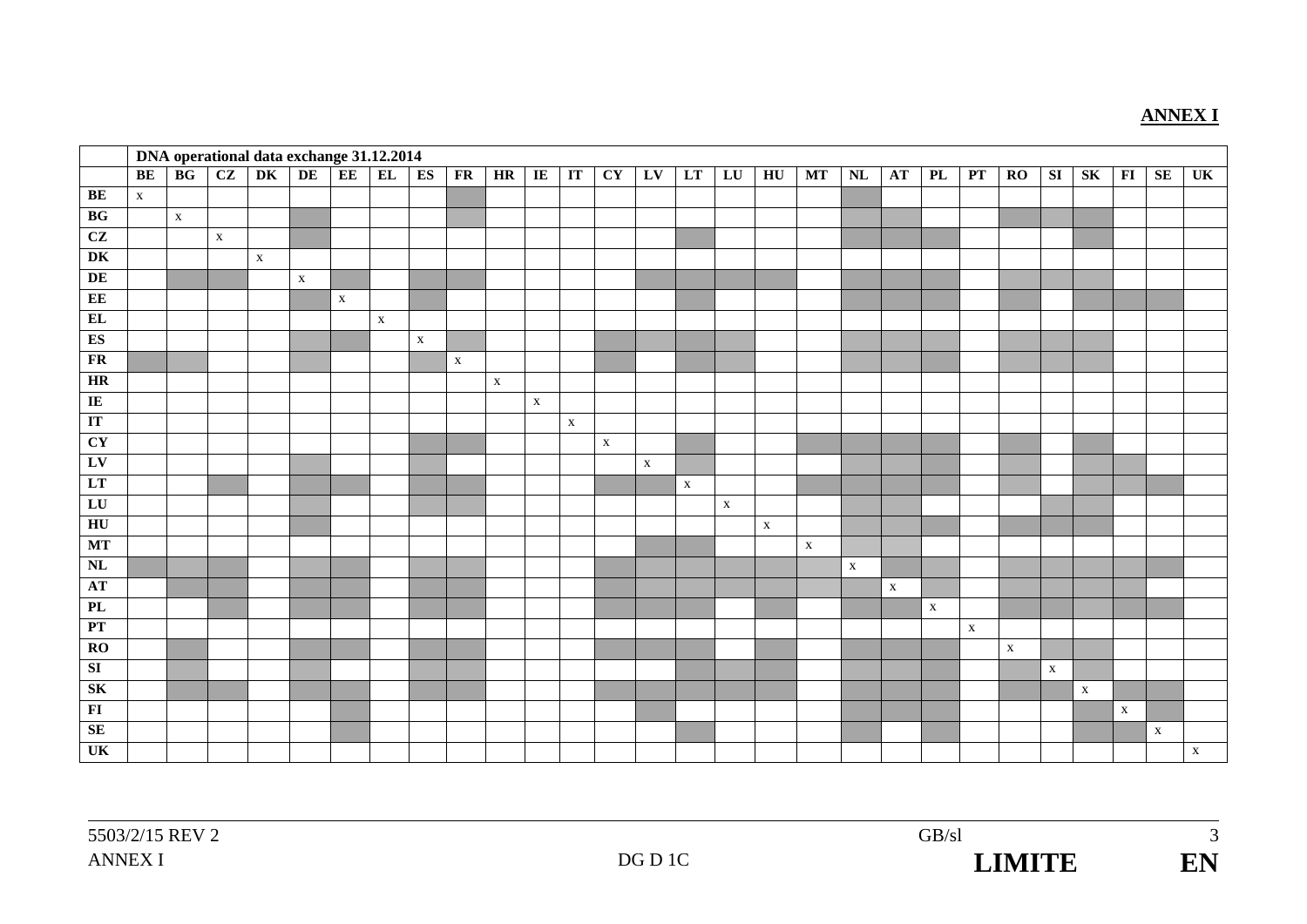|                         |              |             |             | FP operational data exchange 31.12.2014 |             |                |             |             |             |             |             |             |             |             |             |             |             |             |             |              |             |             |             |             |             |              |             |             |
|-------------------------|--------------|-------------|-------------|-----------------------------------------|-------------|----------------|-------------|-------------|-------------|-------------|-------------|-------------|-------------|-------------|-------------|-------------|-------------|-------------|-------------|--------------|-------------|-------------|-------------|-------------|-------------|--------------|-------------|-------------|
|                         | BE           | BG          | CZ          | DK                                      | DE          | EE             | EL          | ES          | FR          | HR          | IE          | IT          | <b>CY</b>   | LV          | LT          | LU          | HU          | <b>MT</b>   | NL          | <b>AT</b>    | PL          | PT          | RO          | <b>SI</b>   | <b>SK</b>   | $\bf{FI}$    | <b>SE</b>   | UK          |
| BE                      | $\mathbf{X}$ |             |             |                                         |             |                |             |             |             |             |             |             |             |             |             |             |             |             |             |              |             |             |             |             |             |              |             |             |
| BG                      |              | $\mathbf X$ |             |                                         |             |                |             |             |             |             |             |             |             |             |             |             |             |             |             |              |             |             |             |             |             |              |             |             |
| CZ                      |              |             | $\mathbf X$ |                                         |             |                |             |             |             |             |             |             |             |             |             |             |             |             |             |              |             |             |             |             |             |              |             |             |
| DK                      |              |             |             | $\mathbf X$                             |             |                |             |             |             |             |             |             |             |             |             |             |             |             |             |              |             |             |             |             |             |              |             |             |
| DE                      |              |             |             |                                         | $\mathbf X$ |                |             |             |             |             |             |             |             |             |             |             |             |             |             |              |             |             |             |             |             |              |             |             |
| EE                      |              |             |             |                                         |             | $\overline{X}$ |             |             |             |             |             |             |             |             |             |             |             |             |             |              |             |             |             |             |             |              |             |             |
| EL                      |              |             |             |                                         |             |                | $\mathbf X$ |             |             |             |             |             |             |             |             |             |             |             |             |              |             |             |             |             |             |              |             |             |
| ES                      |              |             |             |                                         |             |                |             | $\mathbf X$ |             |             |             |             |             |             |             |             |             |             |             |              |             |             |             |             |             |              |             |             |
| FR                      |              |             |             |                                         |             |                |             |             | $\mathbf X$ |             |             |             |             |             |             |             |             |             |             |              |             |             |             |             |             |              |             |             |
| HR                      |              |             |             |                                         |             |                |             |             |             | $\mathbf X$ |             |             |             |             |             |             |             |             |             |              |             |             |             |             |             |              |             |             |
| IE                      |              |             |             |                                         |             |                |             |             |             |             | $\mathbf X$ |             |             |             |             |             |             |             |             |              |             |             |             |             |             |              |             |             |
| IT                      |              |             |             |                                         |             |                |             |             |             |             |             | $\mathbf X$ |             |             |             |             |             |             |             |              |             |             |             |             |             |              |             |             |
| <b>CY</b>               |              |             |             |                                         |             |                |             |             |             |             |             |             | $\mathbf X$ |             |             |             |             |             |             |              |             |             |             |             |             |              |             |             |
| $L$ V                   |              |             |             |                                         |             |                |             |             |             |             |             |             |             | $\mathbf X$ |             |             |             |             |             |              |             |             |             |             |             |              |             |             |
| LT                      |              |             |             |                                         |             |                |             |             |             |             |             |             |             |             | $\mathbf X$ |             |             |             |             |              |             |             |             |             |             |              |             |             |
| LU                      |              |             |             |                                         |             |                |             |             |             |             |             |             |             |             |             | $\mathbf X$ |             |             |             |              |             |             |             |             |             |              |             |             |
| HU                      |              |             |             |                                         |             |                |             |             |             |             |             |             |             |             |             |             | $\mathbf X$ |             |             |              |             |             |             |             |             |              |             |             |
| <b>MT</b>               |              |             |             |                                         |             |                |             |             |             |             |             |             |             |             |             |             |             | $\mathbf X$ |             |              |             |             |             |             |             |              |             |             |
| $\overline{\text{NL}}$  |              |             |             |                                         |             |                |             |             |             |             |             |             |             |             |             |             |             |             | $\mathbf X$ |              |             |             |             |             |             |              |             |             |
| <b>AT</b>               |              |             |             |                                         |             |                |             |             |             |             |             |             |             |             |             |             |             |             |             | $\mathbf{x}$ |             |             |             |             |             |              |             |             |
| PL                      |              |             |             |                                         |             |                |             |             |             |             |             |             |             |             |             |             |             |             |             |              | $\mathbf X$ |             |             |             |             |              |             |             |
| PT                      |              |             |             |                                         |             |                |             |             |             |             |             |             |             |             |             |             |             |             |             |              |             | $\mathbf X$ |             |             |             |              |             |             |
| RO                      |              |             |             |                                         |             |                |             |             |             |             |             |             |             |             |             |             |             |             |             |              |             |             | $\mathbf X$ |             |             |              |             |             |
| $\overline{\mathbf{S}}$ |              |             |             |                                         |             |                |             |             |             |             |             |             |             |             |             |             |             |             |             |              |             |             |             | $\mathbf X$ |             |              |             |             |
| SK                      |              |             |             |                                         |             |                |             |             |             |             |             |             |             |             |             |             |             |             |             |              |             |             |             |             | $\mathbf X$ |              |             |             |
| FI                      |              |             |             |                                         |             |                |             |             |             |             |             |             |             |             |             |             |             |             |             |              |             |             |             |             |             | $\mathbf{X}$ |             |             |
| <b>SE</b>               |              |             |             |                                         |             |                |             |             |             |             |             |             |             |             |             |             |             |             |             |              |             |             |             |             |             |              | $\mathbf X$ |             |
| UK                      |              |             |             |                                         |             |                |             |             |             |             |             |             |             |             |             |             |             |             |             |              |             |             |             |             |             |              |             | $\mathbf X$ |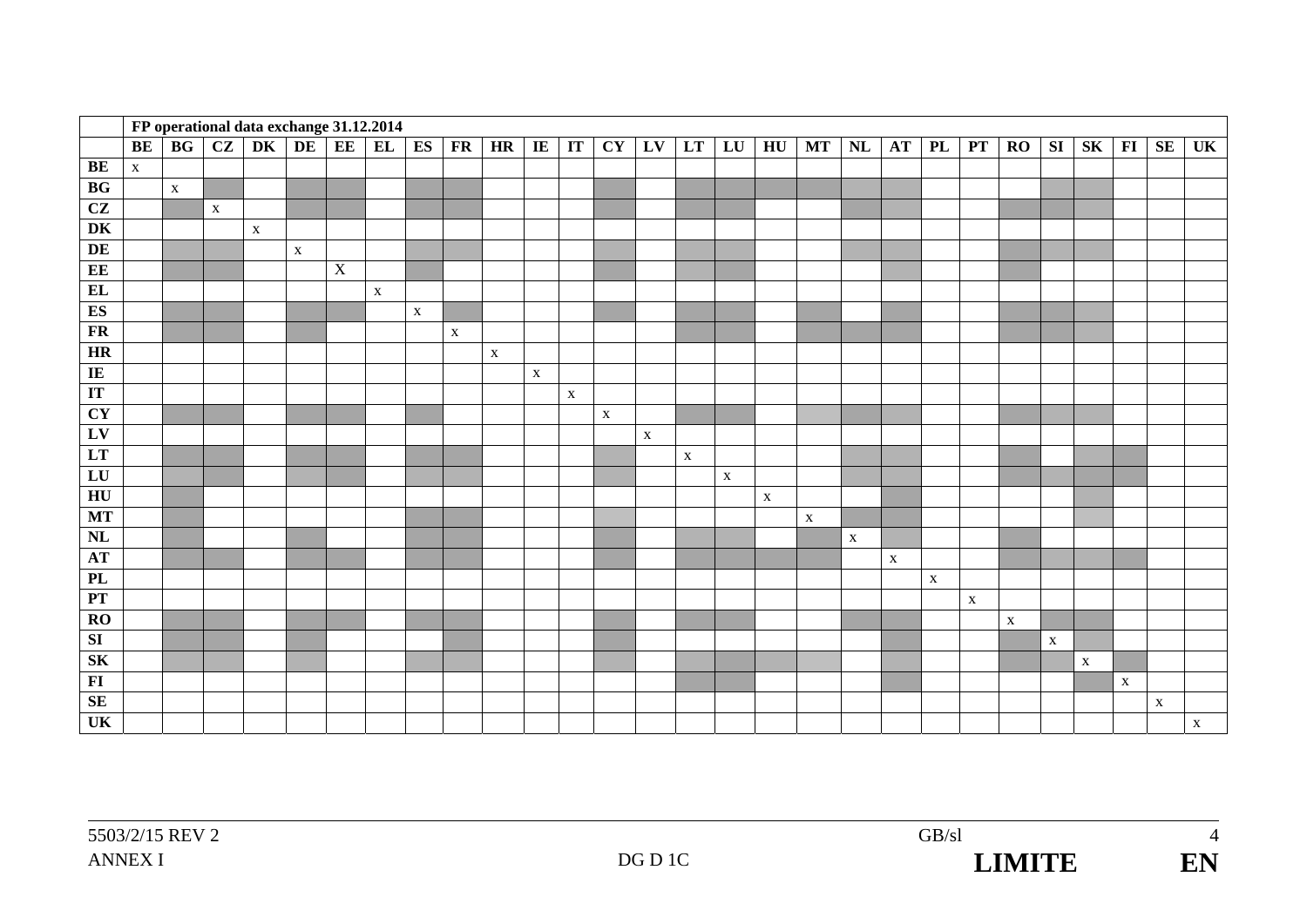|                         |             |              |              | VRD operational data exchange 31.12.2014 |             |             |              |             |             |              |              |                        |                        |              |              |                  |              |              |               |              |              |              |              |              |             |              |              |                        |
|-------------------------|-------------|--------------|--------------|------------------------------------------|-------------|-------------|--------------|-------------|-------------|--------------|--------------|------------------------|------------------------|--------------|--------------|------------------|--------------|--------------|---------------|--------------|--------------|--------------|--------------|--------------|-------------|--------------|--------------|------------------------|
|                         | <b>BE</b>   | BG           | CZ           | DK                                       | DE          | EE          | EL           | ES          | FR          | HR           | $\bf I\bf E$ | $\mathbf{I}\mathbf{T}$ | $\overline{\text{CY}}$ | LV           | LT           | ${\bf L}{\bf U}$ | HU           | <b>MT</b>    | $\mathbf{NL}$ | AT           | PL           | PT           | $\bf{RO}$    | SI           | SK          | $\bf{FI}$    | SE           | $\overline{\text{UK}}$ |
| BE                      | $\mathbf X$ |              |              |                                          |             |             |              |             |             |              |              |                        |                        |              |              |                  |              |              |               |              |              |              |              |              |             |              |              |                        |
| BG                      |             | $\mathbf{X}$ |              |                                          |             |             |              |             |             |              |              |                        |                        |              |              |                  |              |              |               |              |              |              |              |              |             |              |              |                        |
| $\overline{\text{CZ}}$  |             |              | $\mathbf{X}$ |                                          |             |             |              |             |             |              |              |                        |                        |              |              |                  |              |              |               |              |              |              |              |              |             |              |              |                        |
| DK                      |             |              |              | $\mathbf X$                              |             |             |              |             |             |              |              |                        |                        |              |              |                  |              |              |               |              |              |              |              |              |             |              |              |                        |
| DE                      |             |              |              |                                          | $\mathbf X$ |             |              |             |             |              |              |                        |                        |              |              |                  |              |              |               |              |              |              |              |              |             |              |              |                        |
| EE                      |             |              |              |                                          |             | $\mathbf X$ |              |             |             |              |              |                        |                        |              |              |                  |              |              |               |              |              |              |              |              |             |              |              |                        |
| EL                      |             |              |              |                                          |             |             | $\mathbf{X}$ |             |             |              |              |                        |                        |              |              |                  |              |              |               |              |              |              |              |              |             |              |              |                        |
| ES                      |             |              |              |                                          |             |             |              | $\mathbf X$ |             |              |              |                        |                        |              |              |                  |              |              |               |              |              |              |              |              |             |              |              |                        |
| FR                      |             |              |              |                                          |             |             |              |             | $\mathbf X$ |              |              |                        |                        |              |              |                  |              |              |               |              |              |              |              |              |             |              |              |                        |
| HR                      |             |              |              |                                          |             |             |              |             |             | $\mathbf{X}$ |              |                        |                        |              |              |                  |              |              |               |              |              |              |              |              |             |              |              |                        |
| $\overline{I}$          |             |              |              |                                          |             |             |              |             |             |              | $\mathbf{X}$ |                        |                        |              |              |                  |              |              |               |              |              |              |              |              |             |              |              |                        |
| IT                      |             |              |              |                                          |             |             |              |             |             |              |              | $\mathbf{X}$           |                        |              |              |                  |              |              |               |              |              |              |              |              |             |              |              |                        |
| CY                      |             |              |              |                                          |             |             |              |             |             |              |              |                        | $\mathbf{X}$           |              |              |                  |              |              |               |              |              |              |              |              |             |              |              |                        |
| LV                      |             |              |              |                                          |             |             |              |             |             |              |              |                        |                        | $\mathbf{X}$ |              |                  |              |              |               |              |              |              |              |              |             |              |              |                        |
| LT                      |             |              |              |                                          |             |             |              |             |             |              |              |                        |                        |              | $\mathbf{X}$ |                  |              |              |               |              |              |              |              |              |             |              |              |                        |
| LU                      |             |              |              |                                          |             |             |              |             |             |              |              |                        |                        |              |              | $\mathbf X$      |              |              |               |              |              |              |              |              |             |              |              |                        |
| HU                      |             |              |              |                                          |             |             |              |             |             |              |              |                        |                        |              |              |                  | $\mathbf{X}$ |              |               |              |              |              |              |              |             |              |              |                        |
| MT                      |             |              |              |                                          |             |             |              |             |             |              |              |                        |                        |              |              |                  |              | $\mathbf{X}$ |               |              |              |              |              |              |             |              |              |                        |
| NL                      |             |              |              |                                          |             |             |              |             |             |              |              |                        |                        |              |              |                  |              |              | $\mathbf{X}$  |              |              |              |              |              |             |              |              |                        |
| <b>AT</b>               |             |              |              |                                          |             |             |              |             |             |              |              |                        |                        |              |              |                  |              |              |               | $\mathbf{X}$ |              |              |              |              |             |              |              |                        |
| PL                      |             |              |              |                                          |             |             |              |             |             |              |              |                        |                        |              |              |                  |              |              |               |              | $\mathbf{X}$ |              |              |              |             |              |              |                        |
| PT                      |             |              |              |                                          |             |             |              |             |             |              |              |                        |                        |              |              |                  |              |              |               |              |              | $\mathbf{X}$ |              |              |             |              |              |                        |
| $\overline{RO}$         |             |              |              |                                          |             |             |              |             |             |              |              |                        |                        |              |              |                  |              |              |               |              |              |              | $\mathbf{X}$ |              |             |              |              |                        |
| $\overline{\mathbf{S}}$ |             |              |              |                                          |             |             |              |             |             |              |              |                        |                        |              |              |                  |              |              |               |              |              |              |              | $\mathbf{X}$ |             |              |              |                        |
| SK                      |             |              |              |                                          |             |             |              |             |             |              |              |                        |                        |              |              |                  |              |              |               |              |              |              |              |              | $\mathbf X$ |              |              |                        |
| $\overline{\mathbf{F}}$ |             |              |              |                                          |             |             |              |             |             |              |              |                        |                        |              |              |                  |              |              |               |              |              |              |              |              |             | $\mathbf{X}$ |              |                        |
| <b>SE</b>               |             |              |              |                                          |             |             |              |             |             |              |              |                        |                        |              |              |                  |              |              |               |              |              |              |              |              |             |              | $\mathbf{X}$ |                        |
| UK                      |             |              |              |                                          |             |             |              |             |             |              |              |                        |                        |              |              |                  |              |              |               |              |              |              |              |              |             |              |              | $\mathbf{X}$           |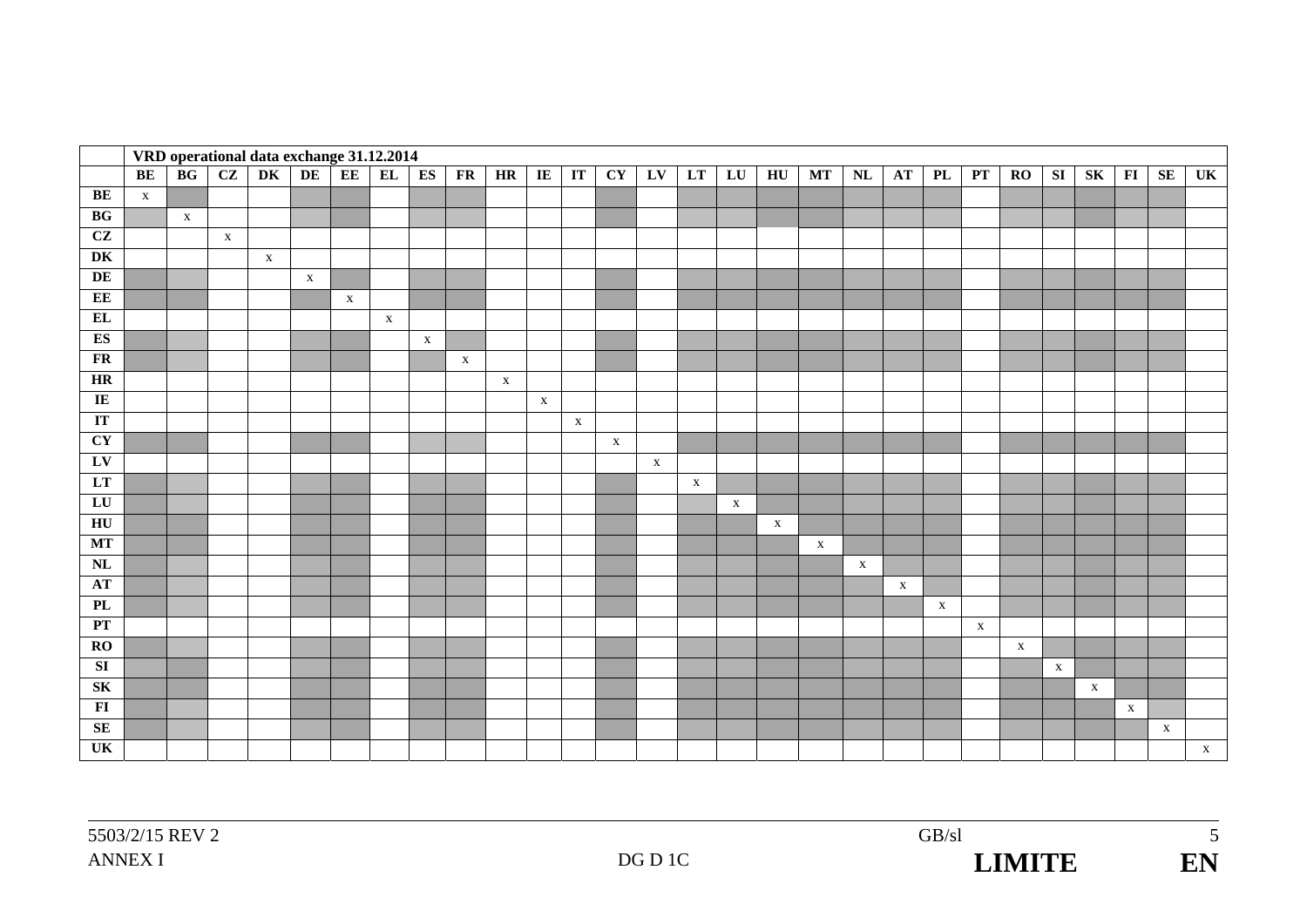#### **DNA**

- 1. For the investigation of criminal offences, operational Member States allow other Member States National Contact Points (NCP) access to reference data in their DNA analysis files. Unidentified profiles are supplied and compared in an automated form with all DNA profiles from other Member States' DNA analysis files' reference data. Should a Member State, as a result of such a comparison, find that any DNA profiles supplied match any of those in its DNA analysis files, it supplies the other Member State's NCP with the reference data with which a match has been found. The subsequent "post-hit" procedure*, i.e*. the supply of further personal data and other information deemed pertinent in case of a match, is governed by national law.
- 2. At the DAPIX meeting of 2 October 2013, it was agreed that
	- $\bullet$  the model used for 2011<sup>1</sup> will continue to apply to DNA match statistics, and
	- the discussion on the outstanding issue of "meaningful "statistics, i.e. the drafting of "unfiltered" or "filtered" statistics, the latter meaning that only results that could aid an investigation are presented, would be reported to a further date.
- 3. The tables below set out the compiled DNA database statistics as delivered by 16 February 2015.

It has to be noted that

- a) in the tables on DNA-database statistics, "stains" are stains which have not yet matched a person in the national DNA-database;
- b) in the tables on match statistics, the "number of matches" include all unique quality 1 and 2 matches obtained with sent DNA profiles;
- c) matches on 6 or 7 loci may also include false positive (= adventitious) matches.

 $\overline{a}$ **1** See doc. 14383/12 DAPIX 118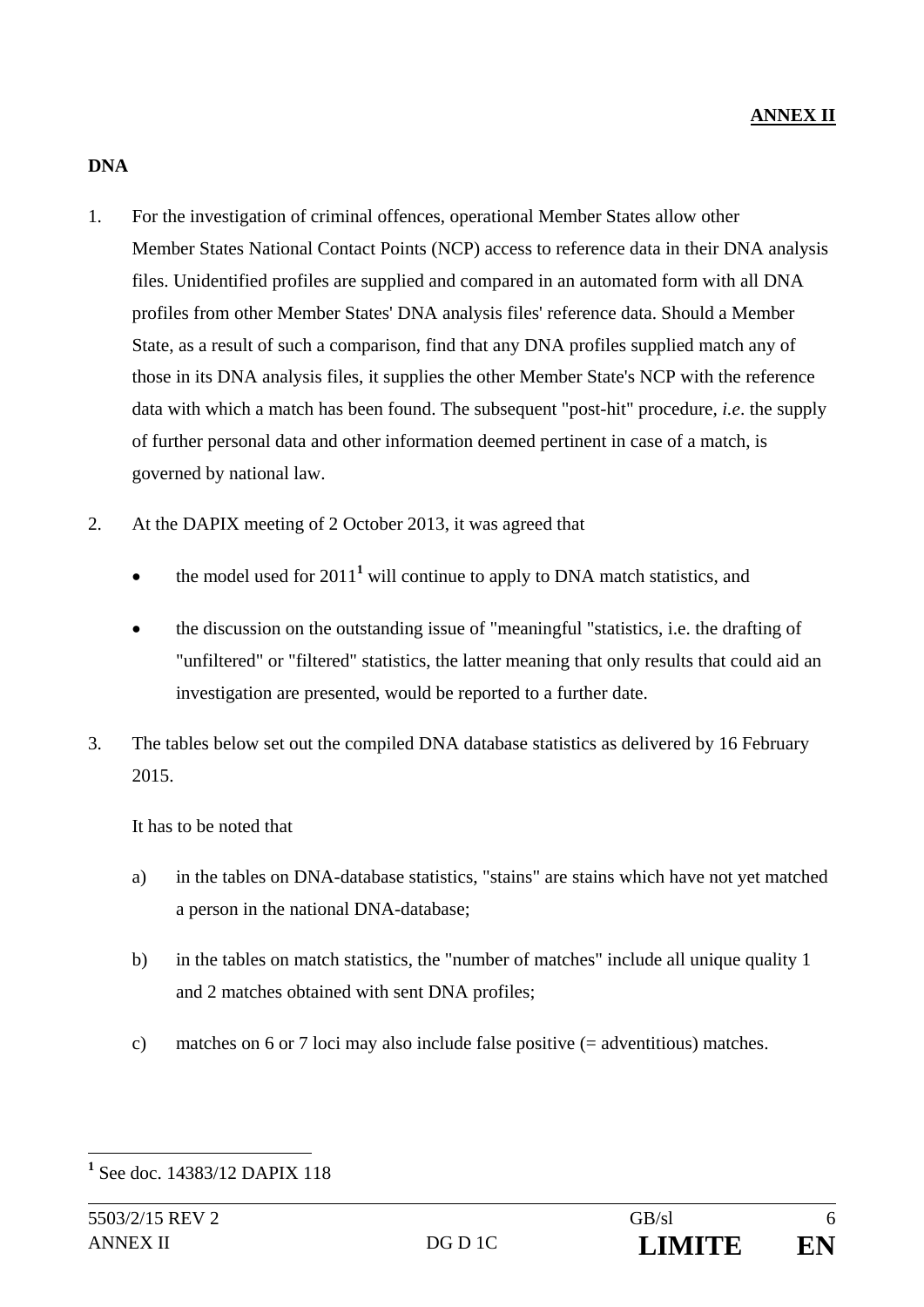### **1. Match results for 2014 for Belgium**

| <b>DNA-database statistics</b>                           | <b>Stains</b> | Persons    | Total        |
|----------------------------------------------------------|---------------|------------|--------------|
| Nr of DNA-profiles in DNA-database on 1 January 2014     | 34552         | 27687      | 62239        |
| Nr of DNA-profiles in DNA-database on 31 December 2014   | 39187         | 31320      | 70507        |
| Nr of unique DNA-profiles sent to other countries        | 25913         | 30691      | 56604        |
| Not of unique DNA-profiles received from other countries | $1021^{(*)}$  | $26^{(*)}$ | $1047^{(*)}$ |

(\*) We can only see the profiles which gave a match with our database. So it's only a small fraction of the total number of profiles that France and The Netherlands sent to Belgium.

|                | total | Stain <sub>own</sub> -Person ex | Stain <sub>own</sub> -Stain ex | Person <sub>own</sub> -Stain ex | Person <sub>own</sub> -Person ex |
|----------------|-------|---------------------------------|--------------------------------|---------------------------------|----------------------------------|
| BE             |       |                                 |                                |                                 |                                  |
| BG             |       |                                 |                                |                                 |                                  |
| CZ             |       |                                 |                                |                                 |                                  |
| DE             |       |                                 |                                |                                 |                                  |
| EE             |       |                                 |                                |                                 |                                  |
| <b>ES</b>      |       |                                 |                                |                                 |                                  |
| <b>FR</b>      | 3717  | 2625                            | 868                            | 191                             | 33                               |
| CY             |       |                                 |                                |                                 |                                  |
| LV             |       |                                 |                                |                                 |                                  |
| LT             |       |                                 |                                |                                 |                                  |
| LU             |       |                                 |                                |                                 |                                  |
| HU             |       |                                 |                                |                                 |                                  |
| <b>MT</b>      |       |                                 |                                |                                 |                                  |
| NL             | 1792  | 630                             | 786                            | 160                             | 216                              |
| AT             |       |                                 |                                |                                 |                                  |
| PL             |       |                                 |                                |                                 |                                  |
| PT             |       |                                 |                                |                                 |                                  |
| RO             |       |                                 |                                |                                 |                                  |
| SI             |       |                                 |                                |                                 |                                  |
| S <sub>K</sub> |       |                                 |                                |                                 |                                  |
| $FI$           |       |                                 |                                |                                 |                                  |
| $\mathbf{SE}$  |       |                                 |                                |                                 |                                  |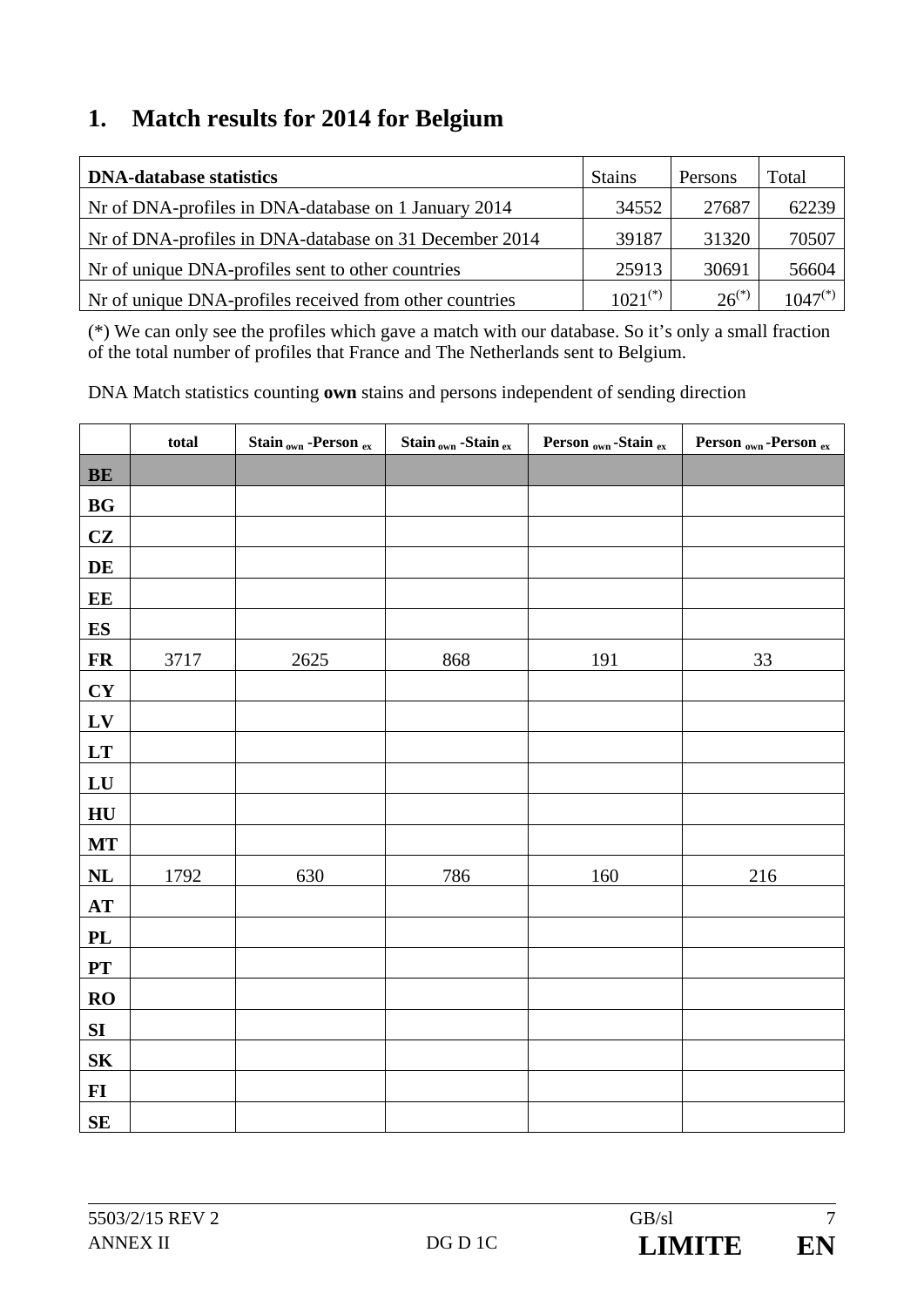## **2. Match results for 2014 for Bulgaria**

| <b>DNA-database statistics</b>                          | <b>Stains</b> | Persons | Total   |
|---------------------------------------------------------|---------------|---------|---------|
| Nr of DNA-profiles in DNA-database on 1 January 2014    | 1118          | 15363   | 16481   |
| Nr of DNA-profiles in DNA-database on 31 December 2014  | 1221          | 15523   | 16744   |
| Not of unique DNA-profiles sent to other countries      | n/a           | n/a     | 2341    |
| Nr of unique DNA-profiles received from other countries | n/a           | n/a     | 1068744 |

|                          | total          | Stain <sub>own</sub> -Person ex | Stain <sub>own</sub> -Stain ex | Person <sub>own</sub> -Stain ex | Person <sub>own</sub> -Person ex |
|--------------------------|----------------|---------------------------------|--------------------------------|---------------------------------|----------------------------------|
| BE                       |                |                                 |                                |                                 |                                  |
| <b>BG</b>                |                |                                 |                                |                                 |                                  |
| CZ                       |                |                                 |                                |                                 |                                  |
| DE                       | 178            | 49                              | $\mathbf{2}$                   |                                 | 126                              |
| E E                      |                | $\mathbf 1$                     | $\boldsymbol{0}$               | $\boldsymbol{0}$                | $\boldsymbol{0}$                 |
| $\mathbf{ES}$            |                |                                 |                                |                                 |                                  |
| $\overline{\mathbf{FR}}$ | 293            | 228                             | 65                             | $\boldsymbol{0}$                | $\boldsymbol{0}$                 |
| CY                       |                |                                 |                                |                                 |                                  |
| LV                       |                |                                 |                                |                                 |                                  |
| LT                       |                |                                 |                                |                                 |                                  |
| ${\bf L}{\bf U}$         |                |                                 |                                |                                 |                                  |
| HU                       |                |                                 |                                |                                 |                                  |
| <b>MT</b>                |                |                                 |                                |                                 |                                  |
| NL                       | 9              | 5                               | $\mathbf{1}$                   | $\mathbf{1}$                    | $\overline{2}$                   |
| AT                       | $22\,$         | 5                               | $\boldsymbol{0}$               | $\sqrt{2}$                      | 15                               |
| <b>PL</b>                |                |                                 |                                |                                 |                                  |
| PT                       |                |                                 |                                |                                 |                                  |
| RO                       | $\mathbf{2}$   | $\boldsymbol{0}$                | $\boldsymbol{0}$               | $\boldsymbol{0}$                | $\overline{2}$                   |
| SI                       | $\overline{c}$ | $\mathbf{1}$                    | $\mathbf{1}$                   | $\boldsymbol{0}$                | $\boldsymbol{0}$                 |
| S <sub>K</sub>           | $\mathfrak{S}$ | 5                               | $\boldsymbol{0}$               | $\boldsymbol{0}$                | $\boldsymbol{0}$                 |
| $\bf{FI}$                |                |                                 |                                |                                 |                                  |
| $\mathbf{SE}$            |                |                                 |                                |                                 |                                  |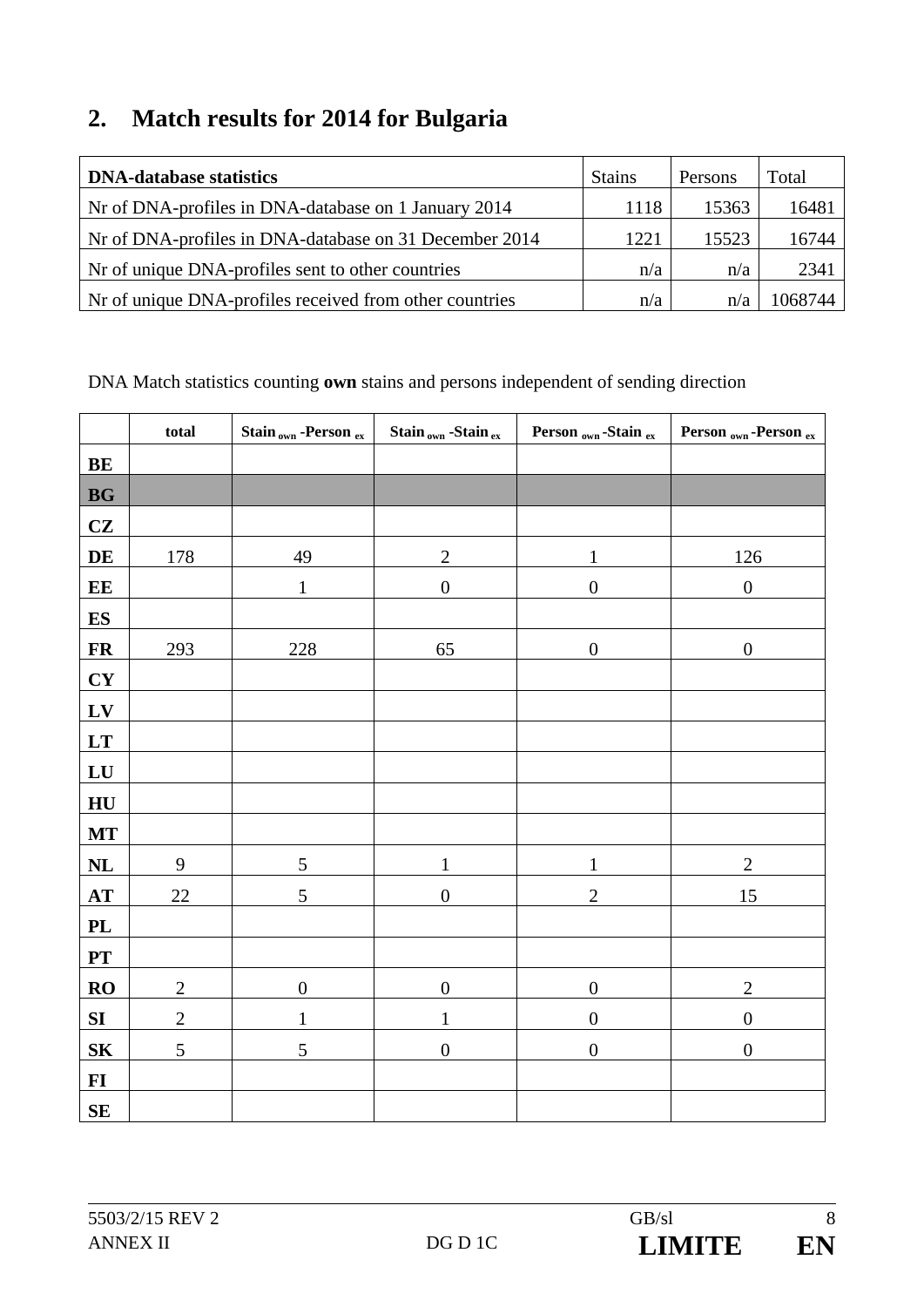### **3. Match results for 2014 for the Czech Republic**

| <b>DNA-database statistics</b>                          | <b>Stains</b>  | Persons        | Total          |
|---------------------------------------------------------|----------------|----------------|----------------|
| Nr of DNA-profiles in DNA-database on 1 January 2014    | 13899          | 118 355        | 132 254        |
| Nr of DNA-profiles in DNA-database on 31 December 2014  | 15 081         | 134 350        | 149 431        |
| Nr of unique DNA-profiles sent to other countries       | 14 4 9 7       | 117447         | 131 944        |
| Nr of unique DNA-profiles received from other countries | $\blacksquare$ | $\blacksquare$ | $\blacksquare$ |

|                  | total  | Stain <sub>own</sub> -Person ex | Stain <sub>own</sub> -Stain ex | Person <sub>own</sub> -Stain ex | Person <sub>own</sub> -Person ex |
|------------------|--------|---------------------------------|--------------------------------|---------------------------------|----------------------------------|
| BE               |        |                                 |                                |                                 |                                  |
| <b>BG</b>        |        |                                 |                                |                                 |                                  |
| CZ               |        |                                 |                                |                                 |                                  |
| DE               | 1278   | 137                             | 105                            | 461                             | 575                              |
| EE               |        |                                 |                                |                                 |                                  |
| <b>ES</b>        |        |                                 |                                |                                 |                                  |
| <b>FR</b>        | 254    | 57                              | 19                             | 168                             | $10\,$                           |
| CY               |        |                                 |                                |                                 |                                  |
| LV               |        |                                 |                                |                                 |                                  |
| LT               | 13     | $8\,$                           | $\overline{2}$                 | $\overline{\phantom{0}}$        | 3                                |
| LU               |        |                                 |                                |                                 |                                  |
| HU               |        |                                 |                                |                                 |                                  |
| <b>MT</b>        |        |                                 |                                |                                 |                                  |
| $\bf NL$         | $22\,$ | $\mathbf{1}$                    | 5                              | $\sqrt{6}$                      | $10\,$                           |
| AT               | 1057   | 118                             | 88                             | 196                             | $\underline{655}$                |
| <b>PL</b>        | 24     | $\overline{2}$                  | $\overline{a}$                 | $\overline{4}$                  | 18                               |
| PT               |        |                                 |                                |                                 |                                  |
| RO               | 3      | $\mathbf{1}$                    | $\mathbf{1}$                   | $\mathbf{1}$                    | $\qquad \qquad -$                |
| SI               | 21     | $\overline{2}$                  | 12                             | 1                               | 6                                |
| ${\bf S}{\bf K}$ | 355    | 34                              | 11                             | 41                              | 269                              |
| $\bf{FI}$        |        |                                 |                                |                                 |                                  |
| $\mathbf{SE}$    |        |                                 |                                |                                 |                                  |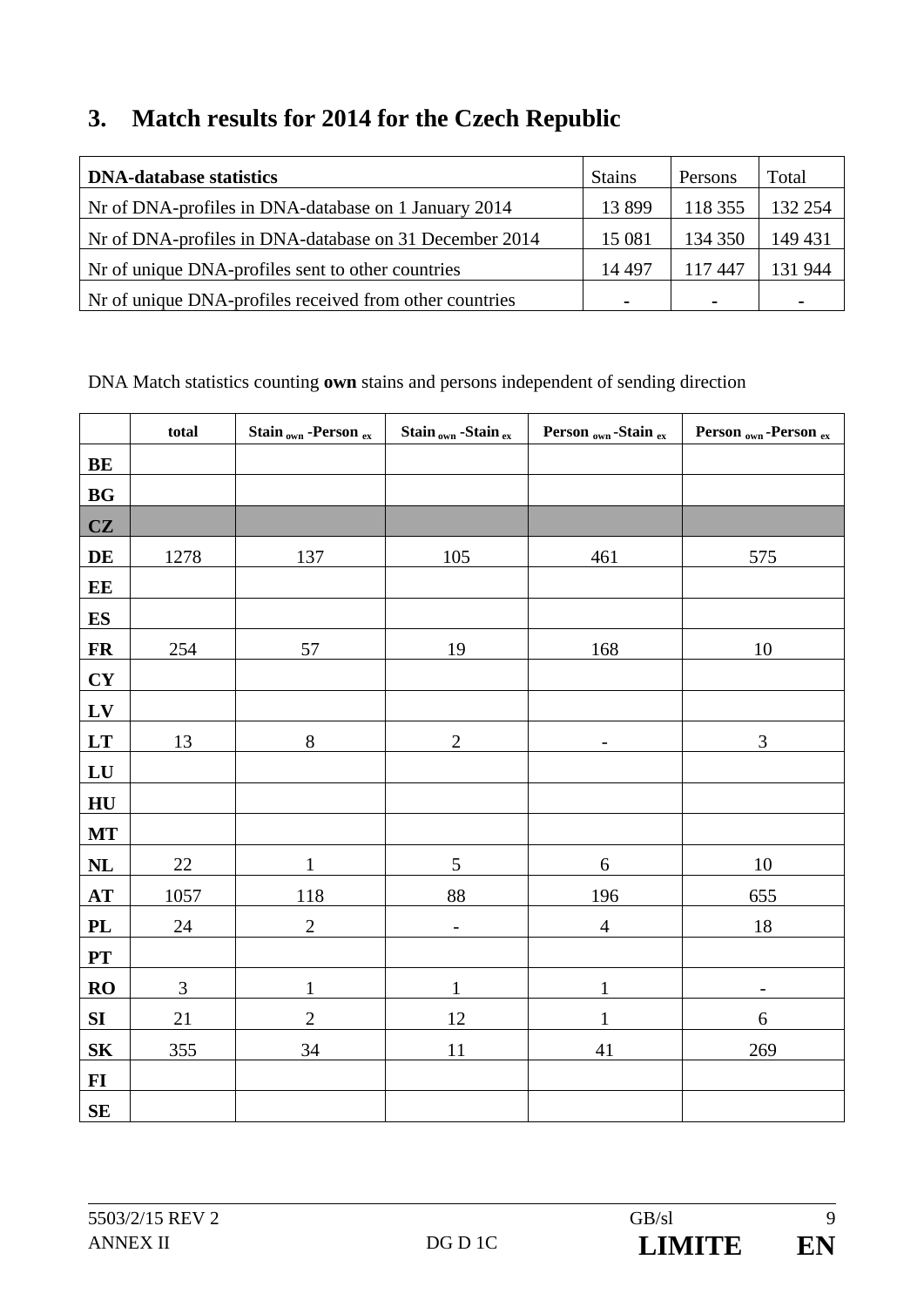## **4. Match results for 2014 for Germany**

| <b>DNA-database statistics</b>                           | <b>Stains</b> | Persons | Total     |
|----------------------------------------------------------|---------------|---------|-----------|
| Nr of DNA-profiles in DNA-database on 1 January 2014     | 242.915       | 805.856 | 1.048.771 |
| Nr of DNA-profiles in DNA-database on 31 December 2014   | 264.847       | 832.695 | 1.097.542 |
| Not of unique DNA-profiles sent to other countries       | 262.935       | 217.816 | 480.751   |
| Not of unique DNA-profiles received from other countries | 257.397       | 251.270 | 508.667   |

|                | total            | Stain <sub>own</sub> -Person ex | Stain <sub>own</sub> -Stain ex | Person <sub>own</sub> -Stain ex | Person <sub>own</sub> -Person ex |
|----------------|------------------|---------------------------------|--------------------------------|---------------------------------|----------------------------------|
| BE             |                  |                                 |                                |                                 |                                  |
| BG             | 78               | $\boldsymbol{0}$                | $\mathbf{1}$                   | $\mathbf{1}$                    | 76                               |
| CZ             |                  |                                 |                                |                                 |                                  |
| <b>DE</b>      |                  |                                 |                                |                                 |                                  |
| EE             |                  |                                 |                                |                                 |                                  |
| <b>ES</b>      | 1.891            | 438                             | 357                            | 262                             | 834                              |
| <b>FR</b>      | 6.352            | 1.420                           | 1.005                          | 642                             | 3.285                            |
| CY             |                  |                                 |                                |                                 |                                  |
| LV             | 59               | 18                              | 9                              | $\sqrt{6}$                      | 26                               |
| LT             | 1.191            | 263                             | 13                             | 215                             | 700                              |
| LU             | 259              | 25                              | 102                            | 94                              | 38                               |
| HU             | 238              | 42                              | 14                             | 29                              | 153                              |
| <b>MT</b>      |                  |                                 |                                |                                 |                                  |
| <b>NL</b>      | 1.415            | 294                             | 288                            | 309                             | 524                              |
| AT             | 4.113            | 707                             | 1.125                          | 575                             | 1.706                            |
| <b>PL</b>      | 377              | 105                             | 29                             | 27                              | 216                              |
| PT             | $\boldsymbol{0}$ | $\boldsymbol{0}$                | $\boldsymbol{0}$               | $\boldsymbol{0}$                | $\boldsymbol{0}$                 |
| <b>RO</b>      | 585              | 157                             | $\mathbf{1}$                   | 6                               | 421                              |
| SI             | 177              | 27                              | 36                             | 20                              | 94                               |
| S <sub>K</sub> | 197              | 33                              | 18                             | 24                              | 122                              |
| $\bf{FI}$      |                  |                                 |                                |                                 |                                  |
| SE             |                  |                                 |                                |                                 |                                  |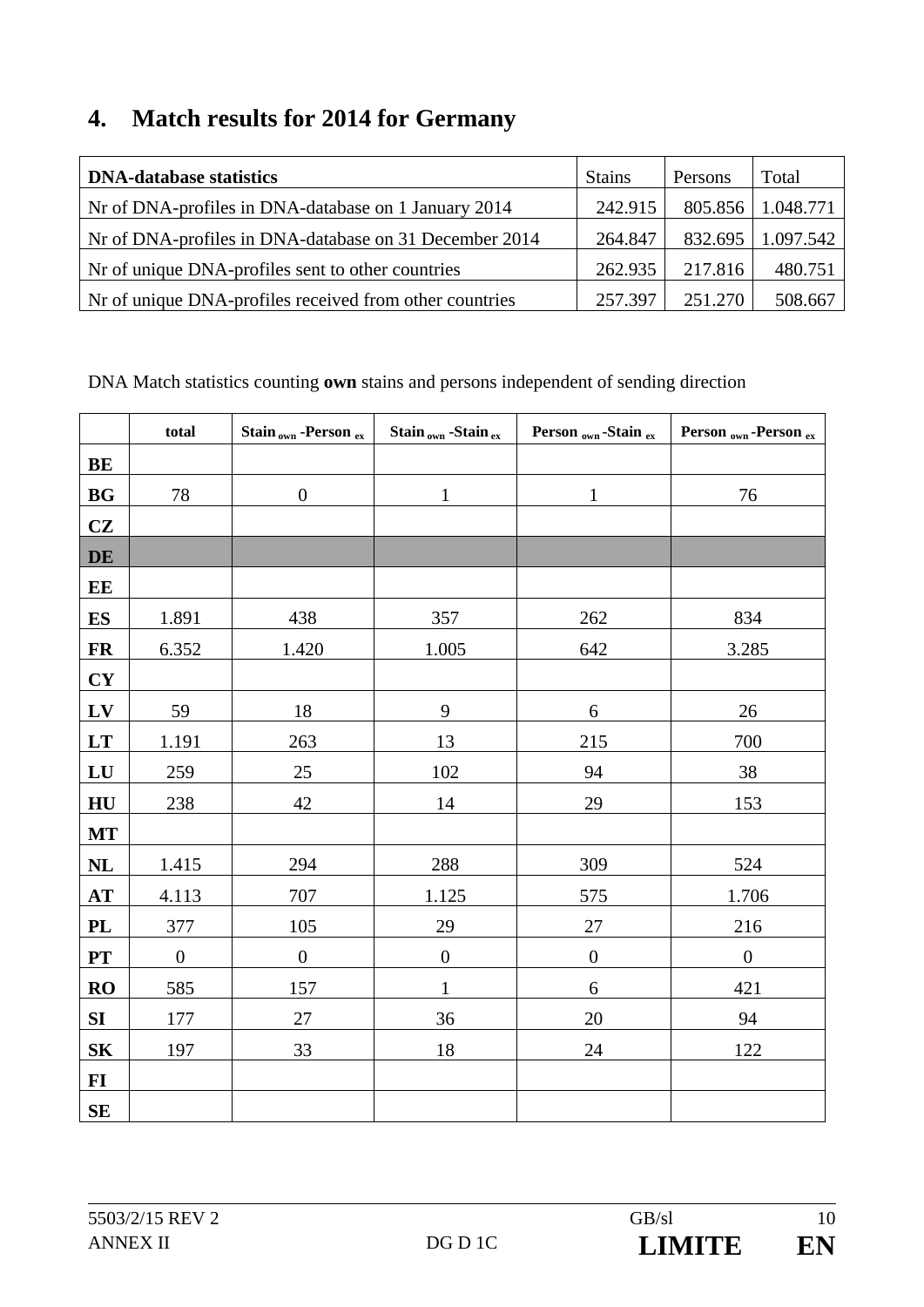### **5. Match results for 2014 for Estonia**

| <b>DNA-database statistics</b>                          | <b>Stains</b> | Persons | Total    |
|---------------------------------------------------------|---------------|---------|----------|
| Nr of DNA-profiles in DNA-database on 1 January 2014    | 10 8 89       | 42 107  | 52 9 9 6 |
| Nr of DNA-profiles in DNA-database on 31 December 2014  | 10 560        | 46494   | 57 0 54  |
| Not of unique DNA-profiles sent to other countries      | 1719          | 6393    | 1719     |
| Nr of unique DNA-profiles received from other countries |               | $n/a*$  |          |

\*This number is not known because DNA-profiles that do not match are not stored.

|                | total                    | Stain <sub>own</sub> -Person ex | Stain <sub>own</sub> -Stain ex | Person <sub>own</sub> -Stain ex | Person <sub>own</sub> -Person ex |
|----------------|--------------------------|---------------------------------|--------------------------------|---------------------------------|----------------------------------|
| <b>BG</b>      | $\overline{2}$           | $\mathbf{1}$                    | $\boldsymbol{0}$               | $\boldsymbol{0}$                | $\mathbf{1}$                     |
| CZ             | $\overline{\phantom{a}}$ | $\overline{\phantom{a}}$        | $\overline{\phantom{a}}$       | $\overline{\phantom{a}}$        | $\overline{a}$                   |
| DE             | $\overline{\phantom{m}}$ | $\overline{\phantom{a}}$        | $\overline{\phantom{0}}$       | $\overline{\phantom{0}}$        | $\overline{\phantom{0}}$         |
| EE             |                          |                                 |                                |                                 |                                  |
| <b>ES</b>      | 61                       | 3                               | $\mathbf 1$                    | 12                              | 45                               |
| <b>FR</b>      | 76                       | $\boldsymbol{0}$                | 3                              | 5                               | 68                               |
| CY             | $\qquad \qquad -$        |                                 |                                |                                 | $\overline{\phantom{0}}$         |
| $L$ V          | $\overline{\phantom{a}}$ |                                 |                                |                                 |                                  |
| LT             | 82                       | $\boldsymbol{0}$                | $\mathbf{1}$                   | $\overline{2}$                  | 79                               |
| LU             | $\blacksquare$           |                                 |                                |                                 |                                  |
| HU             | $\overline{\phantom{a}}$ |                                 |                                |                                 |                                  |
| <b>MT</b>      | $\overline{\phantom{a}}$ |                                 | $\qquad \qquad \blacksquare$   | $\overline{a}$                  | $\overline{\phantom{0}}$         |
| NL             | 26                       | $\mathbf{1}$                    | $\mathbf 1$                    | $\mathbf{1}$                    | 23                               |
| $\bf AT$       | 37                       | $\boldsymbol{0}$                | $\overline{0}$                 | $\overline{2}$                  | 35                               |
| $\mathbf{PL}$  | $\sqrt{2}$               | $\boldsymbol{0}$                | $\boldsymbol{0}$               | $\sqrt{2}$                      | $\boldsymbol{0}$                 |
| PT             | $\overline{\phantom{a}}$ | $\overline{\phantom{a}}$        | $\overline{\phantom{m}}$       | $\qquad \qquad -$               | $\overline{a}$                   |
| <b>RO</b>      | $\boldsymbol{0}$         | $\boldsymbol{0}$                | $\boldsymbol{0}$               | $\boldsymbol{0}$                | $\boldsymbol{0}$                 |
| SI             | $\qquad \qquad -$        |                                 |                                |                                 | $\qquad \qquad -$                |
| S <sub>K</sub> | $\boldsymbol{0}$         | $\boldsymbol{0}$                | $\boldsymbol{0}$               | $\boldsymbol{0}$                | $\boldsymbol{0}$                 |
| $FI$           | 1705                     | 9                               | $\boldsymbol{0}$               | 45                              | 1651                             |
| SE             | 64                       | 10                              | $\boldsymbol{0}$               | $25\,$                          | 29                               |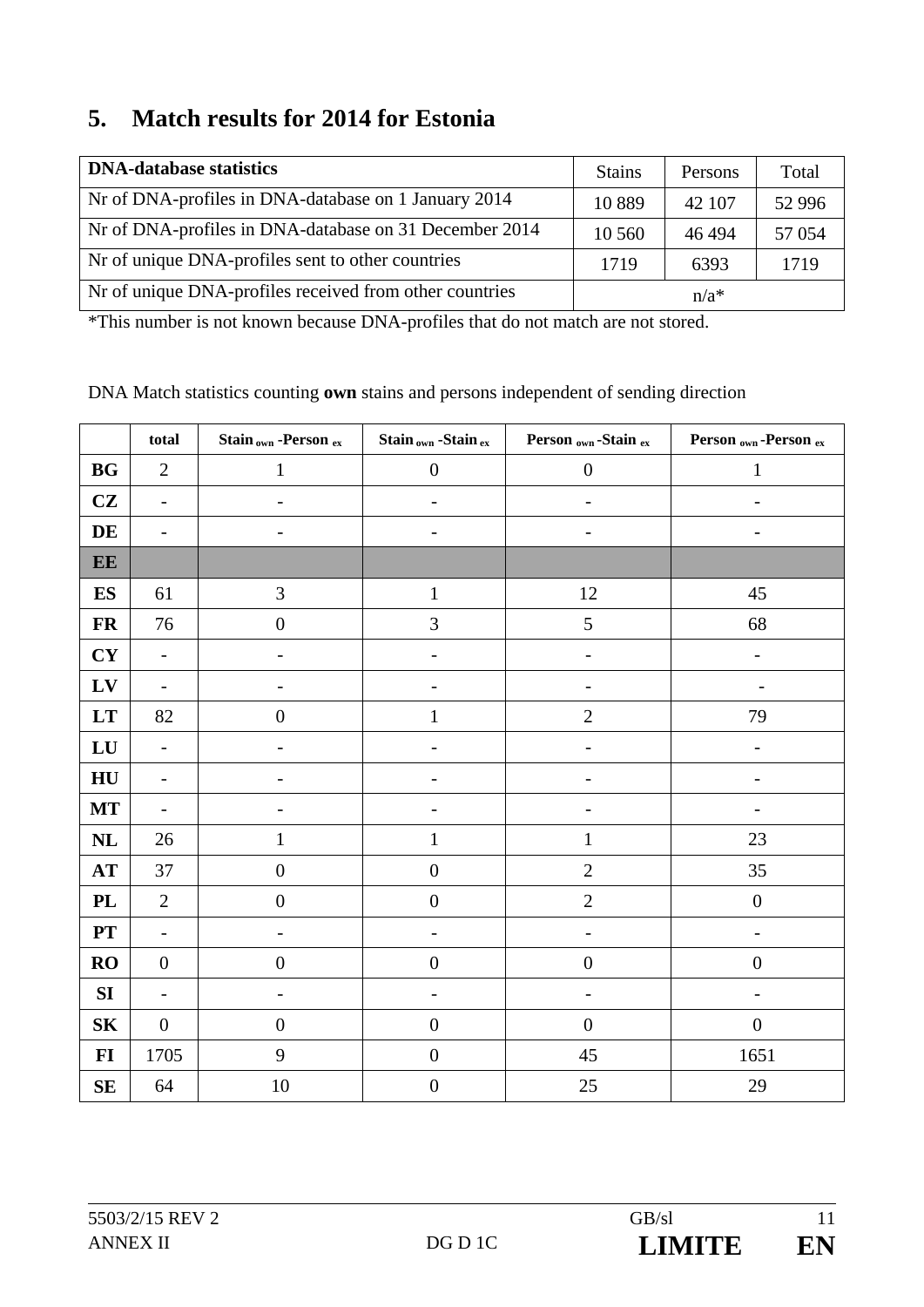### **6. Match results for 2014 for Spain**

| <b>DNA-database statistics</b>                          | <b>Stains</b> | Persons | Total  |
|---------------------------------------------------------|---------------|---------|--------|
| Nr of DNA-profiles in DNA-database on 1 January 2014    | 49743         | 215219  | 264962 |
| Nr of DNA-profiles in DNA-database on 31 December 2014  | 64334         | 286028  | 350362 |
| Not of unique DNA-profiles sent to other countries      | 14591         | 46249   | 60840  |
| Nr of unique DNA-profiles received from other countries | ∗             | $\ast$  | ∗      |

\* This number is not known in CODIS 7.0

|                | <b>Total</b>   | Stain <sub>own</sub> -Person ex | Stain <sub>own</sub> -Stain ex | Person <sub>own</sub> -Stain ex | Person <sub>own</sub> -Person ex |
|----------------|----------------|---------------------------------|--------------------------------|---------------------------------|----------------------------------|
| <b>BE</b>      |                |                                 |                                |                                 |                                  |
| <b>BG</b>      |                |                                 |                                |                                 |                                  |
| CZ             |                |                                 |                                |                                 |                                  |
| DE             | 1841           | 252                             | 353                            | 415                             | 821                              |
| EE             | 61             | $14\,$                          | $\mathbf{1}$                   | $\mathfrak{Z}$                  | 43                               |
| <b>ES</b>      |                |                                 |                                |                                 |                                  |
| <b>FR</b>      | 2360           | 728                             | 240                            | 391                             | 1001                             |
| <b>CY</b>      | $\mathfrak{Z}$ | $\boldsymbol{0}$                | $\overline{2}$                 | $\mathbf{1}$                    | $\boldsymbol{0}$                 |
| LV             | $\mathfrak{S}$ | $\mathbf{1}$                    | $\overline{4}$                 | $\boldsymbol{0}$                | $\boldsymbol{0}$                 |
| LT             | 64             | 11                              | $\overline{0}$                 | 3                               | 50                               |
| LU             | 41             | $\sqrt{6}$                      | 15                             | $14\,$                          | $\sqrt{6}$                       |
| HU             |                |                                 |                                |                                 |                                  |
| MT             |                |                                 |                                |                                 |                                  |
| NL             | 201            | 19                              | $27\,$                         | 53                              | $102\,$                          |
| AT             | 523            | 118                             | 67                             | 86                              | 252                              |
| PL             | 9              | $\mathbf{1}$                    | $\mathbf{1}$                   | $\overline{2}$                  | $\sqrt{5}$                       |
| PT             |                |                                 |                                |                                 |                                  |
| <b>RO</b>      | 298            | 60                              | $\overline{2}$                 | $\mathfrak{Z}$                  | 233                              |
| SI             | 50             | 16                              | $\overline{2}$                 | $\overline{7}$                  | $25\,$                           |
| S <sub>K</sub> | 41             | 5                               | 21                             | $11\,$                          | $\overline{4}$                   |
| $\bf{FI}$      |                |                                 |                                |                                 |                                  |
| SE             |                |                                 |                                |                                 |                                  |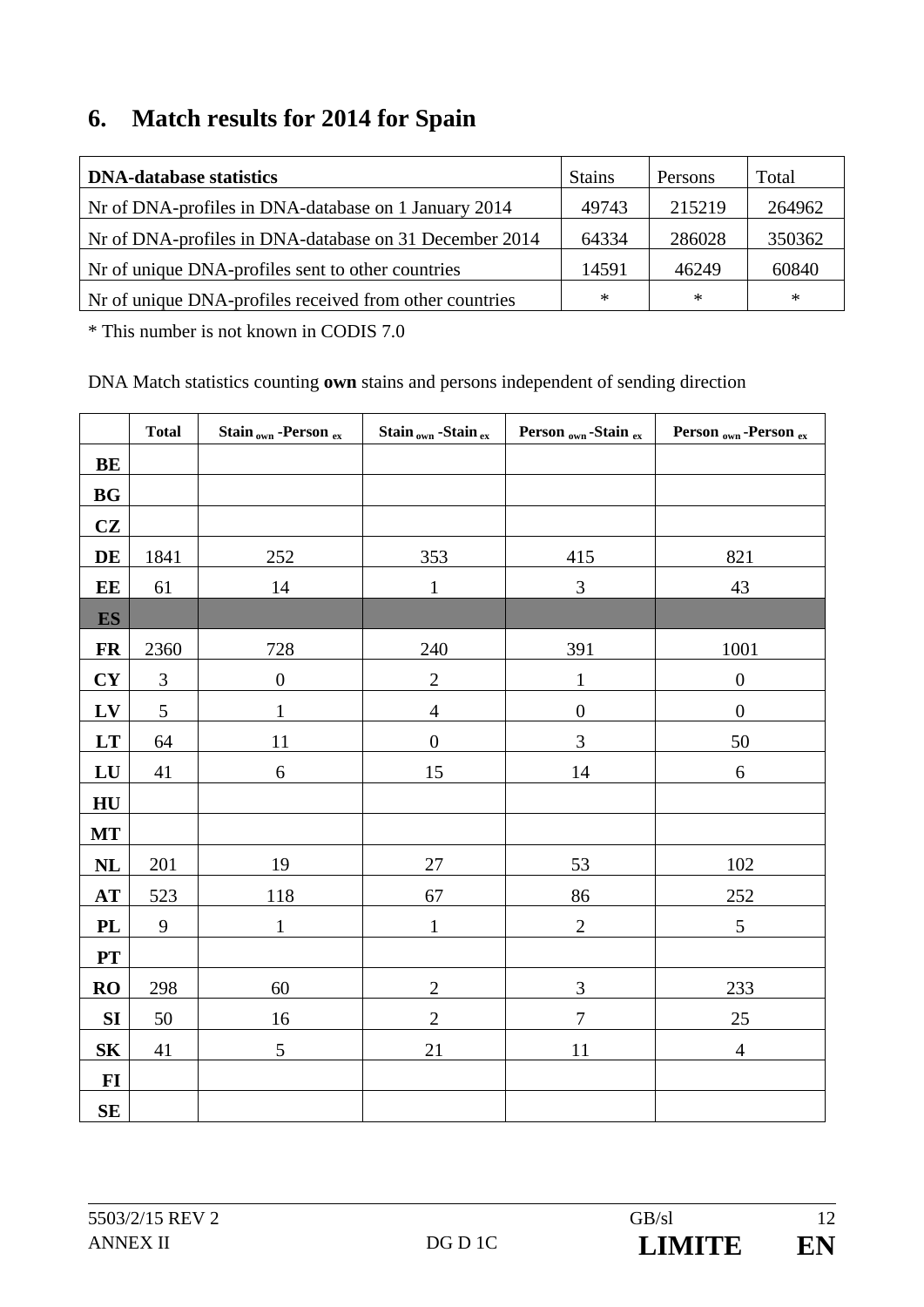### **7. Match results for 2014 for France**

| <b>DNA-database statistics</b>                          | <b>Stains</b> | Persons       | Total     |
|---------------------------------------------------------|---------------|---------------|-----------|
| Nr of DNA-profiles in DNA-database on 1 January 2014    | 126 678       | 2 448 165     | 2 574 843 |
| Nr of DNA-profiles in DNA-database on 31 December 2014  | 154 037       | 2 7 5 2 9 5 3 | 2 906 990 |
| Not of unique DNA-profiles sent to other countries      | NA            | <b>NA</b>     | <b>NA</b> |
| Nr of unique DNA-profiles received from other countries | NA            | <b>NA</b>     | <b>NA</b> |

|           | <b>Total</b> | Stain <sub>own</sub> -Person ex | Stain <sub>own</sub> -Stain ex | Person <sub>own</sub> -Stain ex | Person <sub>own</sub> -Person ex |
|-----------|--------------|---------------------------------|--------------------------------|---------------------------------|----------------------------------|
| BE        | 3717         | 191                             | 868                            | 2625                            | 3717                             |
| <b>BG</b> | 24           | 16                              | $8\,$                          | $\boldsymbol{0}$                | 24                               |
| CZ        | 254          | 168                             | 19                             | 57                              | 254                              |
| DE        | 5620         | 379                             | 512                            | 1436                            | 5620                             |
| EE        | 76           | $\sqrt{5}$                      | 3                              | $\boldsymbol{0}$                | 76                               |
| <b>ES</b> | 2409         | 395                             | 242                            | 763                             | 2409                             |
| <b>FR</b> |              |                                 |                                |                                 |                                  |
| CY        | 5            | $\boldsymbol{0}$                | $\mathbf{1}$                   | $\overline{4}$                  | 5                                |
| LV        |              |                                 |                                |                                 |                                  |
| LT        | 166          | 30                              | $\overline{2}$                 | 5                               | 166                              |
| LU        | 347          | 19                              | 33                             | 158                             | 347                              |
| HU        |              |                                 |                                |                                 |                                  |
| <b>MT</b> |              |                                 |                                |                                 |                                  |
| <b>NL</b> | 706          | 81                              | 60                             | 221                             | 706                              |
| AT        | 1291         | 150                             | 85                             | 356                             | 1291                             |
| PL        | 28           | $\boldsymbol{7}$                | $\overline{4}$                 | $8\,$                           | 28                               |
| <b>PT</b> |              |                                 |                                |                                 |                                  |
| <b>RO</b> | 405          | 57                              | $\boldsymbol{0}$               | 3                               | 405                              |
| SI        | 92           | 33                              | 18                             | 8                               | 92                               |
| <b>SK</b> | 79           | 46                              | 11                             | 6                               | 79                               |
| $FI$      |              |                                 |                                |                                 |                                  |
| SE        |              |                                 |                                |                                 |                                  |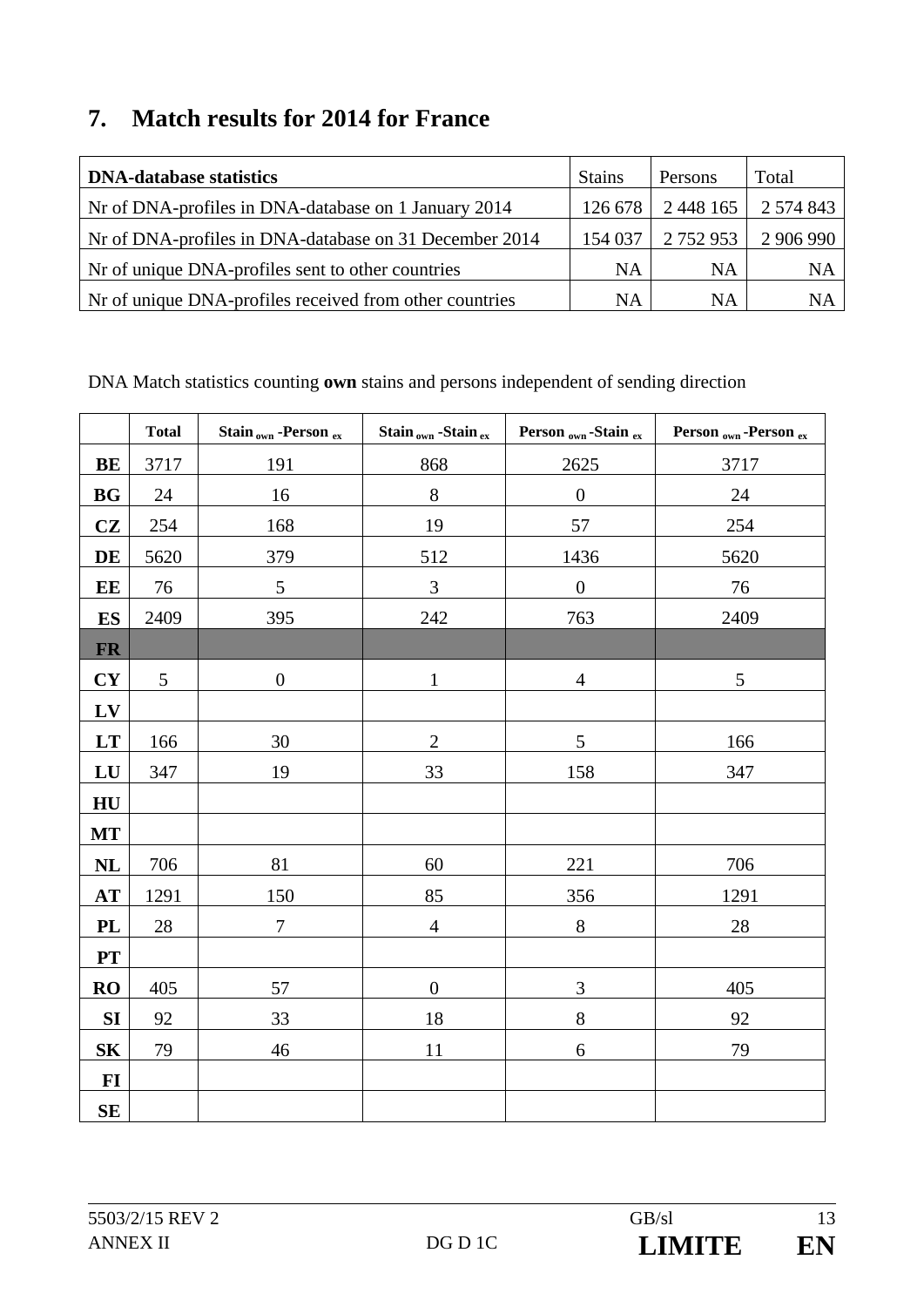## **8. Match results for 2014 for Cyprus**

| <b>DNA-database statistics</b>                          | <b>Stains</b> | Persons     | Total   |
|---------------------------------------------------------|---------------|-------------|---------|
| Nr of DNA-profiles in DNA-database on 1 January 2014    | 10.765        | 335         | 11.100  |
| Nr of DNA-profiles in DNA-database on 31 December 2014  | 13.053        | 976         | 14.029  |
| Not of unique DNA-profiles sent to other countries      | 3.326         | 389         | 3.715   |
| Nr of unique DNA-profiles received from other countries | Unavailable   | Unavailable | 295.020 |

|                  | total                       | Stain <sub>own</sub> -Person ex | Stain $_{\rm own}$ -Stain $_{\rm ex}$ | Person <sub>own</sub> -Stain ex | Person <sub>own</sub> -Person ex |
|------------------|-----------------------------|---------------------------------|---------------------------------------|---------------------------------|----------------------------------|
| BE               |                             |                                 |                                       |                                 |                                  |
| BG               |                             |                                 |                                       |                                 |                                  |
| CZ               |                             |                                 |                                       |                                 |                                  |
| DE               |                             |                                 |                                       |                                 |                                  |
| EE               |                             |                                 |                                       |                                 |                                  |
| <b>ES</b>        | $\ensuremath{\mathfrak{Z}}$ | $\overline{c}$                  | $\mathbf{1}$                          | $\boldsymbol{0}$                | $\boldsymbol{0}$                 |
| <b>FR</b>        | $\mathfrak s$               | $\overline{4}$                  | $\mathbf{1}$                          | $\boldsymbol{0}$                | $\boldsymbol{0}$                 |
| <b>CY</b>        |                             |                                 |                                       |                                 |                                  |
| $L$ V            |                             |                                 |                                       |                                 |                                  |
| LT               | $\mathbf{1}$                | $\mathbf{1}$                    | $\boldsymbol{0}$                      | $\boldsymbol{0}$                | $\boldsymbol{0}$                 |
| LU               |                             |                                 |                                       |                                 |                                  |
| HU               |                             |                                 |                                       |                                 |                                  |
| <b>MT</b>        | $\boldsymbol{0}$            |                                 |                                       |                                 |                                  |
| NL               | $\boldsymbol{0}$            |                                 |                                       |                                 |                                  |
| AT               | $\boldsymbol{0}$            |                                 |                                       |                                 |                                  |
| PL               | $\boldsymbol{0}$            |                                 |                                       |                                 |                                  |
| ${\bf PT}$       |                             |                                 |                                       |                                 |                                  |
| RO               | $\mathbf{1}$                | $\mathbf{1}$                    | $\boldsymbol{0}$                      | $\boldsymbol{0}$                | $\boldsymbol{0}$                 |
| ${\bf S}{\bf I}$ |                             |                                 |                                       |                                 |                                  |
| ${\bf S}{\bf K}$ | $\boldsymbol{0}$            |                                 |                                       |                                 |                                  |
| $FI$             |                             |                                 |                                       |                                 |                                  |
| $\mathbf{SE}$    |                             |                                 |                                       |                                 |                                  |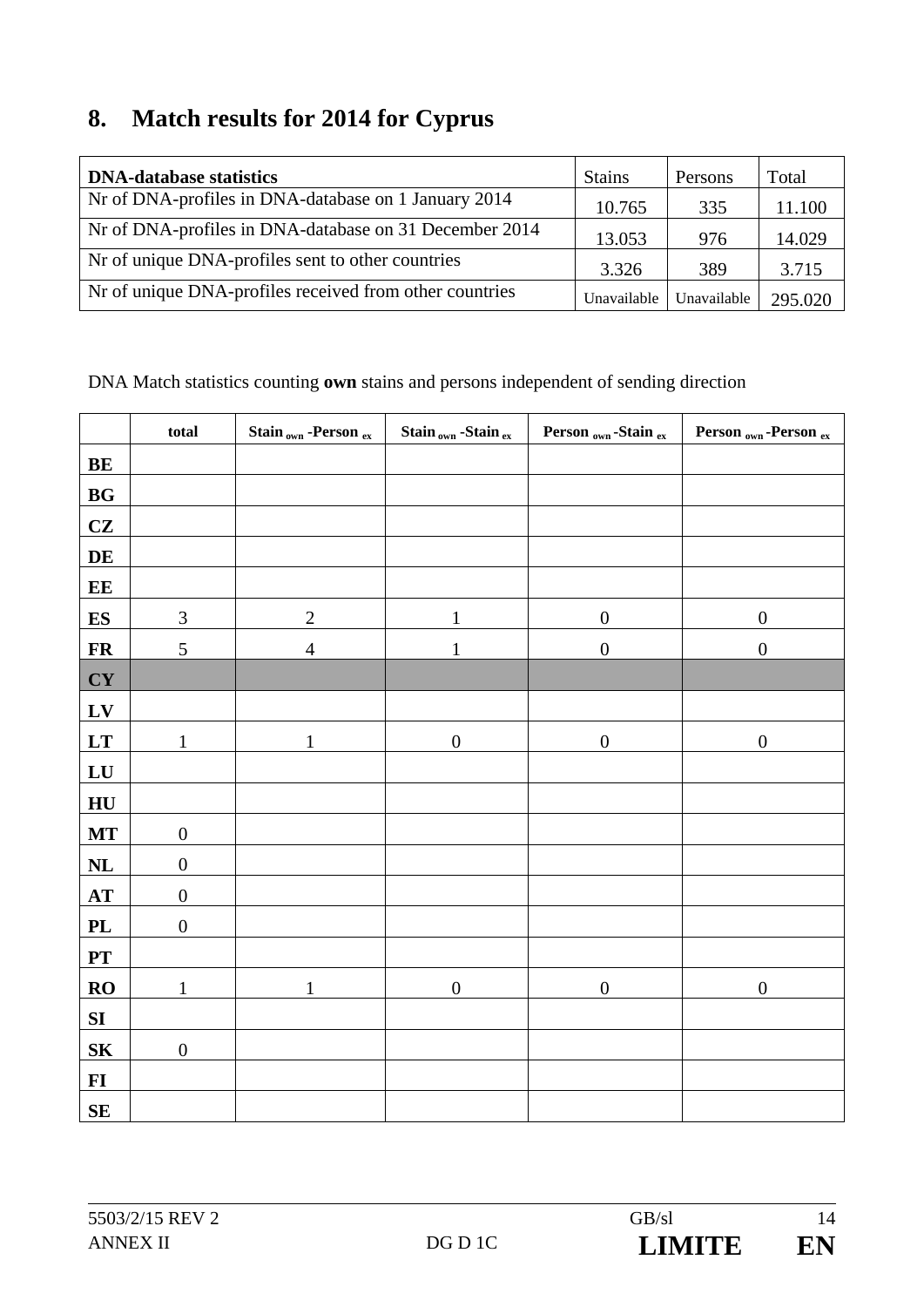### **9. Match results for 2014 for Latvia**

| <b>DNA-database statistics</b>                          | <b>Stains</b> | Persons | Total |
|---------------------------------------------------------|---------------|---------|-------|
| Nr of DNA-profiles in DNA-database on 1 January 2014    | 3559          | 48679   | 55975 |
| Nr of DNA-profiles in DNA-database on 31 December 2014  | 4493          | 51366   | 60307 |
| Not of unique DNA-profiles sent to other countries      | 913           | 2687    | 3600  |
| Nr of unique DNA-profiles received from other countries | n/a           | n/a     | n/a   |

|                  | total                    | Stain <sub>own</sub> -Person ex | Stain <sub>own</sub> -Stain ex | Person <sub>own</sub> -Stain ex | Person <sub>own</sub> -Person ex |
|------------------|--------------------------|---------------------------------|--------------------------------|---------------------------------|----------------------------------|
| $\mathbf{BE}$    |                          |                                 |                                |                                 |                                  |
| BG               |                          |                                 |                                |                                 |                                  |
| CZ               |                          |                                 |                                |                                 |                                  |
| DE               | 91                       | 33                              | $8\,$                          | 16                              | 34                               |
| E E              |                          |                                 |                                |                                 |                                  |
| $\mathbf{ES}$    | $\mathfrak{S}$           | -                               | $\mathfrak{Z}$                 | $\mathbf{1}$                    | 1                                |
| <b>FR</b>        |                          |                                 |                                |                                 |                                  |
| CY               |                          |                                 |                                |                                 |                                  |
| LV               |                          |                                 |                                |                                 |                                  |
| LT               | $20\,$                   | $\overline{4}$                  | $\sqrt{2}$                     | $\overline{\phantom{a}}$        | 14                               |
| ${\bf L}{\bf U}$ |                          |                                 |                                |                                 |                                  |
| HU               |                          |                                 |                                |                                 |                                  |
| <b>MT</b>        |                          |                                 |                                |                                 |                                  |
| $\bf NL$         | $\mathfrak{Z}$           |                                 |                                |                                 | $\mathfrak{Z}$                   |
| AT               | $\overline{7}$           |                                 | $\overline{4}$                 | $\mathbf{2}$                    | $\mathbf{1}$                     |
| <b>PL</b>        |                          |                                 |                                |                                 |                                  |
| PT               |                          |                                 |                                |                                 |                                  |
| RO               | -                        | $\overline{\phantom{0}}$        | -                              |                                 |                                  |
| SI               |                          |                                 |                                |                                 |                                  |
| S <sub>K</sub>   | $\overline{\phantom{0}}$ | -                               | -                              |                                 |                                  |
| $\bf{FI}$        | 6                        | 1                               |                                | $\overline{\phantom{0}}$        | 5                                |
| ${\bf SE}$       |                          |                                 |                                |                                 |                                  |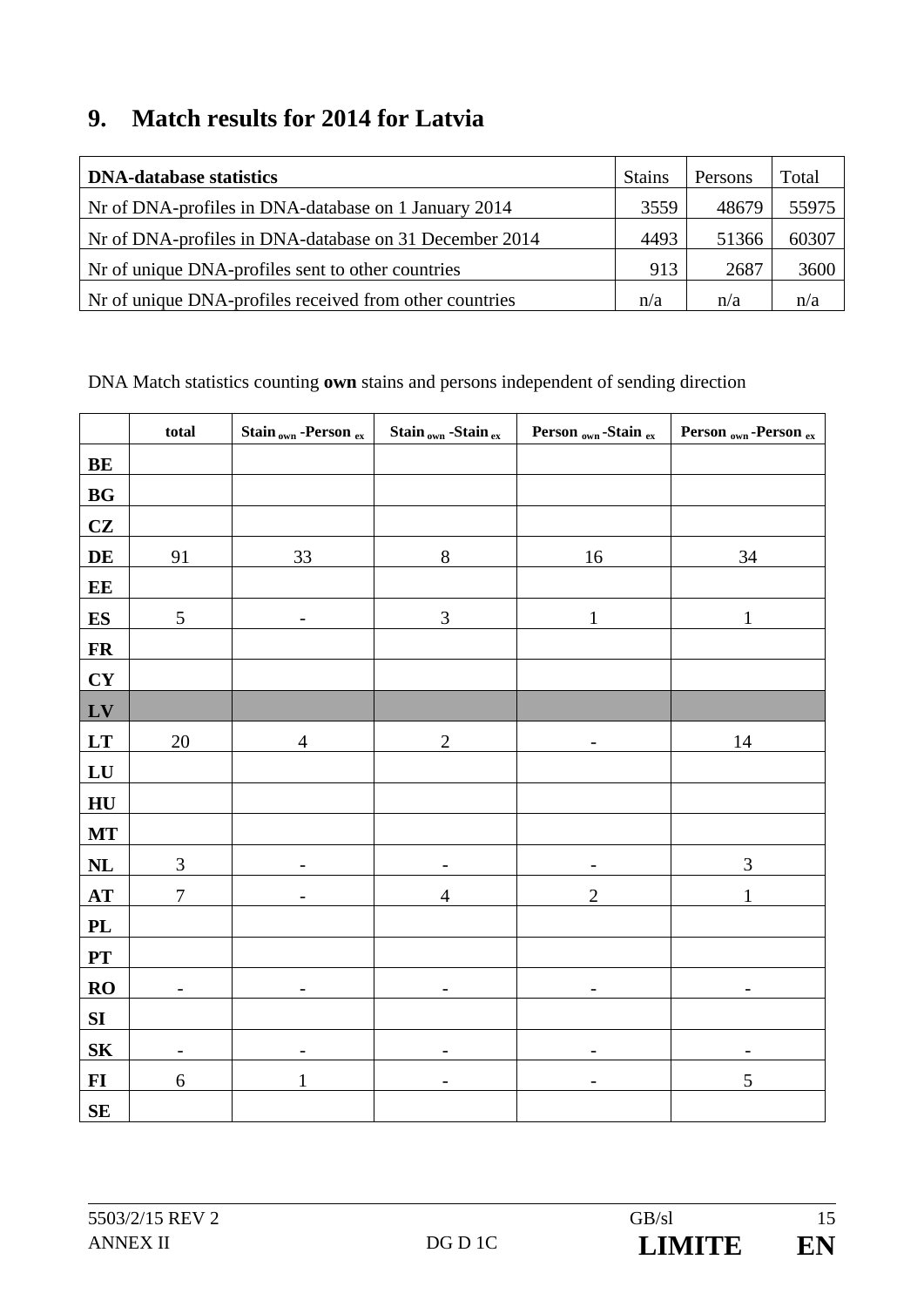### **10. Match results for 2014 for Lithuania**

| <b>DNA-database statistics</b>                          | <b>Stains</b> | Persons | Total |
|---------------------------------------------------------|---------------|---------|-------|
| Nr of DNA-profiles in DNA-database on 1 January 2014    | 4002          | 71591   | 75593 |
| Nr of DNA-profiles in DNA-database on 31 December 2014  | 4406          | 76349   | 80755 |
| Nr of unique DNA-profiles sent to other countries       | 4509          | 9435    | 13944 |
| Nr of unique DNA-profiles received from other countries | 596           | 1327    | 1923  |

\* Mainly hits are presented since Codis v7.0 practically doesn't store no-hit results for DNA profiles received from other countries.

|                | total            | Stain <sub>own</sub> -Person ex | Stain <sub>own</sub> -Stain ex | Person <sub>own</sub> -Stain ex | Person <sub>own</sub> -Person ex |
|----------------|------------------|---------------------------------|--------------------------------|---------------------------------|----------------------------------|
| <b>BE</b>      |                  |                                 |                                |                                 |                                  |
| BG             |                  |                                 |                                |                                 |                                  |
| CZ             | 39               | $\boldsymbol{0}$                | $\sqrt{2}$                     | 11                              | $26\,$                           |
| DE             | 947              | 32                              | 12                             | 245                             | 658                              |
| EE             | $88\,$           | $\boldsymbol{7}$                | $\mathbf{1}$                   | $\boldsymbol{0}$                | $80\,$                           |
| <b>ES</b>      | 64               | $\mathfrak{Z}$                  | $\boldsymbol{0}$               | 10                              | 51                               |
| <b>FR</b>      | 262              | 29                              | 14                             | 90                              | 129                              |
| <b>CY</b>      | $\mathfrak{Z}$   | $\boldsymbol{0}$                | $\boldsymbol{0}$               | $\mathfrak{Z}$                  | $\boldsymbol{0}$                 |
| LV             | 19               | $\boldsymbol{0}$                | 3                              | $\overline{2}$                  | 14                               |
| LT             |                  |                                 |                                |                                 |                                  |
| LU             |                  |                                 |                                |                                 |                                  |
| HU             |                  |                                 |                                |                                 |                                  |
| <b>MT</b>      |                  |                                 |                                |                                 |                                  |
| NL             | 95               | 3                               | $\boldsymbol{0}$               | 37                              | 55                               |
| AT             | 134              | 5                               | $\overline{2}$                 | 40                              | 87                               |
| <b>PL</b>      | $\boldsymbol{9}$ | $\mathbf{1}$                    | 1                              | $\boldsymbol{0}$                | $\boldsymbol{7}$                 |
| PT             |                  |                                 |                                |                                 |                                  |
| <b>RO</b>      | $\mathfrak{Z}$   | $\boldsymbol{0}$                | $\boldsymbol{0}$               | $\boldsymbol{0}$                | 3                                |
| SI             |                  |                                 |                                |                                 |                                  |
| S <sub>K</sub> | $\mathbf{1}$     | $\mathbf{1}$                    | $\boldsymbol{0}$               | $\boldsymbol{0}$                | $\boldsymbol{0}$                 |
| $FI$           | 69               | $\overline{4}$                  | $\mathbf{1}$                   | 17                              | 47                               |
| <b>SE</b>      | 211              | 17                              | $\overline{2}$                 | 137                             | 55                               |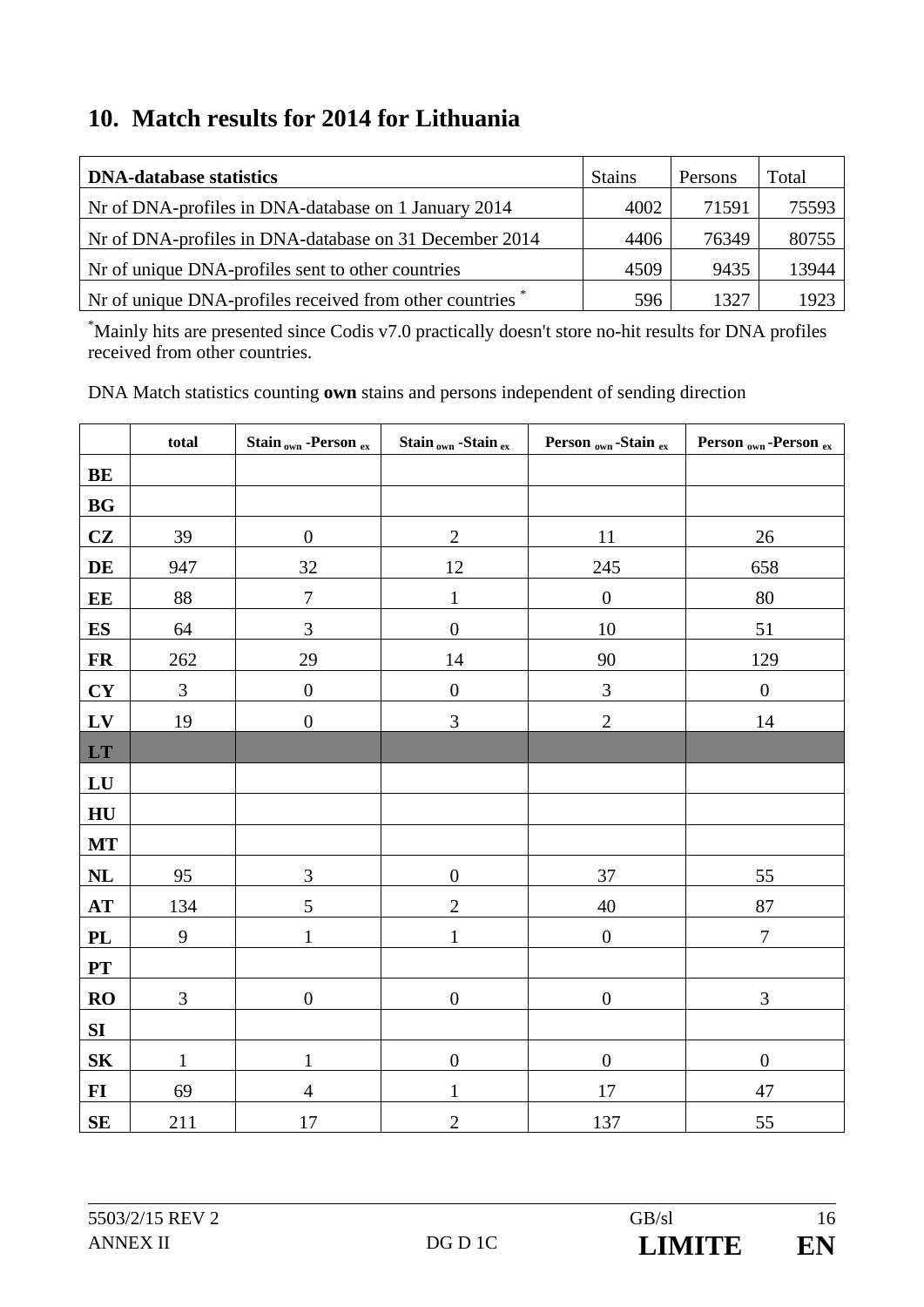## **11. Match results for 2014 for Luxemburg**

| <b>DNA-database statistics</b>                          | <b>Stains</b> | Persons | Total  |
|---------------------------------------------------------|---------------|---------|--------|
| Nr of DNA-profiles in DNA-database on 1 January 2014    | 2184          | 1863    | 4047   |
| Nr of DNA-profiles in DNA-database on 31 December 2014  | 3182          | 2121    | 5303   |
| Not of unique DNA-profiles sent to other countries      | 1383          | 1289    | 2672   |
| Nr of unique DNA-profiles received from other countries | 210474        | 223421  | 433878 |

|                  | <b>Total</b>     | Stain <sub>own</sub> -Person ex | Stain <sub>own</sub> -Stain ex | Person <sub>own</sub> -Stain ex | Person <sub>own</sub> -Person ex |
|------------------|------------------|---------------------------------|--------------------------------|---------------------------------|----------------------------------|
| BE               |                  |                                 |                                |                                 |                                  |
| BG               |                  |                                 |                                |                                 |                                  |
| CZ               |                  |                                 |                                |                                 |                                  |
| DE               | 223              | 85                              | 84                             | 15                              | 39                               |
| EE               |                  |                                 |                                |                                 |                                  |
| $\mathbf{ES}$    | 56               | $17\,$                          | 26                             | $\sqrt{6}$                      | $\boldsymbol{7}$                 |
| ${\bf FR}$       | 349              | 160                             | 33                             | 19                              | 137                              |
| CY               |                  |                                 |                                |                                 |                                  |
| LV               |                  |                                 |                                |                                 |                                  |
| LT               |                  |                                 |                                |                                 |                                  |
| ${\bf L}{\bf U}$ |                  |                                 |                                |                                 |                                  |
| HU               |                  |                                 |                                |                                 |                                  |
| MT               |                  |                                 |                                |                                 |                                  |
| $\mathbf{NL}$    | 39               | $\sqrt{6}$                      | $22\,$                         | 9                               | $\overline{2}$                   |
| $\bf AT$         | 72               | 29                              | $30\,$                         | $\overline{2}$                  | 11                               |
| PL               |                  |                                 |                                |                                 |                                  |
| PT               |                  |                                 |                                |                                 |                                  |
| <b>RO</b>        |                  |                                 |                                |                                 |                                  |
| ${\bf SI}$       | $\boldsymbol{0}$ | $\boldsymbol{0}$                | $\boldsymbol{0}$               | $\boldsymbol{0}$                | $\boldsymbol{0}$                 |
| S <sub>K</sub>   | $\mathbf{9}$     | $8\,$                           | $\boldsymbol{0}$               | $\boldsymbol{0}$                | $\mathbf{1}$                     |
| $FI$             |                  |                                 |                                |                                 |                                  |
| ${\bf SE}$       |                  |                                 |                                |                                 |                                  |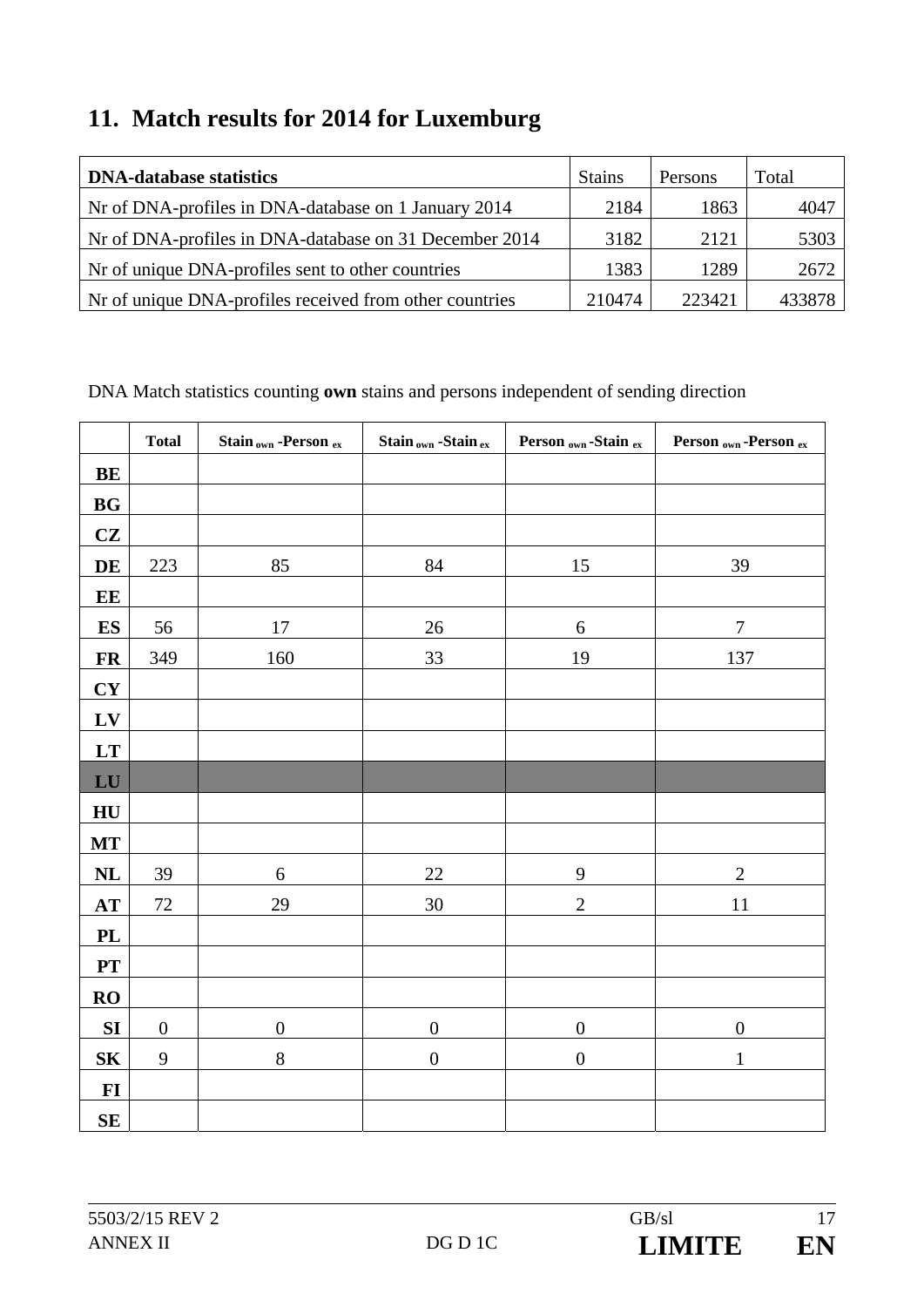## **12. Match results for 2014 for Hungary**

| <b>DNA-database statistics</b>                           | <b>Stains</b> | Persons | Total   |
|----------------------------------------------------------|---------------|---------|---------|
| Nr of DNA-profiles in DNA-database on 1 January 2014     | 4.016         | 108.325 | 112.341 |
| Nr of DNA-profiles in DNA-database on 31 December 2014   | 5.412         | 120.765 | 126.177 |
| Nr of unique DNA-profiles sent to other countries        | 3.081         | 27.560  | 30.641  |
| Not of unique DNA-profiles received from other countries |               |         |         |

|                  | total        | Stain <sub>own</sub> -Person ex | Stain <sub>own</sub> -Stain ex | Person <sub>own</sub> -Stain ex | Person <sub>own</sub> -Person ex |
|------------------|--------------|---------------------------------|--------------------------------|---------------------------------|----------------------------------|
| BE               |              |                                 |                                |                                 |                                  |
| BG               |              |                                 |                                |                                 |                                  |
| CZ               |              |                                 |                                |                                 |                                  |
| DE               | $222\,$      | 28                              | 14                             | 40                              | 140                              |
| EE               |              |                                 |                                |                                 |                                  |
| <b>ES</b>        |              |                                 |                                |                                 |                                  |
| <b>FR</b>        |              |                                 |                                |                                 |                                  |
| CY               |              |                                 |                                |                                 |                                  |
| $L$ V            |              |                                 |                                |                                 |                                  |
| <b>LT</b>        |              |                                 |                                |                                 |                                  |
| ${\bf L}{\bf U}$ |              |                                 |                                |                                 |                                  |
| HU               |              |                                 |                                |                                 |                                  |
| MT               |              |                                 |                                |                                 |                                  |
| $\mathbf{NL}$    | $8\,$        | $\sqrt{2}$                      |                                | $\mathbf{1}$                    | 5                                |
| AT               | 856          | 27                              | 21                             | $78\,$                          | 730                              |
| PL               | $\mathbf{2}$ | $\sqrt{2}$                      | $\overline{a}$                 | $\overline{\phantom{0}}$        | $\overline{\phantom{0}}$         |
| ${\bf PT}$       |              |                                 |                                |                                 |                                  |
| RO               | 13           | $\overline{2}$                  |                                | $\overline{a}$                  | 11                               |
| SI               | $\sqrt{2}$   | $\mathbf{1}$                    |                                |                                 | $\mathbf{1}$                     |
| S <sub>K</sub>   | 34           | $\mathbf{1}$                    | $\sqrt{6}$                     | $20\,$                          | $\overline{7}$                   |
| $\mathbf{F}$     |              |                                 |                                |                                 |                                  |
| $\mathbf{SE}$    |              |                                 |                                |                                 |                                  |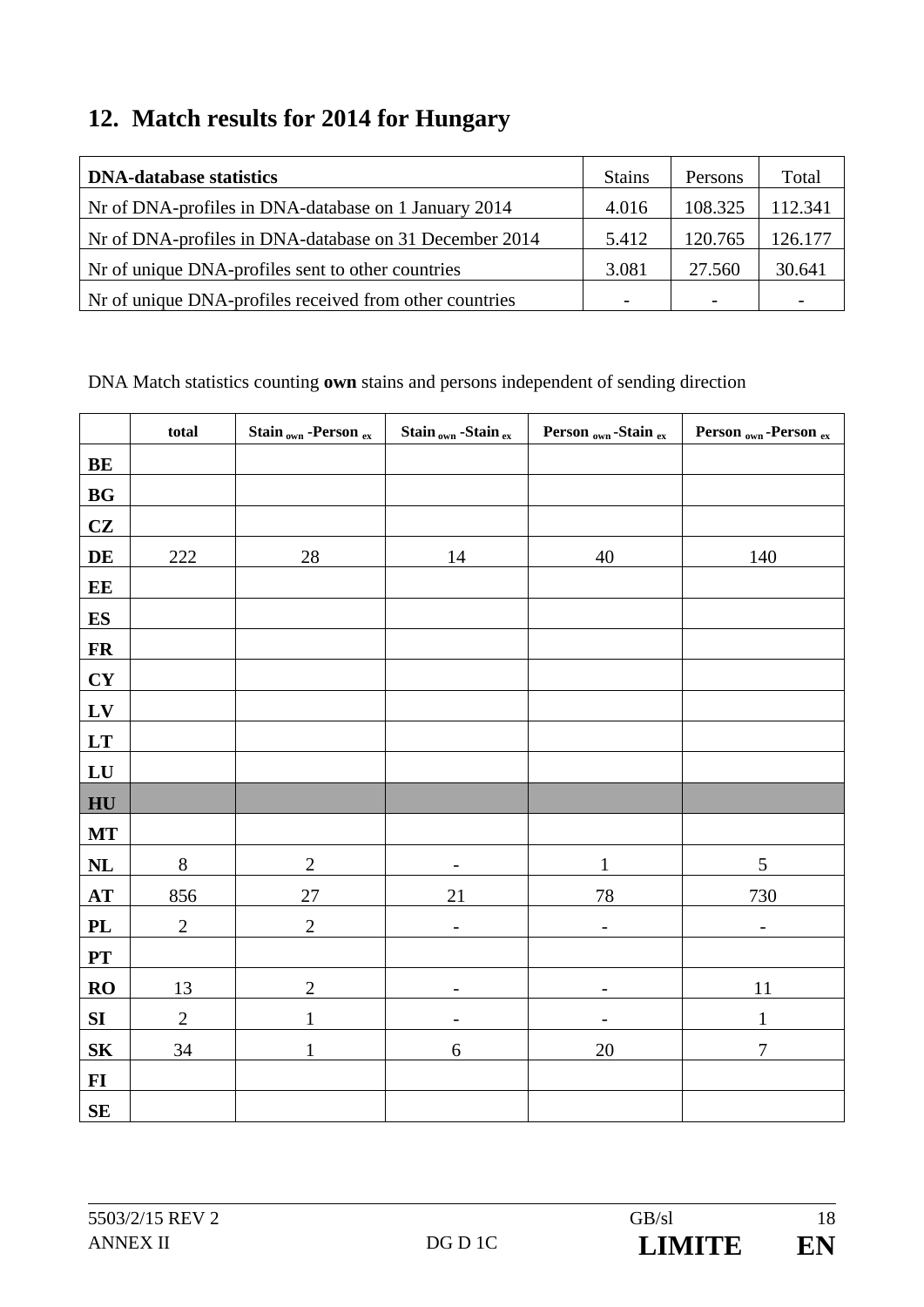### **13. Match results for 2014 for Malta**

| <b>DNA-database statistics</b>                           | <b>Stains</b> | Persons | Total |
|----------------------------------------------------------|---------------|---------|-------|
| Nr of DNA-profiles in DNA-database on 1 January 2014     | 431           | 30      | 461   |
| Nr of DNA-profiles in DNA-database on 31 December 2014   | 449           | 30      | 479   |
| Not of unique DNA-profiles sent to other countries       | ± 752         | ± 90    | 842   |
| Not of unique DNA-profiles received from other countries | N/A           | N/A     | N/A   |

|                | total            | Stain <sub>own</sub> -Person ex | Stain <sub>own</sub> -Stain ex | Person <sub>own</sub> -Stain ex | Person <sub>own</sub> -Person ex |
|----------------|------------------|---------------------------------|--------------------------------|---------------------------------|----------------------------------|
| BE             |                  |                                 |                                |                                 |                                  |
| BG             |                  |                                 |                                |                                 |                                  |
| CZ             |                  |                                 |                                |                                 |                                  |
| DE             |                  |                                 |                                |                                 |                                  |
| EE             |                  |                                 |                                |                                 |                                  |
| <b>ES</b>      |                  |                                 |                                |                                 |                                  |
| <b>FR</b>      |                  |                                 |                                |                                 |                                  |
| CY             |                  |                                 |                                |                                 |                                  |
| $L$ V          |                  |                                 |                                |                                 |                                  |
| <b>LT</b>      |                  |                                 |                                |                                 |                                  |
| LU             | $\boldsymbol{0}$ |                                 |                                |                                 |                                  |
| HU             |                  |                                 |                                |                                 |                                  |
| <b>MT</b>      |                  |                                 |                                |                                 |                                  |
| NL             | $\boldsymbol{0}$ |                                 |                                |                                 |                                  |
| AT             | $\boldsymbol{0}$ |                                 |                                |                                 |                                  |
| PL             |                  |                                 |                                |                                 |                                  |
| ${\bf PT}$     |                  |                                 |                                |                                 |                                  |
| RO             |                  |                                 |                                |                                 |                                  |
| SI             |                  |                                 |                                |                                 |                                  |
| S <sub>K</sub> |                  |                                 |                                |                                 |                                  |
| $FI$           |                  |                                 |                                |                                 |                                  |
| SE             |                  |                                 |                                |                                 |                                  |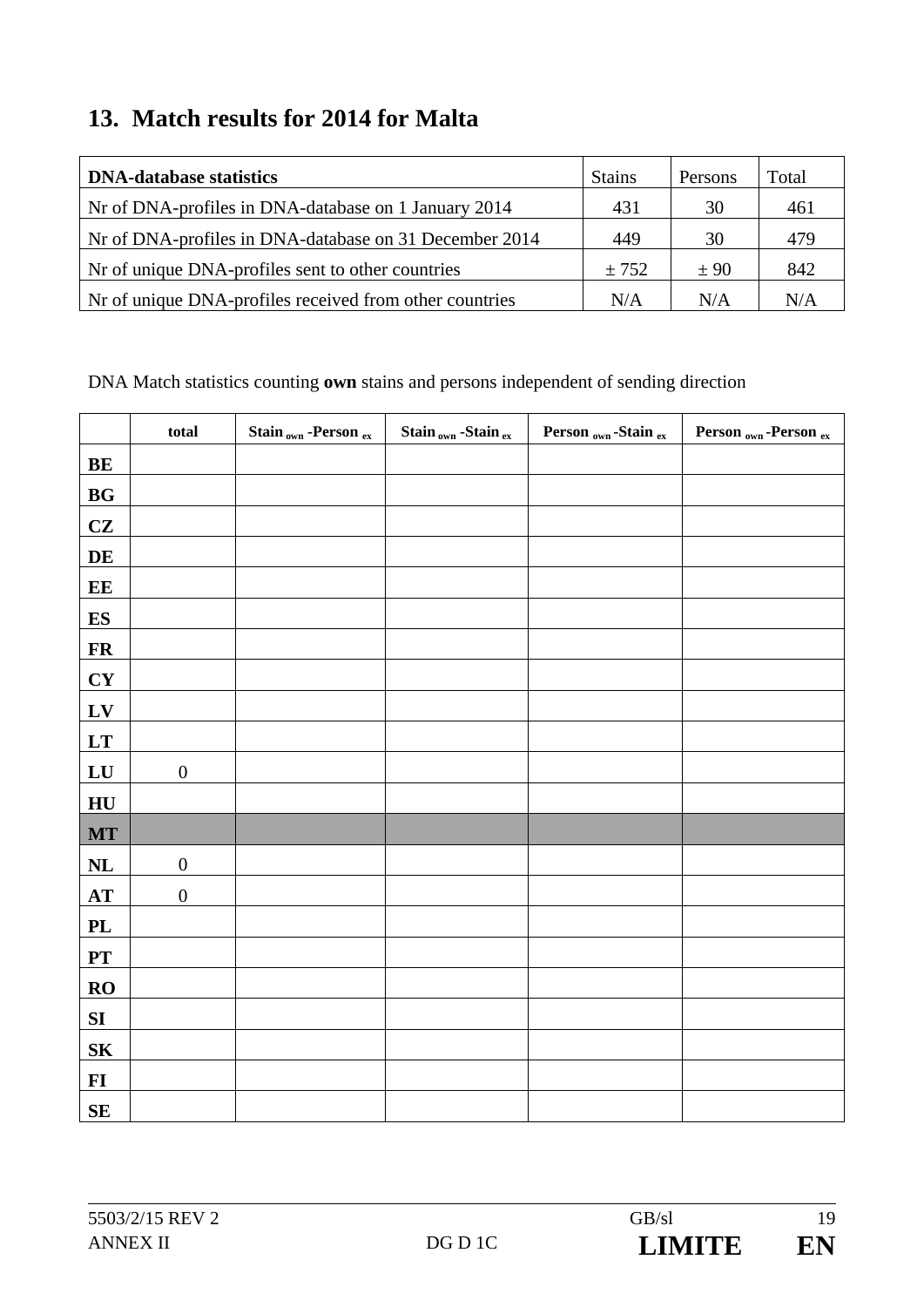### **14. Match results for 2014 for the Netherlands**

| <b>DNA-database statistics</b>                         | <b>Stains</b> | <b>Persons</b> | Total    |
|--------------------------------------------------------|---------------|----------------|----------|
| Nr of DNA-profiles in DNA-database on 1 January 2014   | 37.221        | 181.216        | 218.437  |
| Nr of DNA-profiles in DNA-database on 31 December 2014 | 41.345        | 201.328        | 242.673  |
| Nr of unique profiles sent to other countries          | $\pm 5.000$   | ± 21.000       | ± 26.000 |
| Not of unique profiles received from other countries   |               |                |          |

|                        | <b>Total</b>     | $Stain_{own}$ -Person <sub>ex</sub> | $Stain_{own}\text{-Stain}_{ex}$ | Person <sub>own</sub> -Stain <sub>ex</sub> | Person <sub>own</sub> -Person <sub>ex</sub> |
|------------------------|------------------|-------------------------------------|---------------------------------|--------------------------------------------|---------------------------------------------|
| BE                     | 1792             | 160                                 | 786                             | 630                                        | 216                                         |
| <b>BG</b>              | 9                | 5                                   | $\mathbf{1}$                    | $\mathbf{1}$                               | $\overline{2}$                              |
| CZ                     | 55               | 13                                  | 5                               | $\mathbf{1}$                               | 36                                          |
| DE                     | 1.249            | $241\,$                             | 264                             | 258                                        | 486                                         |
| EE                     | 26               | $\mathbf{1}$                        | $\mathbf{1}$                    | $\mathbf{1}$                               | 23                                          |
| ES                     | 202              | 53                                  | $28\,$                          | 19                                         | 102                                         |
| <b>FR</b>              | 704              | 221                                 | 60                              | 79                                         | 344                                         |
| CY                     | $\mathbf{1}$     | $\boldsymbol{0}$                    | $\mathbf{1}$                    | $\boldsymbol{0}$                           | $\boldsymbol{0}$                            |
| ${\bf L}{\bf V}$       | $\overline{2}$   | $\mathbf{1}$                        | $\boldsymbol{0}$                | $\boldsymbol{0}$                           | $\mathbf{1}$                                |
| $\mathbf{L}\mathbf{T}$ | 95               | 37                                  | $\overline{0}$                  | $\overline{3}$                             | 55                                          |
| ${\bf L}{\bf U}$       | 34               | 9                                   | 20                              | $\overline{4}$                             | $\mathbf{1}$                                |
| H <sub>U</sub>         | 8                | $\mathbf{1}$                        | $\boldsymbol{0}$                | $\overline{2}$                             | $\overline{5}$                              |
| <b>MT</b>              | $\boldsymbol{0}$ | $\boldsymbol{0}$                    | $\boldsymbol{0}$                | $\boldsymbol{0}$                           | $\boldsymbol{0}$                            |
| NL                     |                  |                                     |                                 |                                            |                                             |
| <b>AT</b>              | 264              | 69                                  | 52                              | 25                                         | 118                                         |
| $\mathbf{PL}$          | 40               | $20\,$                              | $\boldsymbol{0}$                | $\overline{4}$                             | 16                                          |
| <b>PT</b>              |                  |                                     |                                 |                                            |                                             |
| RO                     | 43               | 9                                   | $\boldsymbol{0}$                | $\sqrt{2}$                                 | 32                                          |
| SI                     | 15               | $\overline{4}$                      | $\mathbf{1}$                    | $\mathbf{1}$                               | 9                                           |
| ${\bf S}{\bf K}$       | $\overline{4}$   | $\mathbf{1}$                        | $\mathbf{1}$                    | $\mathbf{1}$                               | $\mathbf{1}$                                |
| $\bf{FI}$              | 59               | $11\,$                              | $\overline{2}$                  | $\overline{7}$                             | 39                                          |
| SE                     | 138              | $25\,$                              | 5                               | 21                                         | 87                                          |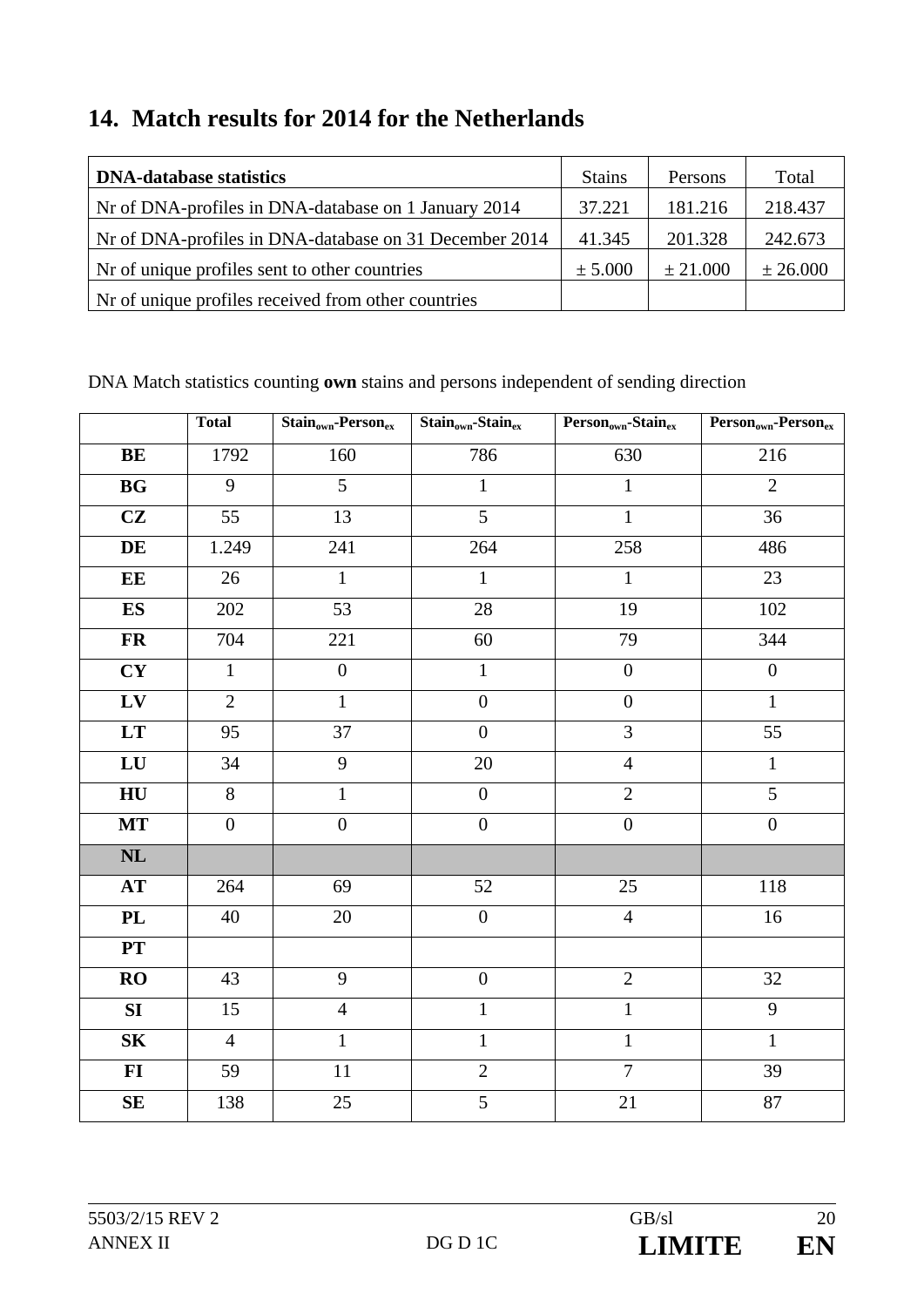### **15. Match results for 2014 for Austria**

| <b>DNA-database statistics</b>                         | <b>Stains</b> | <b>Persons</b> | Total   |
|--------------------------------------------------------|---------------|----------------|---------|
| Nr of DNA-profiles in DNA-database on 1 January 2014   | 23.887        | 173.302        | 197.189 |
| Nr of DNA-profiles in DNA-database on 31 December 2014 | 26.375        | 186.924        | 213.299 |
| Nr of unique profiles sent to other countries          | 198.227       | 247.077        | 445.304 |
| Nr of unique profiles received from other countries    | 240.520       | 405.904        | 646.424 |

|                  | <b>Total</b> | $Stain_{own}$ -Person <sub>ex</sub> | $Stain_{own}$ -Stain $_{ex}$ | Person <sub>own</sub> -Stain <sub>ex</sub> | Person <sub>own</sub> -Person <sub>ex</sub> |
|------------------|--------------|-------------------------------------|------------------------------|--------------------------------------------|---------------------------------------------|
| BE               |              |                                     |                              |                                            |                                             |
| BG               | 21           | 05                                  | $\overline{\phantom{0}}$     | 02                                         | 14                                          |
| CZ               | 1.799        | 259                                 | 114                          | 160                                        | 1.266                                       |
| DE               | 3.480        | 386                                 | 560                          | 680                                        | 1.854                                       |
| EE               | 38           | 03                                  | $\overline{\phantom{a}}$     | $\qquad \qquad -$                          | 35                                          |
| ES               | 542          | 86                                  | 82                           | 123                                        | 251                                         |
| <b>FR</b>        | 1.291        | 356                                 | 85                           | 150                                        | 700                                         |
| <b>CY</b>        | 03           | $\frac{1}{2}$                       | 01                           | 01                                         | 01                                          |
| LV               | 05           | $01\,$                              | 03                           | $\overline{\phantom{a}}$                   | 01                                          |
| <b>LT</b>        | 136          | 40                                  | 02                           | 05                                         | 89                                          |
| LU               | 94           | 02                                  | 52                           | 29                                         | 11                                          |
| HU               | 820          | 59                                  | 21                           | $27\,$                                     | 713                                         |
| <b>MT</b>        |              |                                     |                              |                                            |                                             |
| $\mathbf{NL}$    | 274          | $26\,$                              | 53                           | $72\,$                                     | 123                                         |
| $\bf AT$         |              |                                     |                              |                                            |                                             |
| PL               | 57           | 05                                  | $02\,$                       | 14                                         | 36                                          |
| PT               |              |                                     |                              |                                            |                                             |
| RO               | 176          | 27                                  | $\blacksquare$               | 01                                         | 148                                         |
| <b>SI</b>        | 228          | 24                                  | 20                           | 38                                         | 146                                         |
| S <sub>K</sub>   | 1.131        | 176                                 | 272                          | 203                                        | 480                                         |
| ${\bf F}{\bf I}$ | 208          | 31                                  | 60                           | $11\,$                                     | 106                                         |
| $\mathbf{SE}$    |              |                                     |                              |                                            |                                             |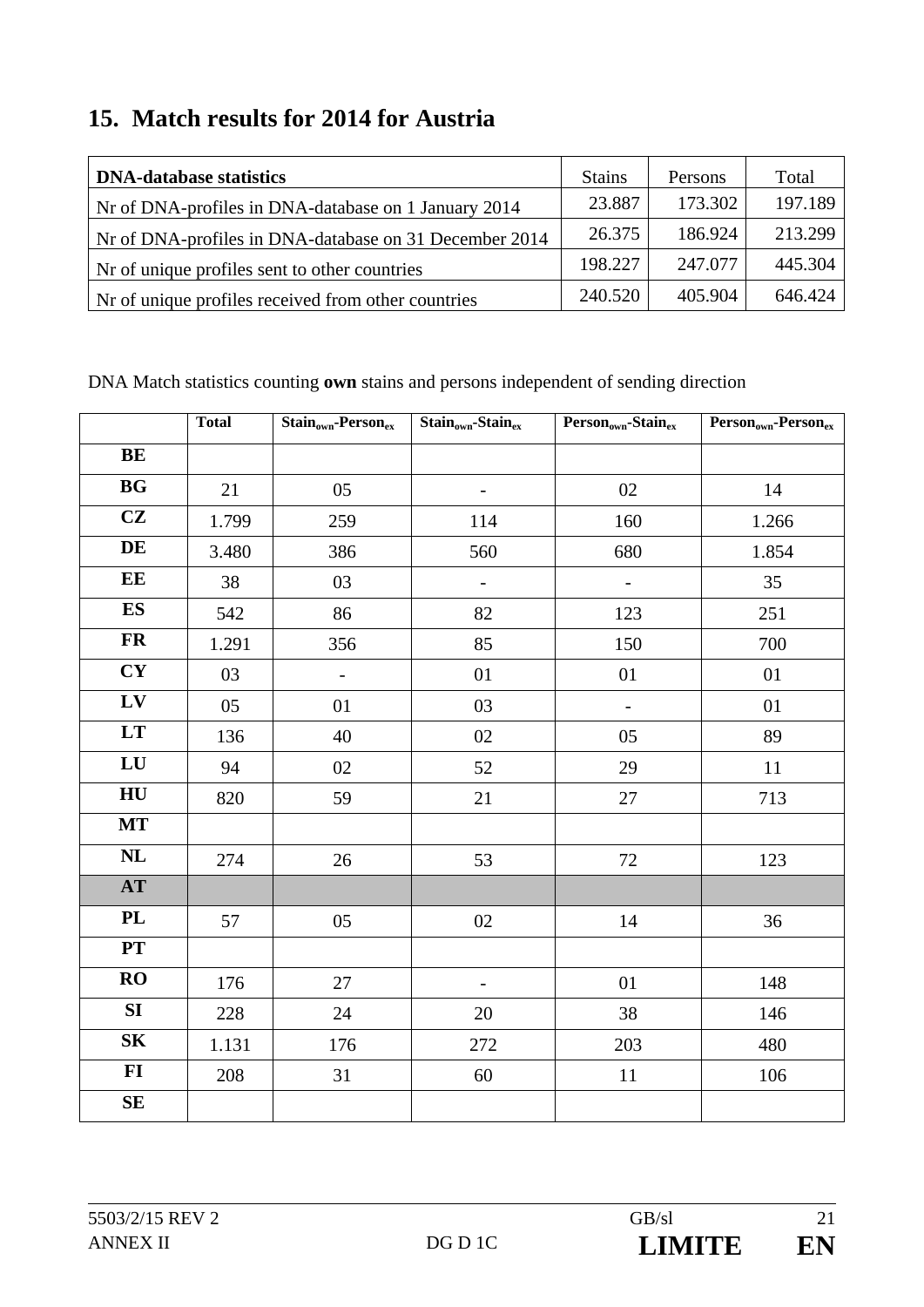### **16. Match results for 2014 for Poland**

| <b>DNA-database statistics</b>                       | <b>Stains</b> | Persons   | Total     |
|------------------------------------------------------|---------------|-----------|-----------|
| Nr of DNA-profiles in the DNA-database on 01-01-2014 | 4710          | 33821     | 38531     |
| Nr of DNA-profiles in the DNA-database on 31-12-2014 | 5958          | 37467     | 43425     |
| Nr of unique profiles sent to other countries        | $\pm 1200$    | $±$ 3600  | $±$ 4800  |
| Nr of unique profiles received from other countries  | Not known     | Not known | Not known |

|                        | <b>Total</b>     | $Stain_{own}$ -Person <sub>ex</sub> | $Stain_{own}$ -Stain <sub>ex</sub> | Person <sub>own</sub> -Stain <sub>ex</sub> | $\overline{\mathrm{Person}_{\mathrm{own}}\text{-Person}_{\mathrm{ex}}}$ |
|------------------------|------------------|-------------------------------------|------------------------------------|--------------------------------------------|-------------------------------------------------------------------------|
| BE                     |                  |                                     |                                    |                                            |                                                                         |
| $\mathbf{B}\mathbf{G}$ |                  |                                     |                                    |                                            |                                                                         |
| CZ                     | 46               | $8\,$                               | $\mathbf{1}$                       | $\overline{2}$                             | 35                                                                      |
| DE                     | 335              | 25                                  | $26\,$                             | 78                                         | 206                                                                     |
| EE                     | $\overline{2}$   | $\overline{2}$                      | $\boldsymbol{0}$                   | $\boldsymbol{0}$                           | $\boldsymbol{0}$                                                        |
| ES                     | 9                | $\sqrt{2}$                          | $\mathbf{1}$                       | $\mathbf{1}$                               | 5                                                                       |
| ${\bf FR}$             | 28               | 8                                   | $\overline{4}$                     | $\overline{7}$                             | 9                                                                       |
| CY                     | $\boldsymbol{0}$ | $\overline{0}$                      | $\boldsymbol{0}$                   | $\boldsymbol{0}$                           | $\overline{0}$                                                          |
| ${\bf L}{\bf V}$       | $\boldsymbol{0}$ | $\boldsymbol{0}$                    | $\boldsymbol{0}$                   | $\boldsymbol{0}$                           | $\boldsymbol{0}$                                                        |
| $\mathbf{L}\mathbf{T}$ | 9                | $\boldsymbol{0}$                    | $\mathbf{1}$                       | $\overline{1}$                             | $\overline{7}$                                                          |
| ${\bf L}{\bf U}$       |                  |                                     |                                    |                                            |                                                                         |
| ${\bf H}{\bf U}$       | $\overline{2}$   | $\boldsymbol{0}$                    | $\boldsymbol{0}$                   | $\overline{2}$                             | $\boldsymbol{0}$                                                        |
| <b>MT</b>              |                  |                                     |                                    |                                            |                                                                         |
| $\mathbf{NL}$          | 40               | $\overline{4}$                      | $\boldsymbol{0}$                   | 20                                         | 16                                                                      |
| $\bf AT$               | 52               | 14                                  | $\overline{2}$                     | 3                                          | 33                                                                      |
| $\mathbf{PL}$          |                  |                                     |                                    |                                            |                                                                         |
| PT                     |                  |                                     |                                    |                                            |                                                                         |
| RO                     | $\overline{2}$   | $\mathbf{1}$                        | $\boldsymbol{0}$                   | $\boldsymbol{0}$                           | $\mathbf 1$                                                             |
| SI                     | $\overline{3}$   | $\mathbf{1}$                        | $\boldsymbol{0}$                   | $\mathbf 1$                                | $\mathbf{1}$                                                            |
| ${\bf S}{\bf K}$       | $11\,$           | 3                                   | $\overline{0}$                     | $\overline{3}$                             | 5                                                                       |
| $\mathbf{FI}$          | $\mathbf{1}$     | $\boldsymbol{0}$                    | $\boldsymbol{0}$                   | $\mathbf{1}$                               | $\boldsymbol{0}$                                                        |
| $\mathbf{SE}$          | 39               | 9                                   | $\overline{2}$                     | 24                                         | $\overline{4}$                                                          |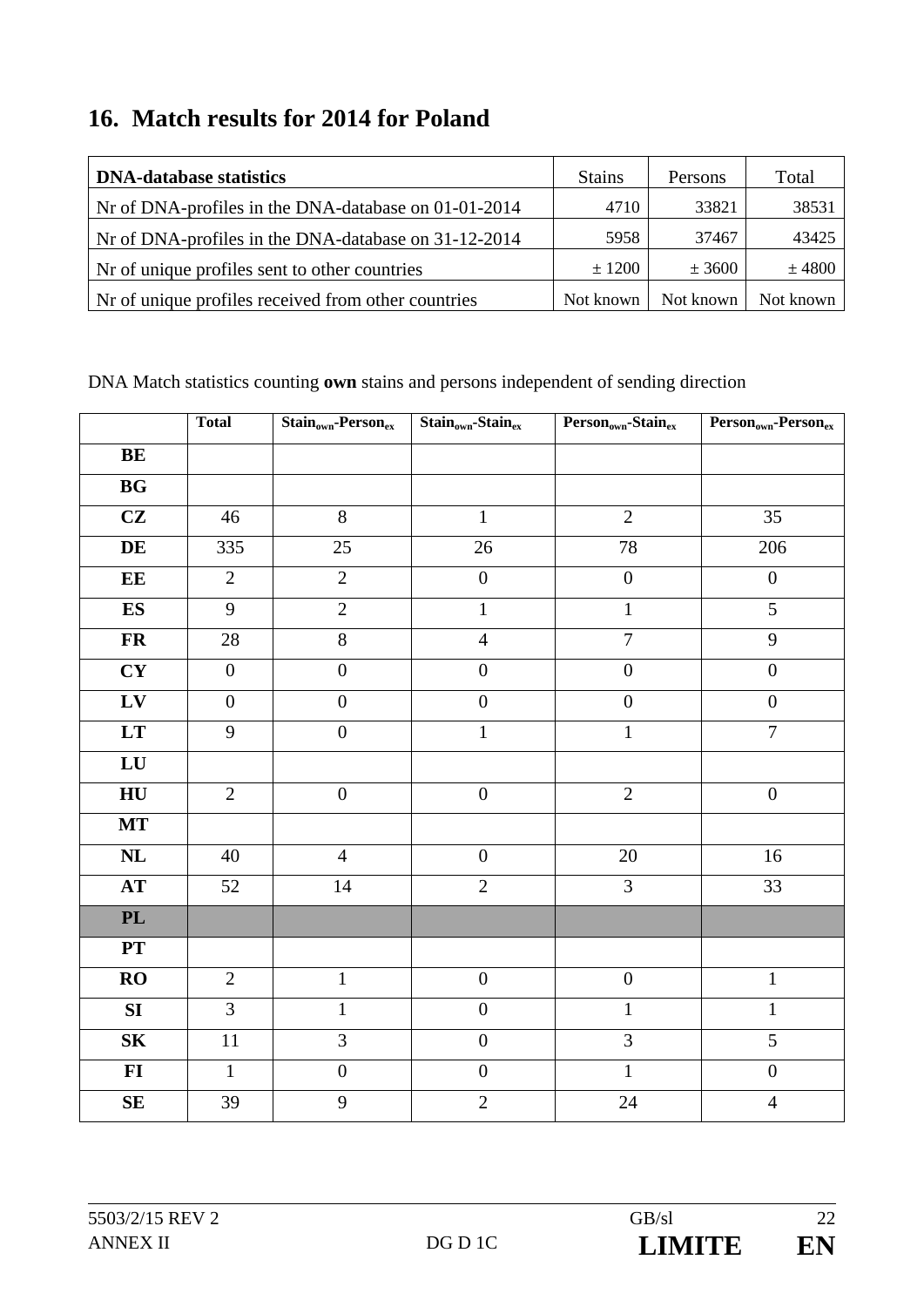### **1. Match results for 2014 for Portugal**

| <b>DNA-database statistics</b>                          | <b>Stains</b> | Persons | Total |
|---------------------------------------------------------|---------------|---------|-------|
| Nr of DNA-profiles in DNA-database on 1 January 2014    | 1780          | 1676    | 3456  |
| Nr of DNA-profiles in DNA-database on 31 December 2014  | 1818          | 3371    | 5189  |
| Nr of unique DNA-profiles sent to other countries       | N/A           | N/A     | N/A   |
| Nr of unique DNA-profiles received from other countries | N/A           | N/A     | N/A   |

No match statistics were provided since Portugal is not yet in production. Legal obstacles having arisen after the Council Decision of 19 July 2011 on the launch of automated data exchange with regard to DNA data in Portugal (2011/472/EU) were not yet solved.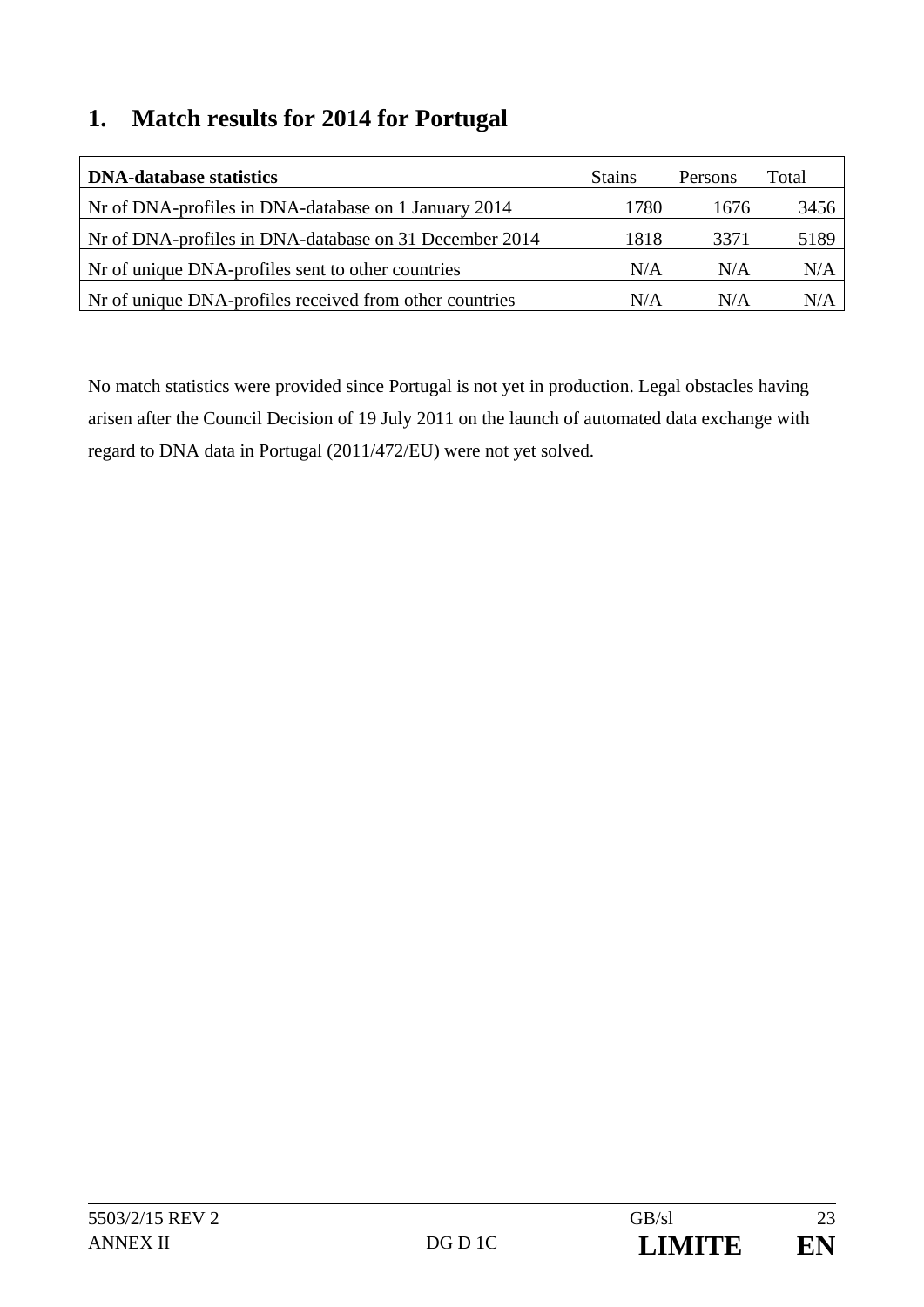### **18. Match results for 2014 for Romania**

| <b>DNA-database statistics</b>                          | <b>Stains</b> | Persons | Total |
|---------------------------------------------------------|---------------|---------|-------|
| Nr of DNA-profiles in DNA-database on 1 January 2014    | 831           | 19710   | 20541 |
| Nr of DNA-profiles in DNA-database on 31 December 2014  | 948           | 25441   | 26389 |
| Nr of unique DNA-profiles sent to other countries       | 927           | 25237   | 26164 |
| Nr of unique DNA-profiles received from other countries |               |         |       |

|                            | total            | Stain <sub>own</sub> -Person ex | $Stain_{own}$ -Stain $_{ex}$ | Person <sub>own</sub> -Stain ex | Person <sub>own</sub> -Person <sub>ex</sub> |
|----------------------------|------------------|---------------------------------|------------------------------|---------------------------------|---------------------------------------------|
| <b>BE</b>                  |                  |                                 |                              |                                 |                                             |
| <b>BG</b>                  | 3                | $\boldsymbol{0}$                | $\boldsymbol{0}$             | $\mathbf{1}$                    | $\overline{2}$                              |
| CZ                         | $8\,$            | 5                               | $\overline{2}$               | $\mathbf{1}$                    | $\boldsymbol{0}$                            |
| $\mathbf{DE}$              | 637              | $\overline{7}$                  | $\overline{2}$               | 124                             | 504                                         |
| EE                         | $\boldsymbol{0}$ | $\boldsymbol{0}$                | $\boldsymbol{0}$             | $\boldsymbol{0}$                | $\overline{0}$                              |
| <b>ES</b>                  | 348              | $\overline{7}$                  | $\overline{3}$               | 68                              | 270                                         |
| $\mathbf{FR}$              | 369              | 3                               | $\overline{2}$               | 105                             | 259                                         |
| CY                         | $\overline{3}$   | $\boldsymbol{0}$                | $\boldsymbol{0}$             | $\overline{3}$                  | $\boldsymbol{0}$                            |
| ${\bf L}{\bf V}$           | $\boldsymbol{0}$ | $\boldsymbol{0}$                | $\overline{0}$               | $\overline{0}$                  | $\boldsymbol{0}$                            |
| LT                         | $\overline{3}$   | $\boldsymbol{0}$                | $\boldsymbol{0}$             | $\boldsymbol{0}$                | $\overline{3}$                              |
| ${\bf L}{\bf U}$           |                  |                                 |                              |                                 |                                             |
| H <sub>U</sub>             | 12               | $\boldsymbol{0}$                | $\boldsymbol{0}$             | $\mathbf{1}$                    | 11                                          |
| $\bf MT$                   |                  |                                 |                              |                                 |                                             |
| $\mathbf{NL}$              | 43               | $\overline{2}$                  | $\overline{0}$               | 9                               | 32                                          |
| $\boldsymbol{\mathrm{AT}}$ | 193              | $\mathbf 1$                     | 102                          | 29                              | 61                                          |
| $\mathbf{PL}$              | $\overline{2}$   | $\boldsymbol{0}$                | $\boldsymbol{0}$             | $1\,$                           | $\mathbf{1}$                                |
| $\mathbf{PT}$              |                  |                                 |                              |                                 |                                             |
| $\overline{RO}$            |                  |                                 |                              |                                 |                                             |
| SI                         | $8\,$            | $\boldsymbol{0}$                | $\boldsymbol{0}$             | $\overline{3}$                  | $\overline{5}$                              |
| ${\bf S}{\bf K}$           | $\boldsymbol{0}$ | $\boldsymbol{0}$                | $\boldsymbol{0}$             | $\boldsymbol{0}$                | $\boldsymbol{0}$                            |
| $FI$                       |                  |                                 |                              |                                 |                                             |
| $\mathbf{SE}$              |                  |                                 |                              |                                 |                                             |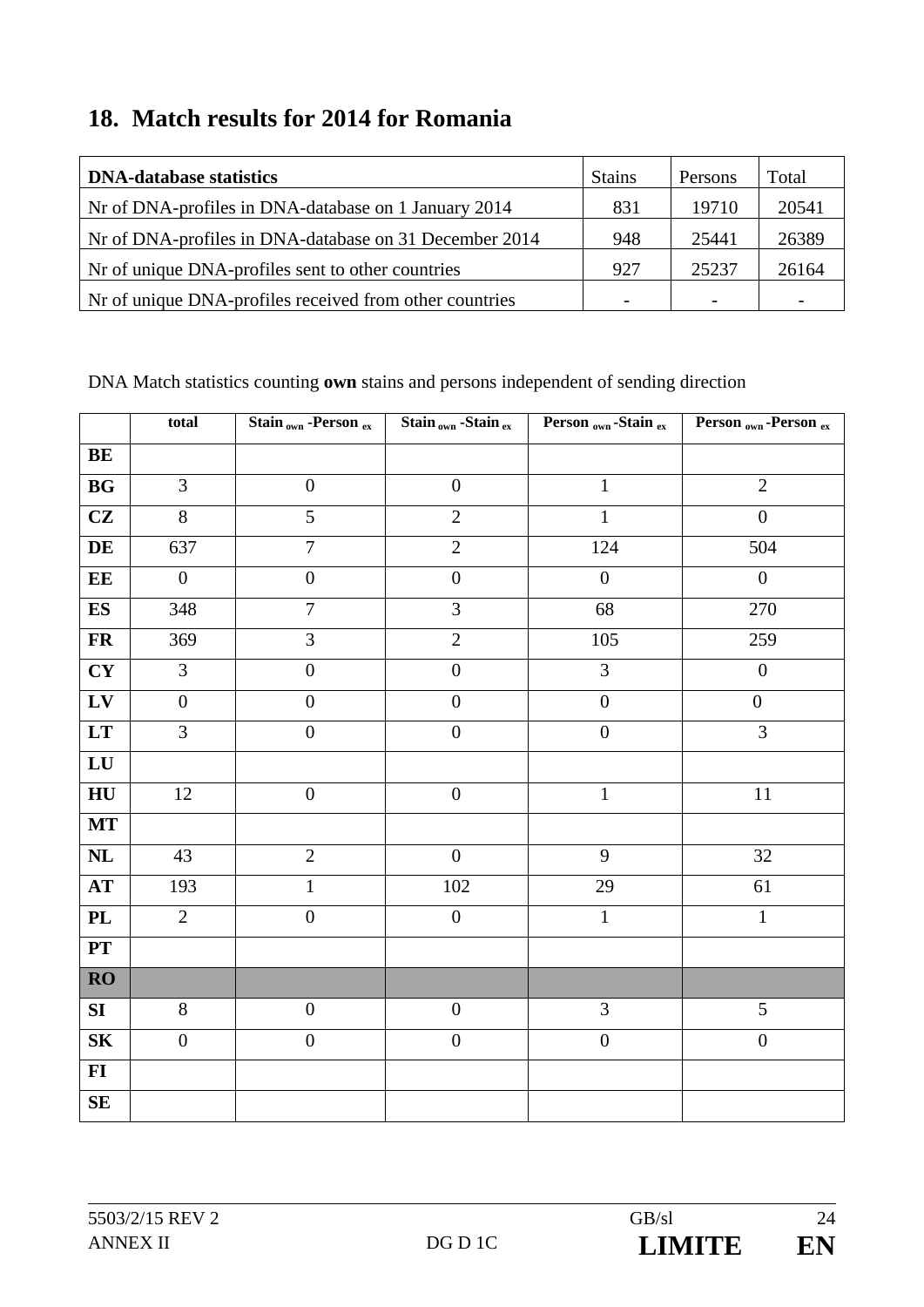### **19. Match results for 2014 for Slovenia**

| <b>DNA-database statistics</b>                          | <b>Stains</b> | Persons | Total  |
|---------------------------------------------------------|---------------|---------|--------|
| Nr of DNA-profiles in DNA-database on 1 January 2014    | 6356          | 27534   | 33890  |
| Nr of DNA-profiles in DNA-database on 31 December 2014  | 6865          | 29332   | 36197  |
| Nr of unique DNA-profiles sent to other countries       | 6047          | 1898    | 7945   |
| Nr of unique DNA-profiles received from other countries | 114486        | 341551  | 456037 |

|                  | total            | Stain <sub>own</sub> -Person ex | Stain <sub>own</sub> -Stain ex | Person <sub>own</sub> -Stain ex | Person <sub>own</sub> -Person ex |
|------------------|------------------|---------------------------------|--------------------------------|---------------------------------|----------------------------------|
| BE               |                  |                                 |                                |                                 |                                  |
| <b>BG</b>        | $\mathbf{2}$     | $\mathbf{1}$                    | $\mathbf{1}$                   | $\boldsymbol{0}$                | $\boldsymbol{0}$                 |
| CZ               | 40               | $\mathbf{1}$                    | 12                             | $\mathbf{2}$                    | 25                               |
| DE               | 194              | 19                              | 43                             | 30                              | 102                              |
| EE               |                  |                                 |                                |                                 |                                  |
| E S              | 51               | $\overline{7}$                  | $\mathbf{1}$                   | 13                              | $30\,$                           |
| <b>FR</b>        | 104              | $\sqrt{6}$                      | $27\,$                         | $41\,$                          | $30\,$                           |
| <b>CY</b>        |                  |                                 |                                |                                 |                                  |
| LV               |                  |                                 |                                |                                 |                                  |
| LT               |                  |                                 |                                |                                 |                                  |
| LU               | $\boldsymbol{0}$ | $\boldsymbol{0}$                | $\boldsymbol{0}$               | $\boldsymbol{0}$                | $\boldsymbol{0}$                 |
| HU               | $\mathbf{2}$     | $\boldsymbol{0}$                | $\overline{0}$                 | 1                               | 1                                |
| <b>MT</b>        |                  |                                 |                                |                                 |                                  |
| NL               | $8\,$            | 1                               | $\mathbf{1}$                   | $\sqrt{2}$                      | $\overline{4}$                   |
| AT               | 223              | 37                              | $20\,$                         | $22\,$                          | 144                              |
| <b>PL</b>        | $\mathfrak{Z}$   | $\mathbf{1}$                    | $\boldsymbol{0}$               | $\mathbf{1}$                    | $\mathbf{1}$                     |
| ${\bf PT}$       |                  |                                 |                                |                                 |                                  |
| <b>RO</b>        | $8\,$            | 3                               | $\overline{0}$                 | $\boldsymbol{0}$                | 5                                |
| SI               |                  |                                 |                                |                                 |                                  |
| ${\bf S}{\bf K}$ | 30               | $\mathbf{1}$                    | $\overline{4}$                 | 13                              | 12                               |
| $FI$             |                  |                                 |                                |                                 |                                  |
| SE               |                  |                                 |                                |                                 |                                  |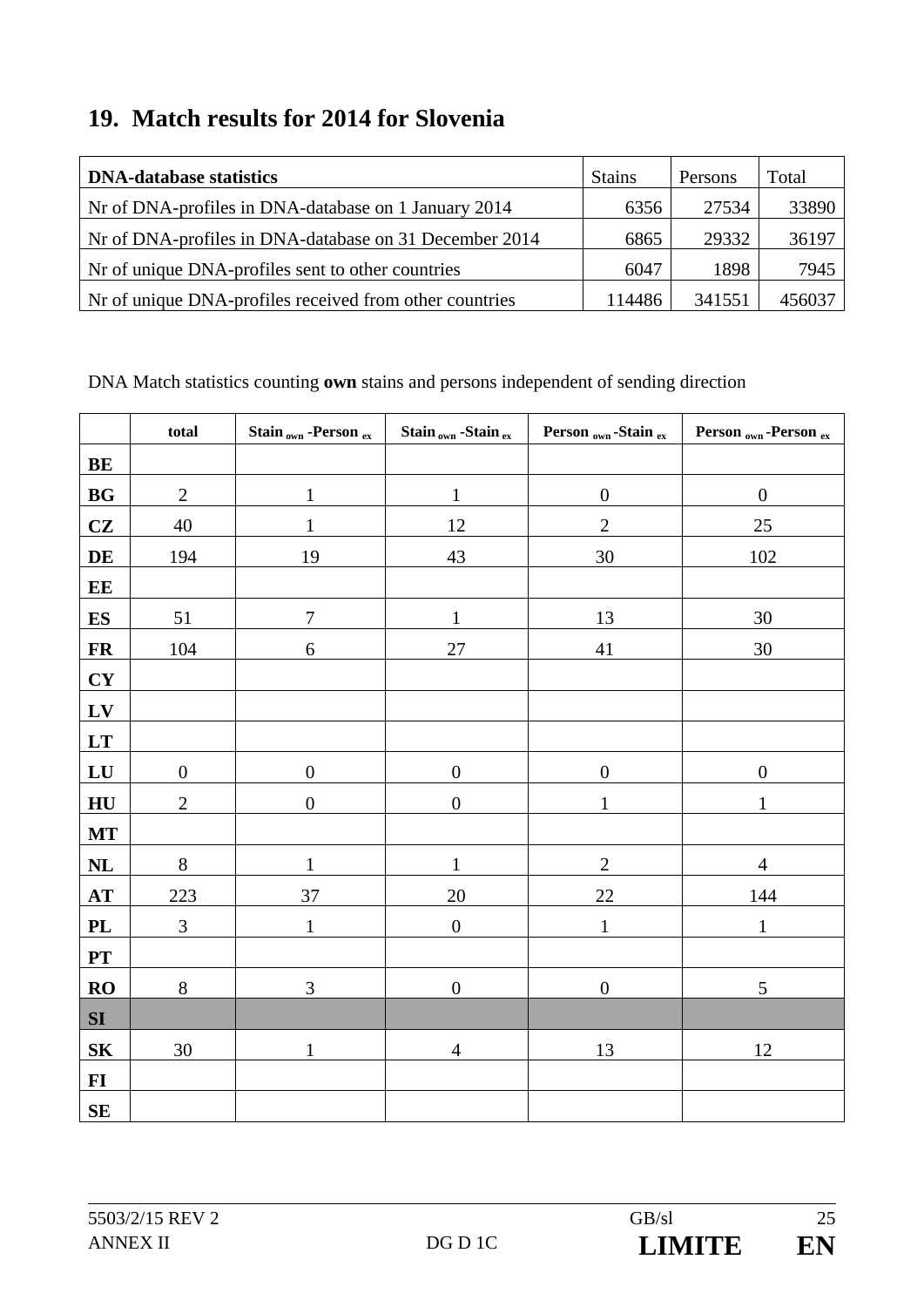### **20. Match results for 2014 for Slovakia**

| <b>DNA-database statistics</b>                          | <b>Stains</b> | Persons     | Total       |
|---------------------------------------------------------|---------------|-------------|-------------|
| Nr of DNA-profiles in DNA-database on 1 January 20141   | 8428          | 42850       | 51278       |
| Nr of DNA-profiles in DNA-database on 31 December 2014  | 9620          | 46821       | 56441       |
| Nr of unique DNA-profiles sent to other countries       | Unavailable   | Unavailable | Unavailable |
| Nr of unique DNA-profiles received from other countries | Unavailable   | Unavailable | Unavailable |

|                        | total            | Stain <sub>own</sub> -Person ex | Stain <sub>own</sub> -Stain ex | Person <sub>own</sub> -Stain ex | Person <sub>own</sub> -Person ex |
|------------------------|------------------|---------------------------------|--------------------------------|---------------------------------|----------------------------------|
| <b>BE</b>              |                  |                                 |                                |                                 |                                  |
| $\mathbf{B}\mathbf{G}$ | $\overline{2}$   | $\overline{2}$                  | $\boldsymbol{0}$               | $\boldsymbol{0}$                | $\boldsymbol{0}$                 |
| CZ                     | 922              | 71                              | 12                             | 34                              | 805                              |
| DE                     | 140              | 16                              | 16                             | 20                              | 88                               |
| $\mathbf{EE}$          | $\boldsymbol{0}$ | $\overline{0}$                  | $\boldsymbol{0}$               | $\boldsymbol{0}$                | $\boldsymbol{0}$                 |
| <b>ES</b>              | 41               | 11                              | 21                             | $\overline{4}$                  | $\overline{5}$                   |
| $\mathbf{FR}$          | 77               | $\overline{5}$                  | $10\,$                         | 46                              | 16                               |
| CY                     | $\boldsymbol{0}$ | $\boldsymbol{0}$                | $\boldsymbol{0}$               | $\boldsymbol{0}$                | $\boldsymbol{0}$                 |
| ${\bf L}{\bf V}$       | $\boldsymbol{0}$ | $\boldsymbol{0}$                | $\overline{0}$                 | $\overline{0}$                  | $\overline{0}$                   |
| LT                     | $\mathbf{1}$     | $\boldsymbol{0}$                | $\boldsymbol{0}$               | $\mathbf 1$                     | $\boldsymbol{0}$                 |
| ${\bf L}{\bf U}$       | 6                | $\boldsymbol{0}$                | $\boldsymbol{0}$               | $\overline{5}$                  | $\mathbf{1}$                     |
| H <sub>U</sub>         | $28\,$           | 13                              | 6                              | $\mathbf{1}$                    | $8\,$                            |
| MT                     |                  |                                 |                                |                                 |                                  |
| $\mathbf{NL}$          | $\overline{4}$   | $\mathbf{1}$                    | $\mathbf{1}$                   | $\mathbf{1}$                    | $\mathbf{1}$                     |
| $\bf AT$               | 731              | 99                              | 216                            | 111                             | 305                              |
| $\mathbf{PL}$          | $11\,$           | 3                               | $\boldsymbol{0}$               | 3                               | 5                                |
| $\mathbf{PT}$          | $\overline{0}$   | $\boldsymbol{0}$                | $\overline{0}$                 | $\overline{0}$                  | $\overline{0}$                   |
| RO                     | $18\,$           | $\overline{6}$                  | $\overline{2}$                 | $\overline{1}$                  | $\overline{9}$                   |
| SI                     | $\overline{4}$   | $\mathbf 1$                     | $\mathbf{1}$                   | $\mathbf{1}$                    | $\mathbf{1}$                     |
| ${\bf S}{\bf K}$       |                  |                                 |                                |                                 |                                  |
| $FI$                   | $\sqrt{2}$       | $\boldsymbol{0}$                | $\boldsymbol{0}$               | $\boldsymbol{0}$                | $\mathbf{2}$                     |
| SE                     | 8                | $\overline{3}$                  | $\overline{0}$                 | $\overline{4}$                  | $\mathbf{1}$                     |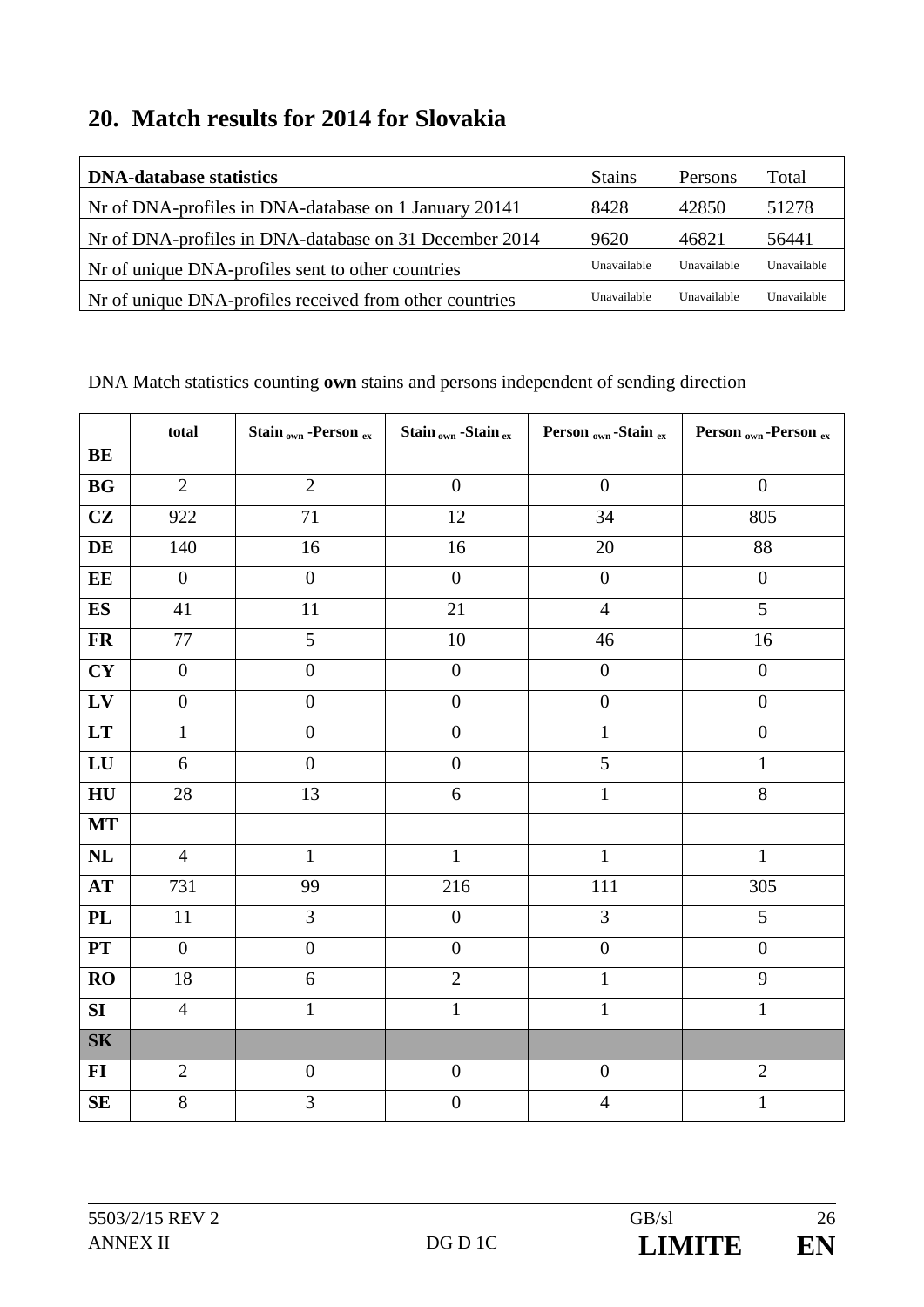### **21. Match results 2014 for Finland**

| <b>DNA-database statistics</b>                          | <b>Stains</b> | Persons | Total   |
|---------------------------------------------------------|---------------|---------|---------|
| Nr of DNA-profiles in DNA-database on 1 January 2014    | 16 7 11       | 142 380 | 159 091 |
| Nr of DNA-profiles in DNA-database on 31 December 2014  | 18 0 57       | 150 188 | 168 245 |
| Nr of unique DNA-profiles sent to other countries       | 18 005        | 150 188 | 168 193 |
| Nr of unique DNA-profiles received from other countries | n/a           | n/a     | n/a     |

|                            | total          | Stain <sub>own</sub> -Person ex | Stain <sub>own</sub> -Stain ex | Person <sub>own</sub> -Stain ex | Person <sub>own</sub> -Person ex |
|----------------------------|----------------|---------------------------------|--------------------------------|---------------------------------|----------------------------------|
| BE                         |                |                                 |                                |                                 |                                  |
| $\mathbf{B}\mathbf{G}$     |                |                                 |                                |                                 |                                  |
| CZ                         |                |                                 |                                |                                 |                                  |
| $\mathbf{DE}$              |                |                                 |                                |                                 |                                  |
| EE                         | 1707           | 50                              | $\overline{\phantom{a}}$       | $\overline{8}$                  | 1649                             |
| ES                         |                |                                 |                                |                                 |                                  |
| <b>FR</b>                  |                |                                 |                                |                                 |                                  |
| CY                         |                |                                 |                                |                                 |                                  |
| ${\bf L}{\bf V}$           | $\sqrt{6}$     | $\qquad \qquad -$               |                                | $\mathbf{1}$                    | $5\overline{5}$                  |
| $\mathbf{L}\mathbf{T}$     | 69             | 16                              | $\mathbf{1}$                   | $\overline{4}$                  | 48                               |
| ${\bf L}{\bf U}$           |                |                                 |                                |                                 |                                  |
| ${\bf H}{\bf U}$           |                |                                 |                                |                                 |                                  |
| MT                         |                |                                 |                                |                                 |                                  |
| $\mathbf{NL}$              | 59             | $\sqrt{6}$                      | $\sqrt{2}$                     | 12                              | 39                               |
| $\boldsymbol{\mathrm{AT}}$ | 209            | $\tau$                          | 62                             | 31                              | 109                              |
| PL                         | $\mathbf{1}$   | $\,1$                           | $\qquad \qquad -$              | $\qquad \qquad -$               | $\qquad \qquad -$                |
| $\mathbf{PT}$              |                |                                 |                                |                                 |                                  |
| RO                         |                |                                 |                                |                                 |                                  |
| SI                         |                |                                 |                                |                                 |                                  |
| ${\bf S}{\bf K}$           | $\overline{2}$ | $\overline{\phantom{a}}$        | $\overline{\phantom{a}}$       | $\overline{\phantom{0}}$        | $\overline{2}$                   |
| $FI$                       |                |                                 |                                |                                 |                                  |
| $\mathbf{SE}$              | 696            | 123                             | $40\,$                         | 164                             | 369                              |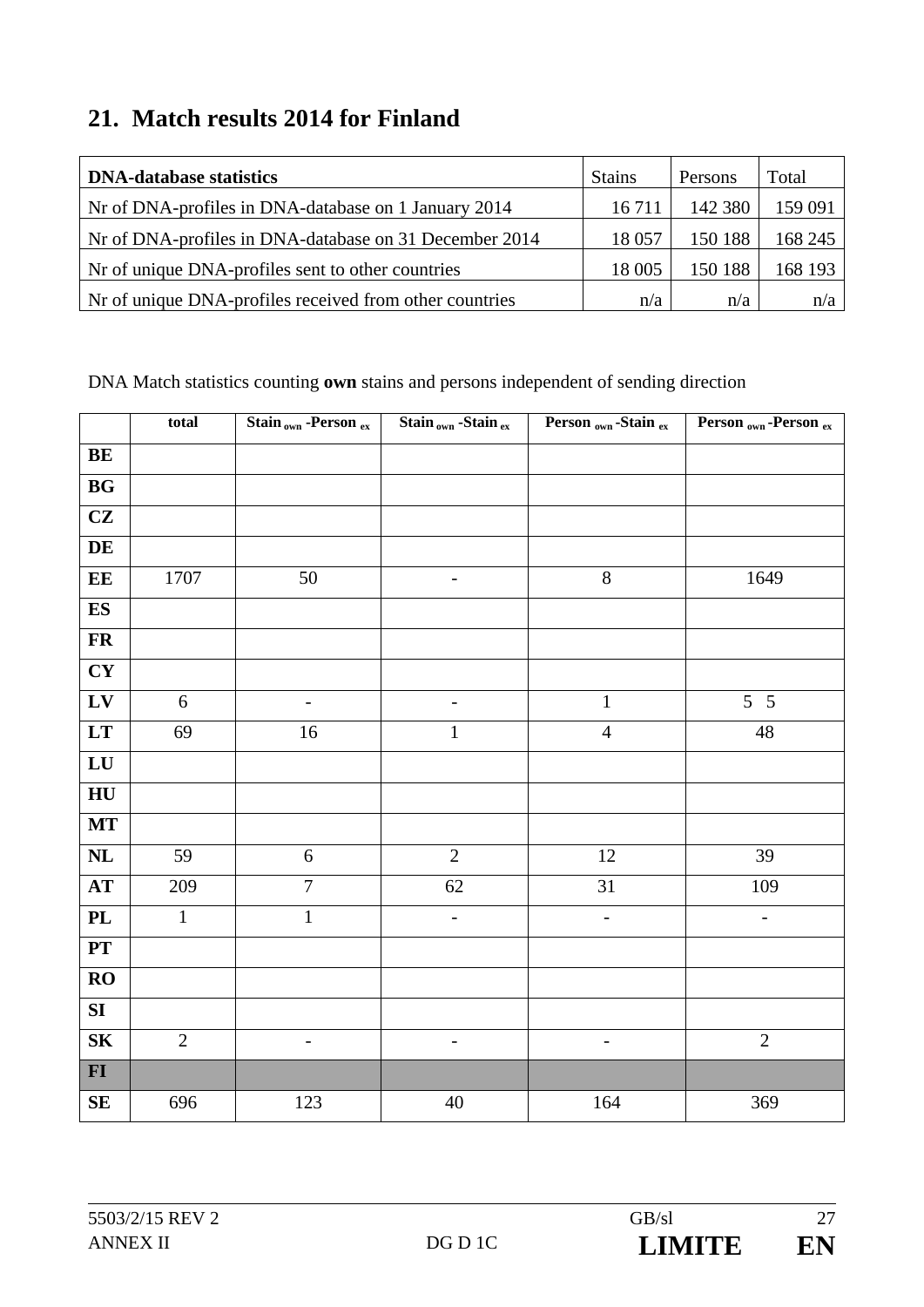### **22. Match results 2014 for Sweden**

| <b>DNA-database statistics</b>                          | <b>Stains</b> | Persons  | Total    |
|---------------------------------------------------------|---------------|----------|----------|
| Nr of DNA-profiles in DNA-database on 1 January 2014    | 27 682        | 135 034  | 162 716  |
| Nr of DNA-profiles in DNA-database on 31 December 2014  | 29 772        | 143 061  | 172 833  |
| Not of unique DNA-profiles sent to other countries      | $+29000$      | $+38000$ | $+67000$ |
| Nr of unique DNA-profiles received from other countries |               |          |          |

|                        | total | Stain <sub>own</sub> -Person ex | Stain <sub>own</sub> -Stain ex | Person <sub>own</sub> -Stain ex | Person <sub>own</sub> -Person ex |
|------------------------|-------|---------------------------------|--------------------------------|---------------------------------|----------------------------------|
| BE                     |       |                                 |                                |                                 |                                  |
| $\mathbf{B}\mathbf{G}$ |       |                                 |                                |                                 |                                  |
| CZ                     |       |                                 |                                |                                 |                                  |
| $\mathbf{DE}$          |       |                                 |                                |                                 |                                  |
| EE                     | 64    | 25                              | $\boldsymbol{0}$               | $10\,$                          | 29                               |
| $\mathbf{ES}$          |       |                                 |                                |                                 |                                  |
| ${\bf FR}$             |       |                                 |                                |                                 |                                  |
| CY                     |       |                                 |                                |                                 |                                  |
| ${\bf L}{\bf V}$       |       |                                 |                                |                                 |                                  |
| $\mathbf{L}\mathbf{T}$ | 211   | 137                             | $\sqrt{2}$                     | $17\,$                          | 55                               |
| ${\bf L}{\bf U}$       |       |                                 |                                |                                 |                                  |
| ${\bf H}{\bf U}$       |       |                                 |                                |                                 |                                  |
| <b>MT</b>              |       |                                 |                                |                                 |                                  |
| $\mathbf{NL}$          | 139   | $21\,$                          | 5                              | $25\,$                          | $88\,$                           |
| $\bf AT$               |       |                                 |                                |                                 |                                  |
| $\mathbf{PL}$          | 39    | $24\,$                          | $\sqrt{2}$                     | 9                               | $\overline{4}$                   |
| PT                     |       |                                 |                                |                                 |                                  |
| RO                     |       |                                 |                                |                                 |                                  |
| ${\bf S}{\bf I}$       |       |                                 |                                |                                 |                                  |
| ${\bf S}{\bf K}$       | $8\,$ | $\overline{4}$                  | $\boldsymbol{0}$               | 3                               | $\mathbf{1}$                     |
| $\mathbf{F}$           | 693   | 164                             | $40\,$                         | 123                             | 366                              |
| $\mathbf{SE}$          |       |                                 |                                |                                 |                                  |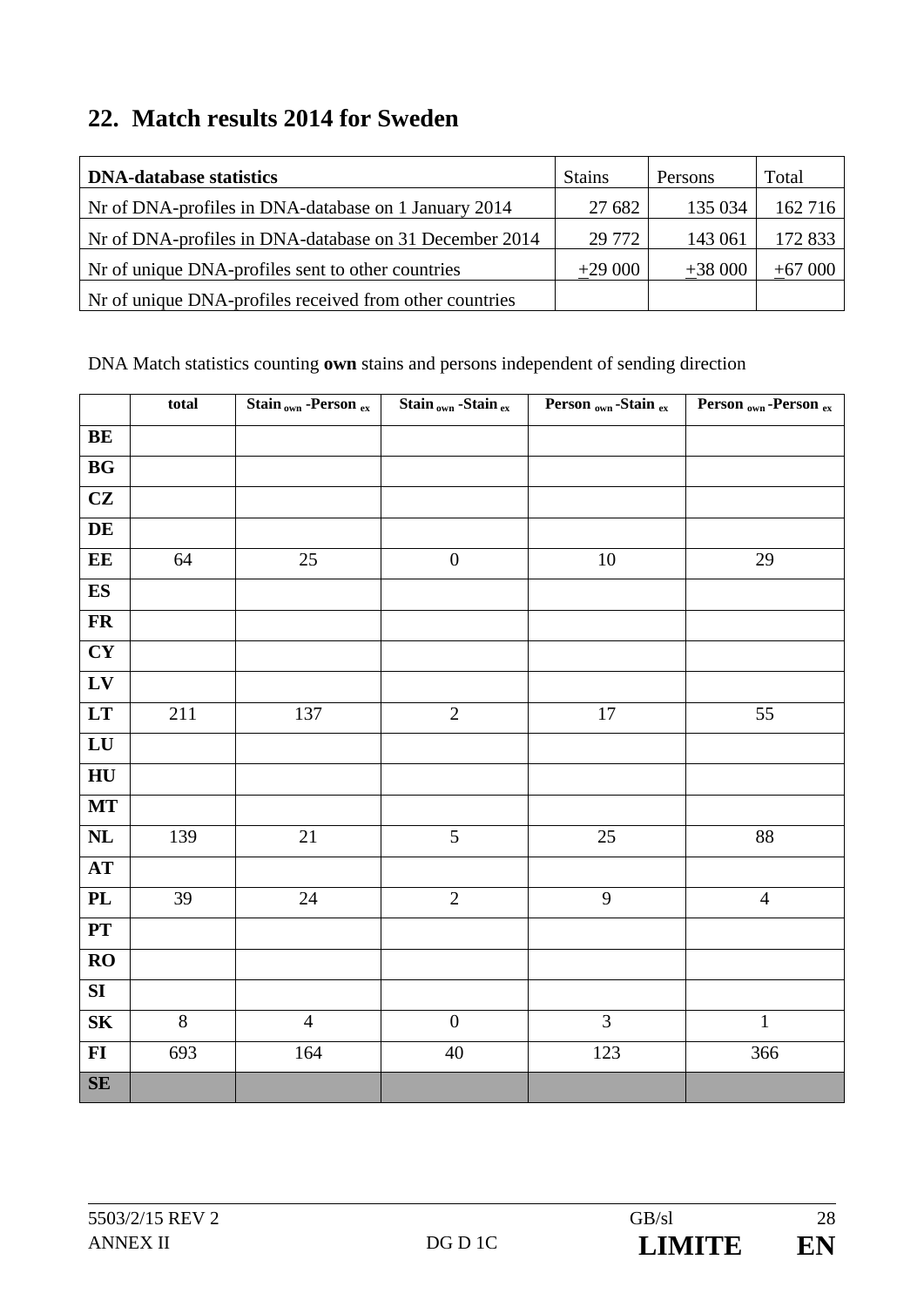#### **Dactyloscopic data**

- 1. For the prevention and investigation of criminal offences, operational Member States allow other Member States' National Contact Points (NCP) access to reference data in the automated fingerprint identification system, with the power to conduct automated searches by comparing dactyloscopic data. A match of data subsequent to such a comparison is to be confirmed by the requesting Member State. The "post hit"-procedure, i.e. the supply of further personal data and other information related to the reference data in case of such a match, is governed by the national law of the requested Member State.
- 2. DAPIX agreed on 27 October 2011 on the model for statistics on automated data exchange of dactyloscopic data. The tables below set out the compiled statistics as delivered by Member States with regard to
	- figures per Member States on the outgoing requests,
	- statistics specified by Member State, by year and combined search types**<sup>3</sup>** ,
	- the number of outgoing requests and the number of verified hits per Member States.

**3**

 See Chapter 2, point 8.3 of the Annex to Council Decision 2008/616/JHA: TP/TP: ten-print against ten-print LT/TP: fingerprint latent against ten-print LP/PP: palmprint latent against palmprint TP/UL: ten-print against unsolved fingerprint latent LT/UL: fingerprint latent against unsolved fingerprint latent PP/ULP: palmprint against unsolved palmprint latent LP/ULP: palmprint latent against unsolved palmprint latent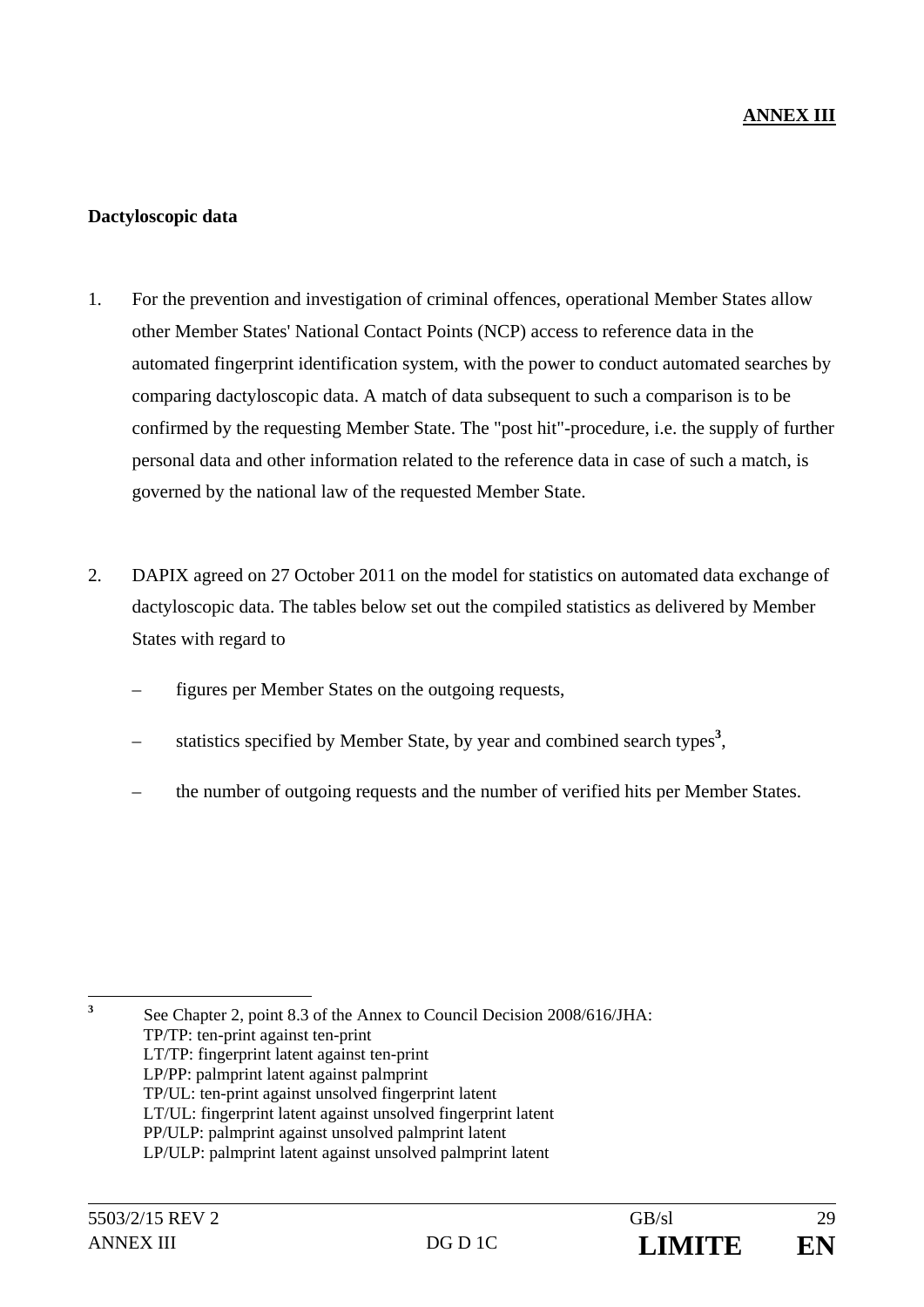# 1. Outgoing requests from **Bulgaria / 2014**

| To               |                | <b>TP/TP</b> |              | $LT/UL - LP/ULP$ |              | $LP/PP - LTT/TP$ |                | $TP/UL - PP/ULP$ |
|------------------|----------------|--------------|--------------|------------------|--------------|------------------|----------------|------------------|
| <b>MS</b>        | sent           | verified hit | sent         | verified hits    | sent         | verified hits    | sent           | verified hits    |
| BG               |                |              |              |                  |              |                  |                |                  |
| CZ               |                |              |              |                  | $\mathbf{1}$ |                  | л              |                  |
| DE               |                |              |              |                  | 1            |                  |                |                  |
| EE               |                |              |              |                  |              |                  |                |                  |
| ES               |                |              |              |                  |              |                  |                |                  |
| $\mathbf{FR}$    |                |              |              |                  |              |                  |                |                  |
| CY               | $\mathbf{1}$   |              |              |                  | $\mathbf{1}$ |                  |                |                  |
| LV               |                |              |              |                  |              |                  |                |                  |
| LT               | $\overline{2}$ |              |              |                  | 1            |                  | $\overline{2}$ |                  |
| ${\bf L}{\bf U}$ |                |              |              |                  |              |                  |                |                  |
| HU               | $\overline{2}$ |              |              |                  | 1            |                  | $\overline{2}$ |                  |
| <b>MT</b>        |                |              |              |                  |              |                  |                |                  |
| NL               | $\overline{2}$ |              |              |                  |              |                  | $\overline{2}$ |                  |
| AT               |                |              |              |                  |              |                  |                |                  |
| RO               |                |              | $\mathbf{1}$ |                  | 22           |                  |                |                  |
| SI               |                |              |              |                  |              |                  |                |                  |
| <b>SK</b>        |                |              |              |                  | $\mathbf{2}$ |                  |                |                  |
| $\bf{FI}$        | $\overline{4}$ |              |              |                  | 3            |                  | 4              |                  |

30 EN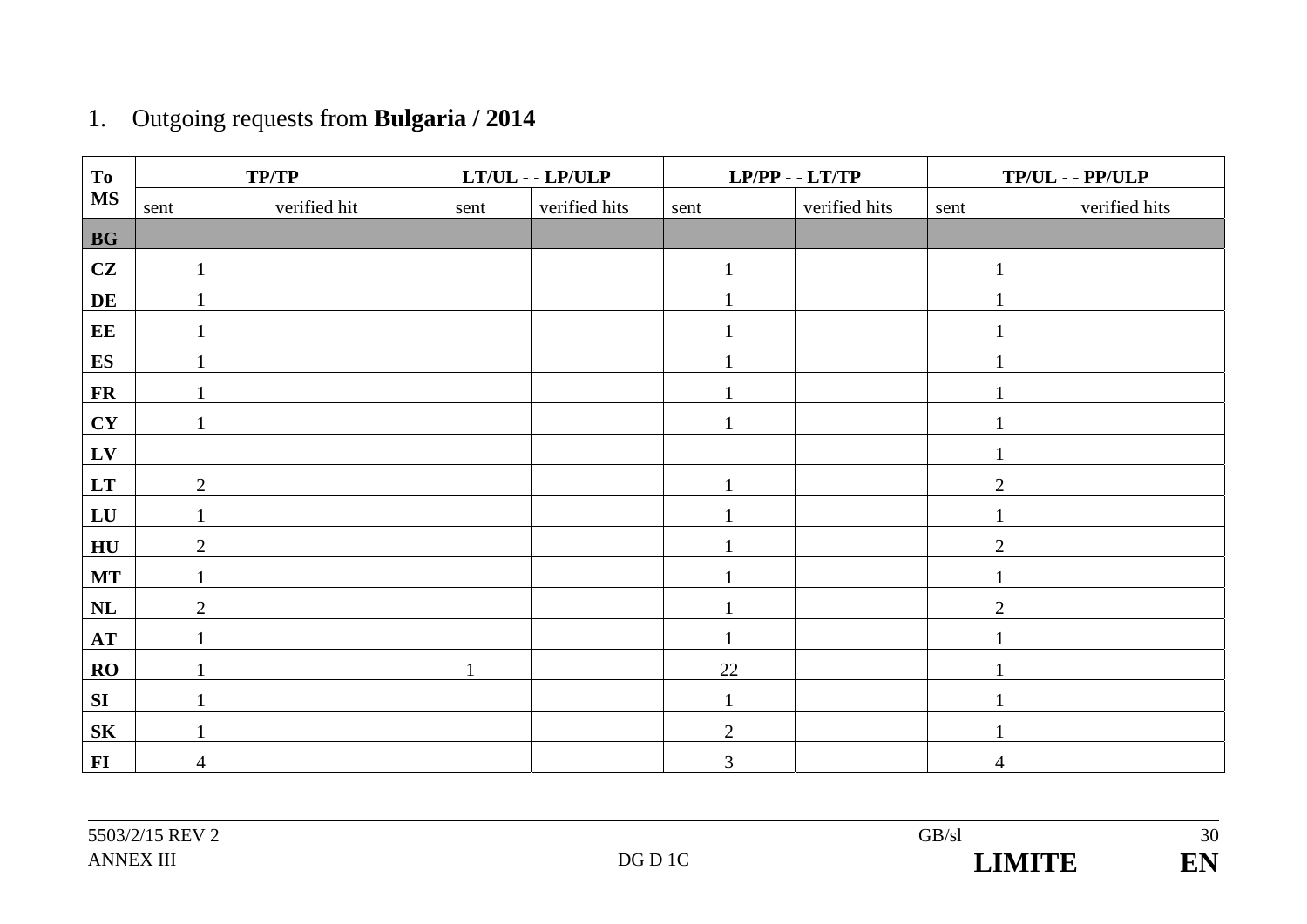| <b>To</b> |      | <b>TP/TP</b>            |                | $LT/UL - LP/ULP$ | $LP/PP - LTT/TP$ |               |                | $TP/UL - PP/ULP$        |
|-----------|------|-------------------------|----------------|------------------|------------------|---------------|----------------|-------------------------|
| <b>MS</b> | sent | verified hit            | sent           | verified hits    | sent             | verified hits | sent           | verified hits           |
| <b>BG</b> | 10   | $\bf{0}$                | 8              | 8                | 14               | 14            | 11             | 11                      |
| <b>CZ</b> |      |                         |                |                  |                  |               |                |                         |
| DE        | 9    | $\mathbf{1}$            | 17             | 17               | 29               | 29            | 22             | 22                      |
| EE        | 20   | 6                       | 15             | 15               | 29               | 29            | 25             | 15                      |
| ES        | 9    | $\boldsymbol{2}$        | 11             | 11               | 29               | 29            | 10             | 10                      |
| <b>FR</b> | 17   | $\boldsymbol{0}$        | 9              | $\boldsymbol{9}$ | 12               | 12            | 34             | 10                      |
| CY        | 8    | $\boldsymbol{0}$        | 8              | $\boldsymbol{0}$ | 15               | $\mathbf{0}$  | 10             | 10                      |
| LV        |      |                         |                |                  |                  |               |                |                         |
| <b>LT</b> | 10   | $\overline{\mathbf{4}}$ | 11             | 11               | 17               | 17            | 11             | 8                       |
| LU        | 13   | $\overline{\mathbf{4}}$ | 11             | 11               | 29               | 29            | 10             | 10                      |
| HU        |      |                         |                |                  |                  |               |                |                         |
| <b>MT</b> |      |                         |                |                  |                  |               |                |                         |
| <b>NL</b> | 9    | $\overline{2}$          | $\mathfrak{Z}$ | $\mathbf 0$      | $5\overline{)}$  | $\mathbf{0}$  | $\mathfrak{Z}$ | $\overline{\mathbf{3}}$ |
| <b>AT</b> | 12   | $\boldsymbol{0}$        | 19             | 19               | 28               | 28            | 20             | 20                      |
| RO        | 8    | 8                       | 14             | 14               | 20               | 20            | 10             | 10                      |
| <b>SI</b> | 9    | $\boldsymbol{0}$        | 8              | 8                | 14               | 14            | 11             | 11                      |
| <b>SK</b> | 10   | $\overline{\mathbf{3}}$ | 20             | 18               | 26               | 26            | 10             | <b>10</b>               |
| F1        |      |                         |                |                  |                  |               |                |                         |

## 2. Outgoing requests from **Czech Republic / 2014**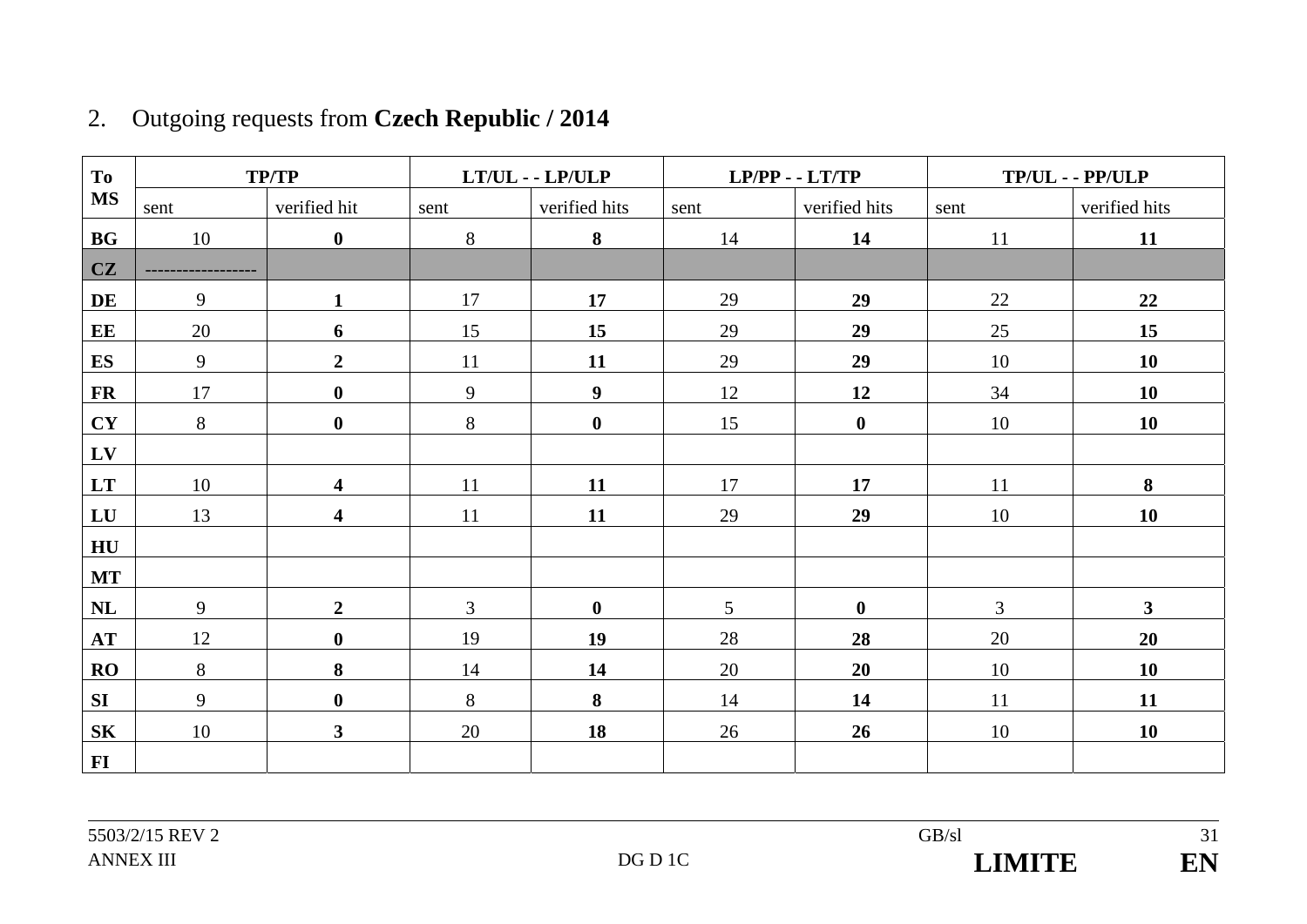## 3. Outgoing requests from **Germany / 2014**

| To        |      | <b>TP/TP</b>     |                | $LT/UL$ - $LP/ULP$ |      | $LP/PP - LTT/TP$        |                | TP/UL - - PP/ULP |
|-----------|------|------------------|----------------|--------------------|------|-------------------------|----------------|------------------|
| <b>MS</b> | sent | verified hit     | sent           | verified hits      | sent | verified hits           | sent           | verified hits    |
| BG        | 1976 | 46               | 25             | $\mathbf 0$        | 2999 | $\mathbf{3}$            | 101            | $\boldsymbol{0}$ |
| CZ        | 2019 | 57               | 39             | 6                  | 4086 | 41                      | 109            | $\boldsymbol{0}$ |
| DE        |      |                  |                |                    |      |                         |                |                  |
| EE        | 69   | 5 <sup>5</sup>   | $\overline{4}$ | $\overline{2}$     | 31   | $\overline{7}$          | $\overline{7}$ | 3                |
| <b>ES</b> | 2192 | 288              | 27             | 5                  | 1626 | 24                      | 92             | 1                |
| <b>FR</b> | 2392 | 362              | 26             | $\boldsymbol{0}$   | 2897 | 25                      | 130            | $\boldsymbol{0}$ |
| CY        | 1424 | $\boldsymbol{2}$ | $\tau$         | $\mathbf{1}$       | 818  | <b>10</b>               | 63             | $\mathbf{1}$     |
| $L$ V     |      |                  |                |                    |      |                         |                |                  |
| <b>LT</b> | 1642 | 28               | 27             | $\boldsymbol{0}$   | 2447 | 19                      | 88             | $\boldsymbol{0}$ |
| LU        | 1788 | 20               | 6              | $\boldsymbol{0}$   | 1299 | $\bf{0}$                | 96             | $\boldsymbol{0}$ |
| HU        |      |                  |                |                    |      |                         |                |                  |
| <b>MT</b> |      |                  |                |                    |      |                         |                |                  |
| NL        | 2193 | 91               | 67             | $\boldsymbol{0}$   | 4143 | 53                      | 110            | $\mathbf{1}$     |
| <b>AT</b> | 3312 | 166              | 31             | $\boldsymbol{0}$   | 3131 | 49                      | 126            | 5                |
| RO        | 1860 | 84               | 32             | $\bf{0}$           | 3102 | 34                      | 101            | $\boldsymbol{0}$ |
| <b>SI</b> | 2015 | 18               | 11             | $\boldsymbol{0}$   | 2199 | $\overline{\mathbf{4}}$ | 91             | $\boldsymbol{0}$ |
| <b>SK</b> | 1980 | 36               | 12             | $\mathbf{0}$       | 2672 | $\overline{7}$          | 101            | $\boldsymbol{0}$ |
| <b>FI</b> |      |                  |                |                    |      |                         |                |                  |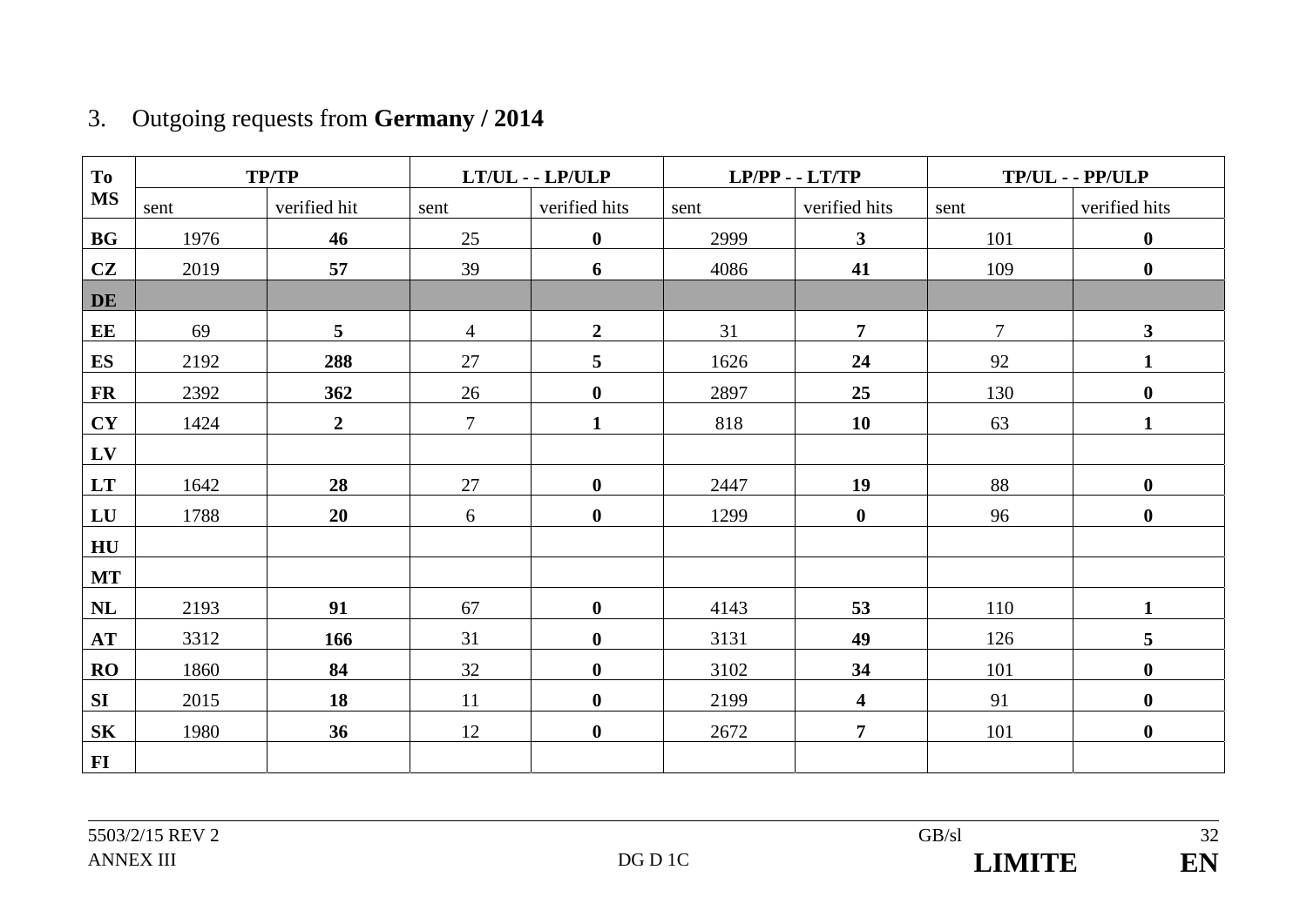# 4. Outgoing requests from **Estonia / 2014**

| To                     |                  | TP/TP        |      | $LT/UL$ - $LP/ULP$ |      | $LP/PP - LTT/TP$ |      | $TP/UL - PP/ULP$ |
|------------------------|------------------|--------------|------|--------------------|------|------------------|------|------------------|
| <b>MS</b>              | sent             | verified hit | sent | verified hits      | sent | verified hits    | sent | verified hits    |
| $\mathbf{B}\mathbf{G}$ | $\overline{0}$   |              |      |                    |      |                  |      |                  |
| CZ                     |                  |              |      |                    |      |                  |      |                  |
| DE                     |                  |              |      |                    |      |                  |      |                  |
| EE                     |                  |              |      |                    |      |                  |      |                  |
| ES                     | $\mathbf{0}$     |              |      |                    |      |                  |      |                  |
| ${\bf FR}$             |                  |              |      |                    |      |                  |      |                  |
| CY                     | $\overline{0}$   |              |      |                    |      |                  |      |                  |
| ${\bf L}{\bf V}$       |                  |              |      |                    |      |                  |      |                  |
| LT                     | $\mathbf{0}$     |              |      |                    |      |                  |      |                  |
| ${\bf L}{\bf U}$       |                  |              |      |                    |      |                  |      |                  |
| H <sub>U</sub>         |                  |              |      |                    |      |                  |      |                  |
| $\bf MT$               |                  |              |      |                    |      |                  |      |                  |
| $\mathbf{NL}$          |                  |              |      |                    |      |                  |      |                  |
| $\bf AT$               | $\mathbf{0}$     |              |      |                    |      |                  |      |                  |
| RO                     | $\overline{0}$   |              |      |                    |      |                  |      |                  |
| SI                     |                  |              |      |                    |      |                  |      |                  |
| ${\bf S}{\bf K}$       | $\boldsymbol{0}$ |              |      |                    |      |                  |      |                  |
| $FI$                   |                  |              |      |                    |      |                  |      |                  |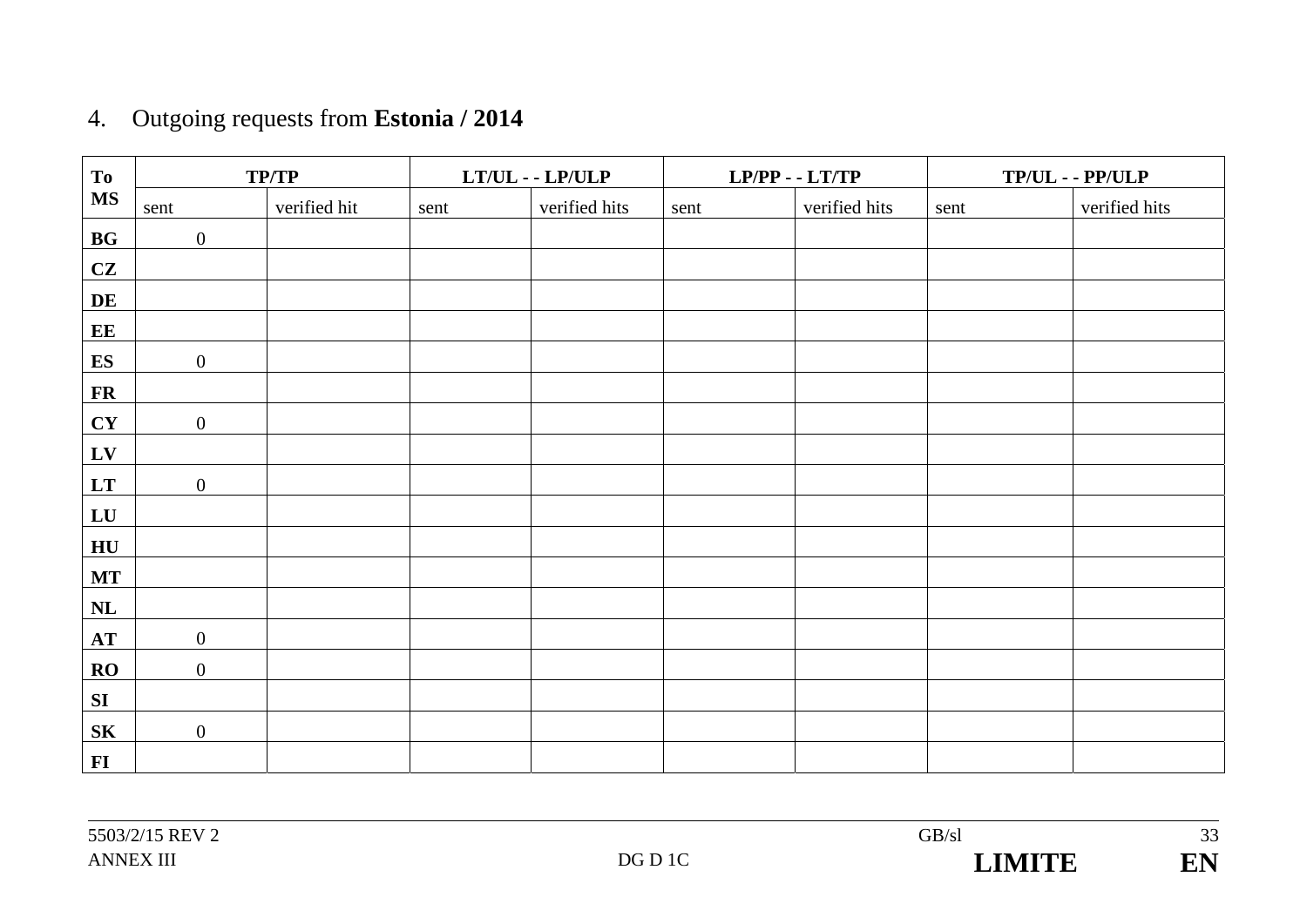# 5. Outgoing requests from **Spain** / **2014**

| <b>To</b>        |      | <b>TP/TP</b>     |                | $LT/UL$ - $LP/ULP$ |      | $LP/PP - LTT/TP$        |                | $TP/UL - PP/ULP$ |
|------------------|------|------------------|----------------|--------------------|------|-------------------------|----------------|------------------|
| <b>MS</b>        | sent | verified hit     | sent           | verified hits      | sent | verified hits           | sent           | verified hits    |
| BG               | 188  | 6                | 6              |                    | 403  |                         | 23             |                  |
| CZ               | 158  | $\mathbf{3}$     | 5              | $\mathbf{1}$       | 294  | 12                      | 51             |                  |
| DE               | 346  | 44               | 11             |                    | 458  | $\overline{\mathbf{3}}$ | 37             |                  |
| EE               | 103  | $\mathbf{3}$     | 5              |                    | 287  | $\mathbf{1}$            | 10             |                  |
| ES               |      |                  |                |                    |      |                         |                |                  |
| ${\bf FR}$       | 324  | 74               | $\overline{7}$ |                    | 517  | 15                      | 110            |                  |
| CY               | 72   | $\overline{2}$   | $\overline{4}$ |                    | 91   | $\mathbf{3}$            | $\mathfrak{S}$ | $\overline{2}$   |
| LV               |      |                  |                |                    |      |                         |                |                  |
| LT               | 192  | 5                | 6              |                    | 314  | $\overline{2}$          | 18             |                  |
| ${\bf L}{\bf U}$ | 202  | $\mathbf{1}$     | 6              |                    | 339  |                         | 21             |                  |
| HU               |      |                  |                |                    |      |                         |                |                  |
| <b>MT</b>        |      |                  |                |                    |      |                         |                |                  |
| $\mathbf{NL}$    | 244  | <b>10</b>        | $\overline{7}$ |                    | 387  | $\mathbf{3}$            | 30             |                  |
| AT               | 266  | 12               | $\overline{7}$ |                    | 389  |                         | 34             |                  |
| RO               | 234  | 19               | 6              |                    | 394  | $\mathbf{1}$            | 38             |                  |
| SI               | 192  | $\mathbf{1}$     | $\overline{7}$ |                    | 324  |                         | 15             |                  |
| S <sub>K</sub>   | 178  | $\boldsymbol{2}$ | 5              |                    | 332  |                         | 14             |                  |
| $\bf{FI}$        | 26   |                  |                |                    | 78   |                         |                |                  |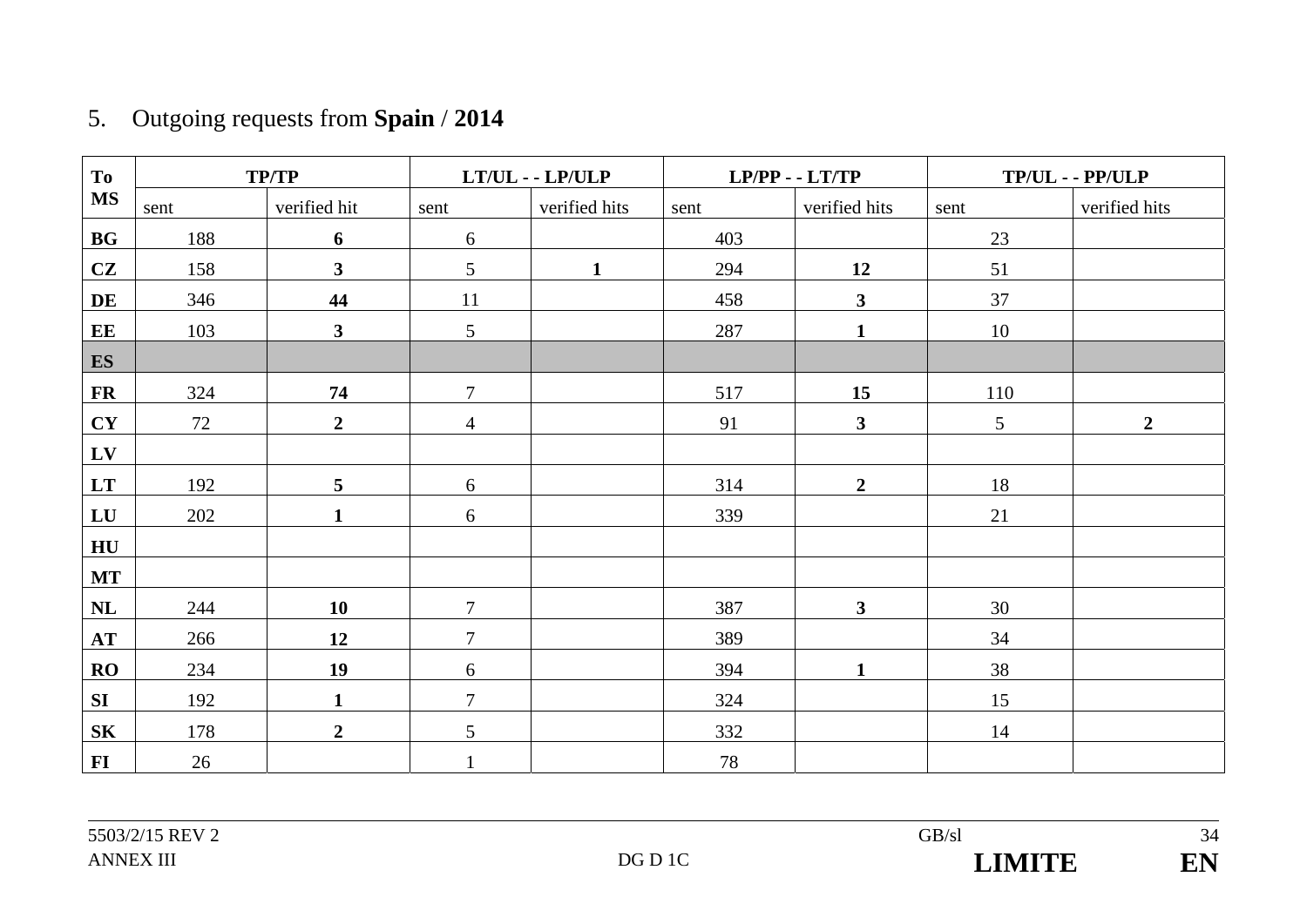| <b>To</b>      |      | <b>TP/TP</b>   |      | $LT/UL$ - $LP/ULP$ |      | $LP/PP - LTT/TP$ |      | TP/UL--PP/ULP    |
|----------------|------|----------------|------|--------------------|------|------------------|------|------------------|
| <b>MS</b>      | sent | verified hit   | sent | verified hits      | sent | verified hits    | sent | verified hits    |
| <b>BG</b>      | 257  | $\mathbf{1}$   | 212  | $\boldsymbol{0}$   | 779  | $\mathbf{0}$     | 188  | $\boldsymbol{0}$ |
| CZ             | 235  | 21             | 205  | $\overline{0}$     | 515  | $\overline{0}$   | 139  | $\boldsymbol{0}$ |
| DE             | 317  | 120            | 227  | $\overline{0}$     | 904  | 29               | 228  | $\mathbf{1}$     |
| EE             |      |                |      |                    |      |                  |      |                  |
| <b>ES</b>      | 311  | 89             | 252  | $\boldsymbol{0}$   | 830  | 16               | 242  | $\overline{0}$   |
| <b>FR</b>      |      |                |      |                    |      |                  |      |                  |
| <b>CY</b>      |      |                |      |                    |      |                  |      |                  |
| LV             |      |                |      |                    |      |                  |      |                  |
| LT             | 213  | 6              | 204  | $\boldsymbol{0}$   | 507  | $\mathbf{0}$     | 107  | $\boldsymbol{0}$ |
| LU             | 284  | 13             | 219  | $\boldsymbol{0}$   | 833  | $\mathbf{0}$     | 217  | $\boldsymbol{0}$ |
| H <sub>U</sub> |      |                |      |                    |      |                  |      |                  |
| <b>MT</b>      | 184  | $\mathbf{0}$   | 165  | $\boldsymbol{0}$   | 396  | $\overline{0}$   | 61   | $\boldsymbol{0}$ |
| NL             | 264  | 19             | 233  | $\overline{0}$     | 542  | $\Omega$         | 174  | $\boldsymbol{0}$ |
| AT             | 280  | 20             | 226  | $\overline{0}$     | 806  | $\overline{2}$   | 215  | $\overline{0}$   |
| RO             | 293  | 27             | 218  | $\overline{0}$     | 766  | $\overline{0}$   | 248  | $\overline{2}$   |
| SI             | 224  | $\overline{5}$ | 207  | $\overline{0}$     | 616  | $\overline{0}$   | 126  | $\boldsymbol{0}$ |
| <b>SK</b>      | 234  | 12             | 205  | $\boldsymbol{0}$   | 523  | $\overline{0}$   | 142  | $\boldsymbol{0}$ |
| $FI$           |      |                |      |                    |      |                  |      |                  |

# 6. Outgoing requests from **France** / **2014**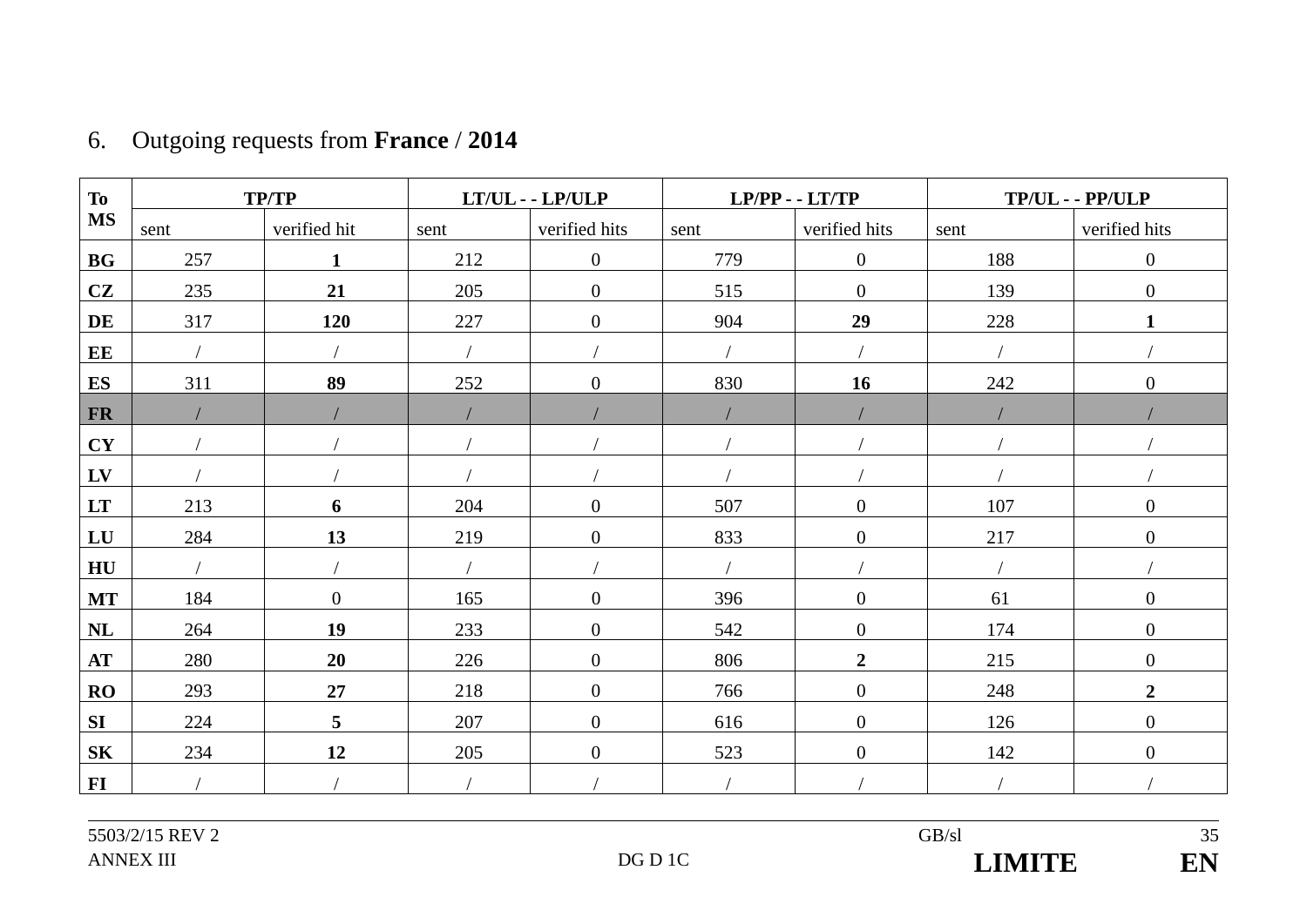# 7. Outgoing requests from **Cyprus** / **2014**

| To               | TP/TP |              |       | $LT/UL$ - $LP/ULP$ |      | $LP/PP - LTT/TP$ |      | $TP/UL - PP/ULP$ |
|------------------|-------|--------------|-------|--------------------|------|------------------|------|------------------|
| <b>MS</b>        | sent  | verified hit | sent  | verified hits      | sent | verified hits    | sent | verified hits    |
| BG               | 59    | $\mathbf{1}$ | 19    |                    | 222  |                  | 93   |                  |
| CZ               | 49    |              | 10    |                    | 177  |                  | 56   |                  |
| DE               | 56    | $\mathbf{1}$ | 13    |                    | 191  |                  | 75   |                  |
| EE               | 37    |              | 12    |                    | 171  |                  | 63   |                  |
| ES               | 50    | $\mathbf{1}$ | 14    |                    | 209  | $\mathbf{1}$     | 76   |                  |
| $\mathbf{FR}$    |       |              |       |                    |      |                  |      |                  |
| CY               |       |              |       |                    |      |                  |      |                  |
| $L$ V            |       |              |       |                    |      |                  |      |                  |
| LT               | 47    |              | 11    |                    | 184  |                  | 65   |                  |
| LU               | 52    | $\mathbf{1}$ | $8\,$ |                    | 205  |                  | 87   |                  |
| H <sub>U</sub>   |       |              |       |                    |      |                  |      |                  |
| $\bf MT$         |       |              |       |                    |      |                  |      |                  |
| NL               | 51    |              | 16    |                    | 174  |                  | 67   |                  |
| AT               | 46    |              | 20    |                    | 184  |                  | 70   |                  |
| RO               | 56    |              | 17    |                    | 201  |                  | 115  |                  |
| SI               | 48    |              | 11    |                    | 198  |                  | 69   |                  |
| ${\bf S}{\bf K}$ | 56    |              | 13    |                    | 203  |                  | 86   |                  |
| $FI$             |       |              |       |                    |      |                  |      |                  |

36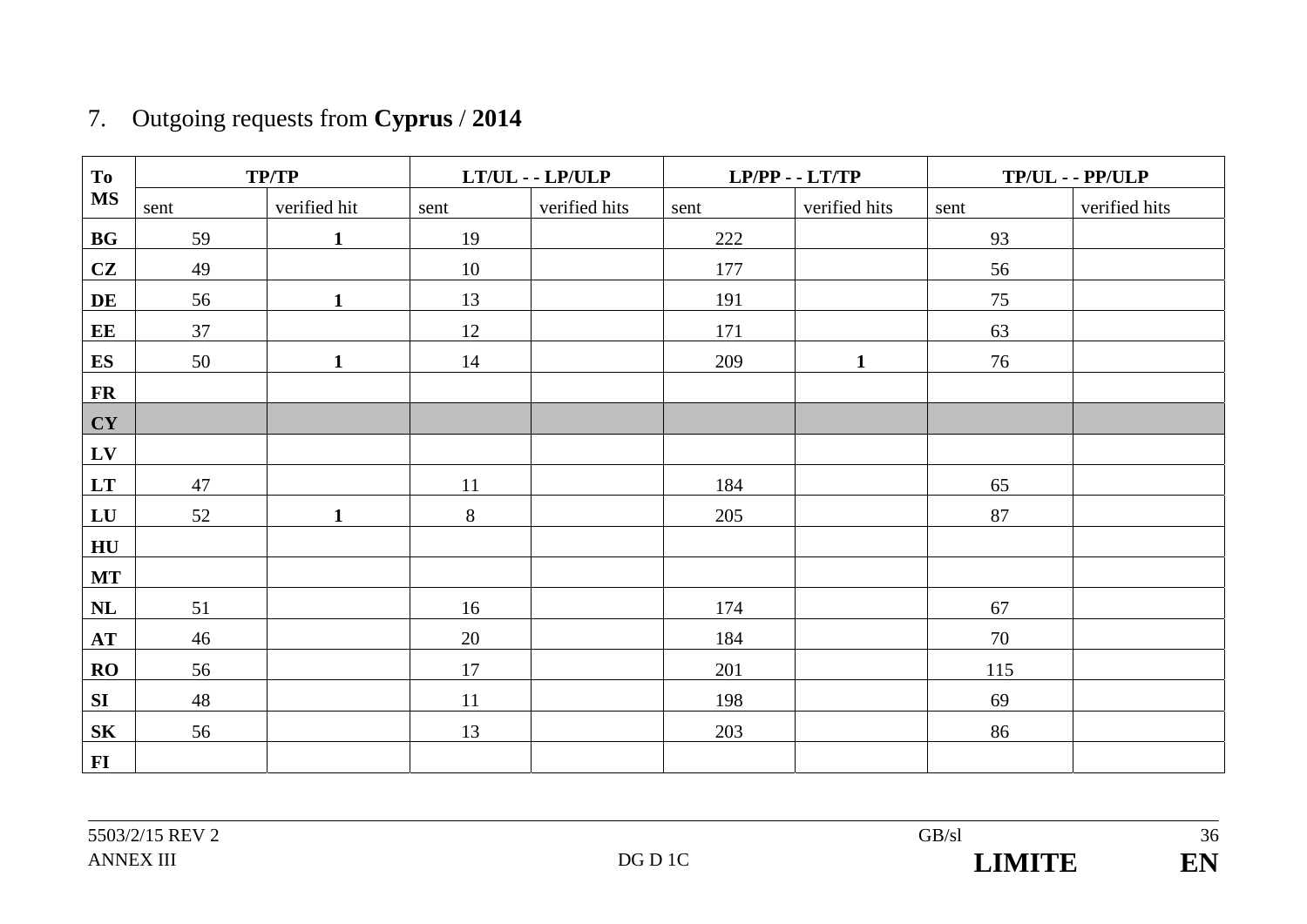## 8. Outgoing requests from **Latvia** / **2014**

No statistics are available since LV started FP exchange in 2015.

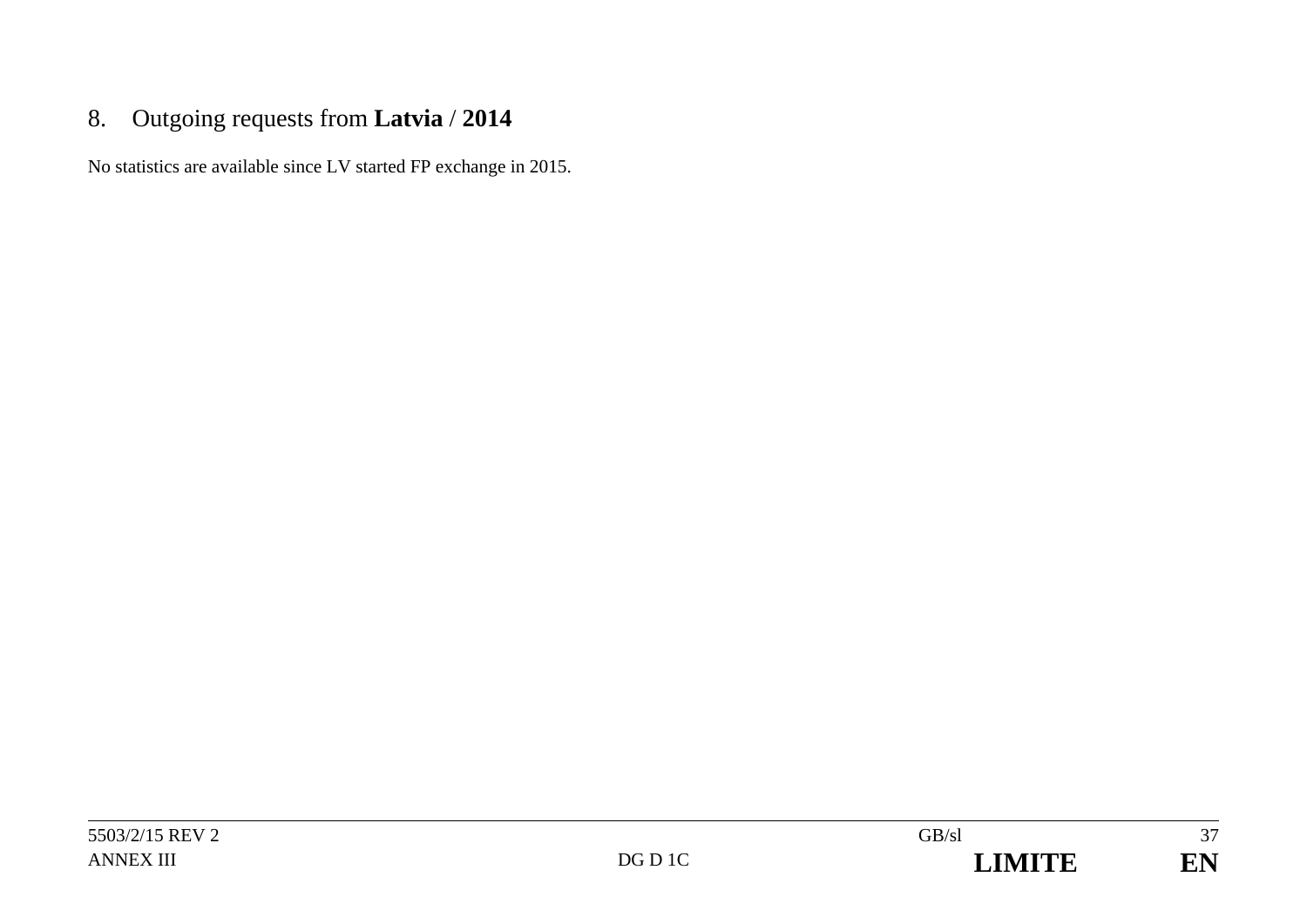| 9. | Outgoing requests from <b>Lithuania</b> / 2014 |  |
|----|------------------------------------------------|--|
|    |                                                |  |

| To                     |              | <b>TP/TP</b> |      | $LT/UL$ - $LP/ULP$ |              | $LP/PP - LTT/TP$ |              | $TP/UL - PP/ULP$ |
|------------------------|--------------|--------------|------|--------------------|--------------|------------------|--------------|------------------|
| $\overline{\text{MS}}$ | sent         | verified hit | sent | verified hits      | sent         | verified hits    | sent         | verified hits    |
| BG                     |              |              |      |                    |              |                  | 1            |                  |
| CZ                     |              |              |      |                    |              |                  |              |                  |
| DE                     |              |              |      |                    | $\mathbf{1}$ |                  |              |                  |
| EE                     |              |              |      |                    |              |                  |              |                  |
| <b>ES</b>              |              |              |      |                    |              |                  |              |                  |
| ${\bf FR}$             |              |              |      |                    |              |                  |              |                  |
| CY                     | $\mathbf{1}$ |              |      |                    |              |                  | $\mathbf{1}$ |                  |
| ${\bf L}{\bf V}$       |              |              |      |                    |              |                  |              |                  |
| $\mathbf{L}\mathbf{T}$ |              |              |      |                    |              |                  |              |                  |
| LU                     |              |              |      |                    |              |                  |              |                  |
| ${\bf H}{\bf U}$       |              |              |      |                    |              |                  |              |                  |
| <b>MT</b>              |              |              |      |                    |              |                  |              |                  |
| $\mathbf{NL}$          | $\mathbf{1}$ |              | 14   |                    | $\mathbf{1}$ |                  | $\mathbf{1}$ |                  |
| AT                     |              |              |      |                    |              |                  |              |                  |
| RO                     |              |              |      |                    |              |                  |              |                  |
| ${\bf SI}$             |              |              |      |                    |              |                  |              |                  |
| ${\bf S}{\bf K}$       |              |              |      |                    |              |                  | 1            |                  |
| $\mathbf{FI}$          |              |              |      |                    |              |                  |              |                  |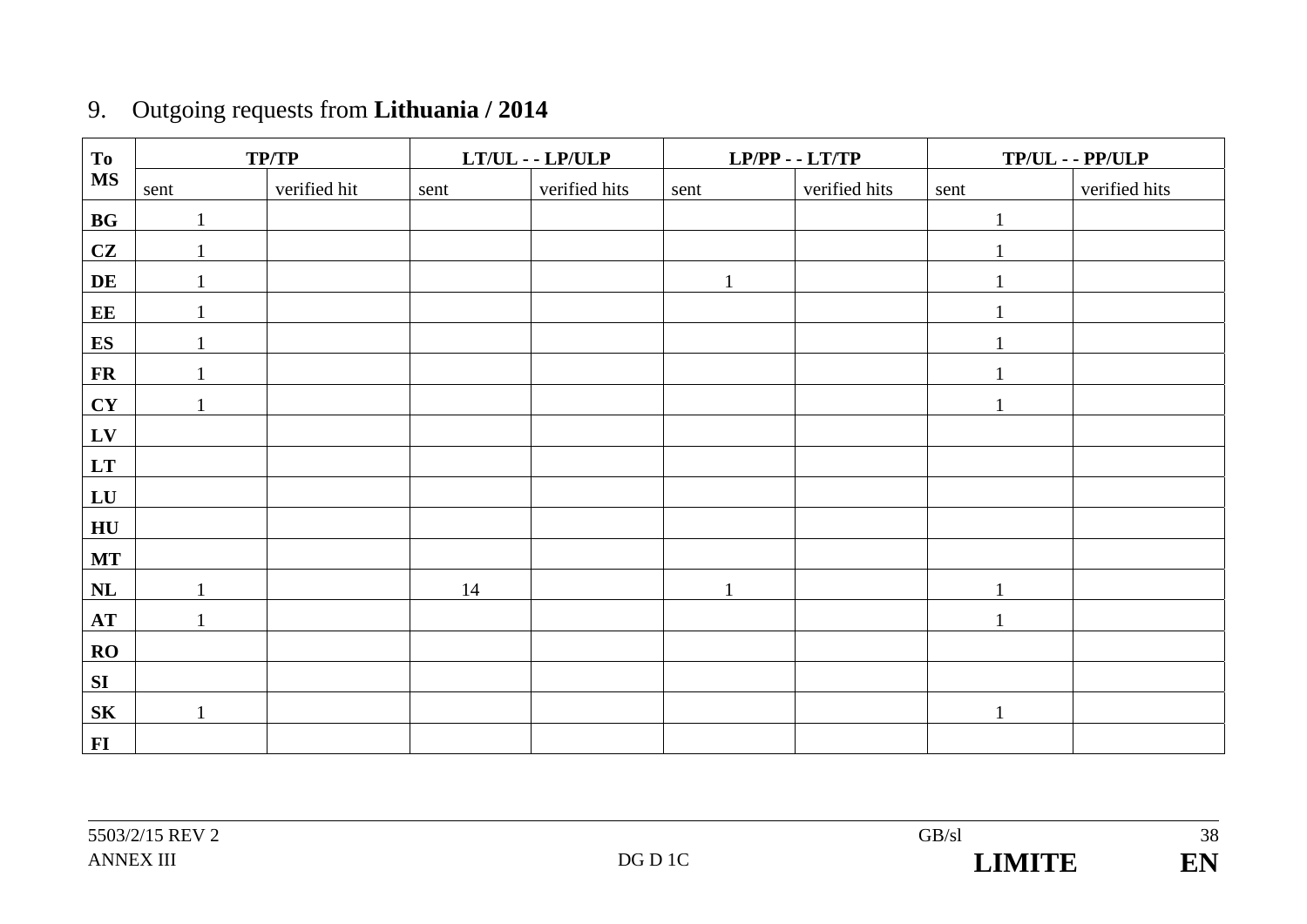| To             |      | TP/TP        |                | $LT/UL$ - $LP/ULP$ |      | $LP/PP - LTT/TP$ |                | $TP/UL - PP/ULP$ |
|----------------|------|--------------|----------------|--------------------|------|------------------|----------------|------------------|
| <b>MS</b>      | sent | verified hit | sent           | verified hits      | sent | verified hits    | sent           | verified hits    |
| $\mathbf{B}$ G | 29   |              | $\mathbf{1}$   |                    | 123  |                  | $\mathbf{1}$   |                  |
| CZ             | 50   |              | $\overline{2}$ |                    | 80   |                  |                |                  |
| DE             | 36   | $\bf{8}$     |                |                    | 136  | $\mathbf{3}$     |                |                  |
| EE             | 21   |              | $\mathbf 1$    |                    | 49   |                  |                |                  |
| ES             | 35   | 6            |                |                    | 136  | $\boldsymbol{2}$ |                |                  |
| <b>FR</b>      | 34   | $\mathbf{3}$ |                |                    | 124  |                  |                |                  |
| CY             | 26   |              | $\mathbf{1}$   |                    | 118  |                  | $\mathfrak{Z}$ |                  |
| $L$ V          |      |              |                |                    |      |                  |                |                  |
| LT             |      |              |                |                    |      |                  |                |                  |
| LU             |      |              |                |                    |      |                  |                |                  |
| H <sub>U</sub> |      |              |                |                    |      |                  |                |                  |
| <b>MT</b>      |      |              |                |                    |      |                  |                |                  |
| NL             | 35   | $\mathbf{1}$ |                |                    | 129  | $\mathbf{1}$     | $\mathbf{1}$   |                  |
| AT             | 37   | $\mathbf{1}$ |                |                    | 127  |                  |                |                  |
| $\bf{RO}$      | 31   | $\mathbf{1}$ |                |                    | 107  |                  |                |                  |
| SI             | 29   |              |                |                    | 123  |                  | 1              |                  |
| <b>SK</b>      |      |              |                |                    |      |                  |                |                  |
| $\mathbf{FI}$  | 14   |              |                |                    | 23   |                  |                |                  |

## 10. Outgoing requests from **Luxemburg** / **2014**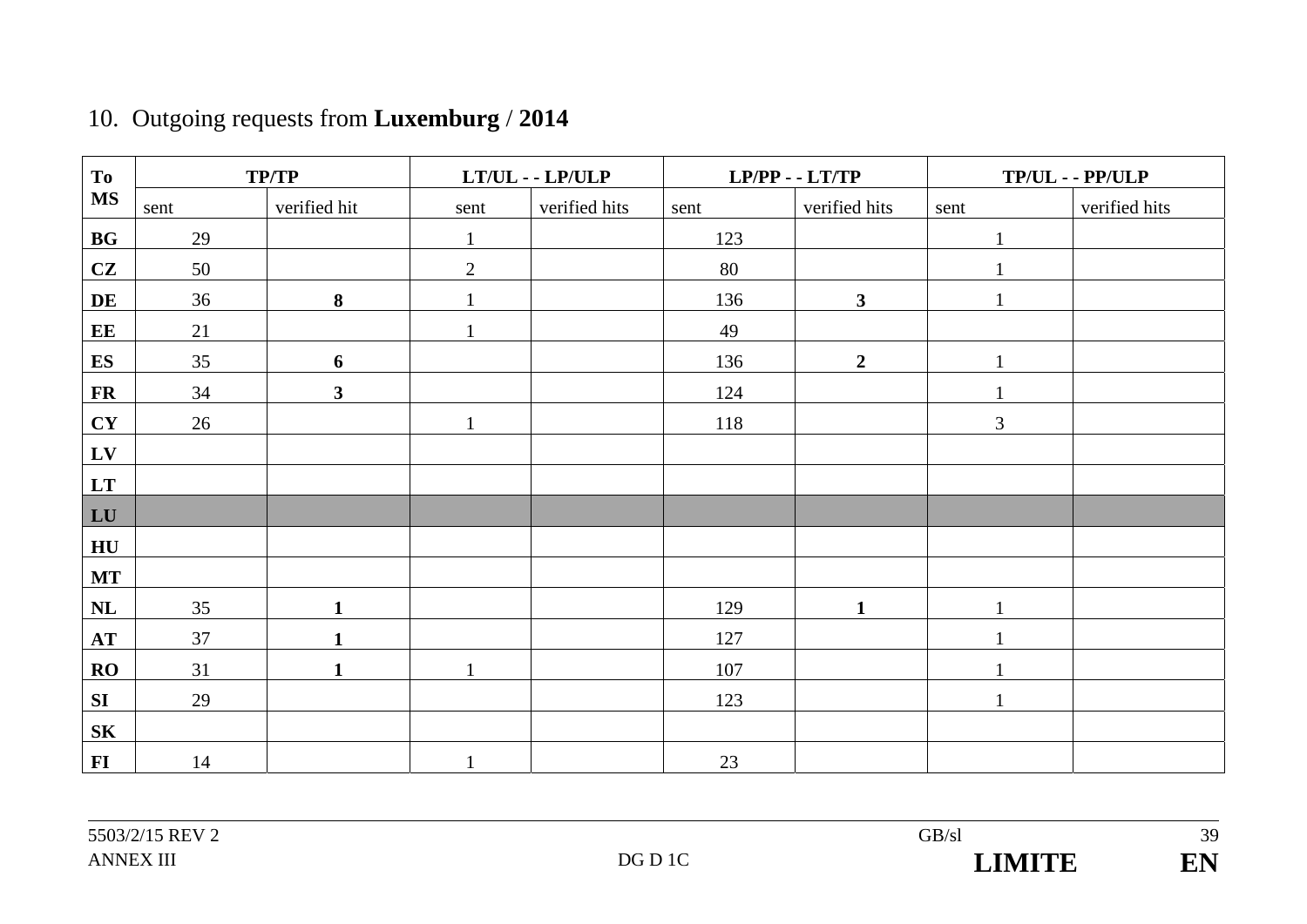# 11. Outgoing requests from **Hungary / 2014**

| T <sub>o</sub>         |        | TP/TP        |      | $LT/UL - LP/ULP$ |      | $LP/PP - LTT/TP$ |            | $TP/UL - PP/ULP$ |
|------------------------|--------|--------------|------|------------------|------|------------------|------------|------------------|
| <b>MS</b>              | sent   | verified hit | sent | verified hits    | sent | verified hits    | sent       | verified hits    |
| BG                     | 19     |              | 22   |                  | 23   |                  | $\sqrt{6}$ |                  |
| CZ                     |        |              |      |                  |      |                  |            |                  |
| DE                     |        |              |      |                  |      |                  |            |                  |
| EE                     |        |              |      |                  |      |                  |            |                  |
| <b>ES</b>              |        |              |      |                  |      |                  |            |                  |
| $\mathbf{FR}$          |        |              |      |                  |      |                  |            |                  |
| CY                     |        |              |      |                  |      |                  |            |                  |
| ${\bf L}{\bf V}$       |        |              |      |                  |      |                  |            |                  |
| $\mathbf{L}\mathbf{T}$ |        |              |      |                  |      |                  |            |                  |
| LU                     |        |              |      |                  |      |                  |            |                  |
| HU                     |        |              |      |                  |      |                  |            |                  |
| <b>MT</b>              |        |              |      |                  |      |                  |            |                  |
| $\mathbf{NL}$          |        |              |      |                  |      |                  |            |                  |
| AT                     | 27     |              | 28   |                  | 29   |                  | $8\,$      |                  |
| $\bf{RO}$              |        |              |      |                  |      |                  |            |                  |
| ${\bf SI}$             |        |              |      |                  |      |                  |            |                  |
| ${\bf S}{\bf K}$       | $27\,$ |              | 28   |                  | 29   |                  | $8\,$      |                  |
| $\mathbf{FI}$          |        |              |      |                  |      |                  |            |                  |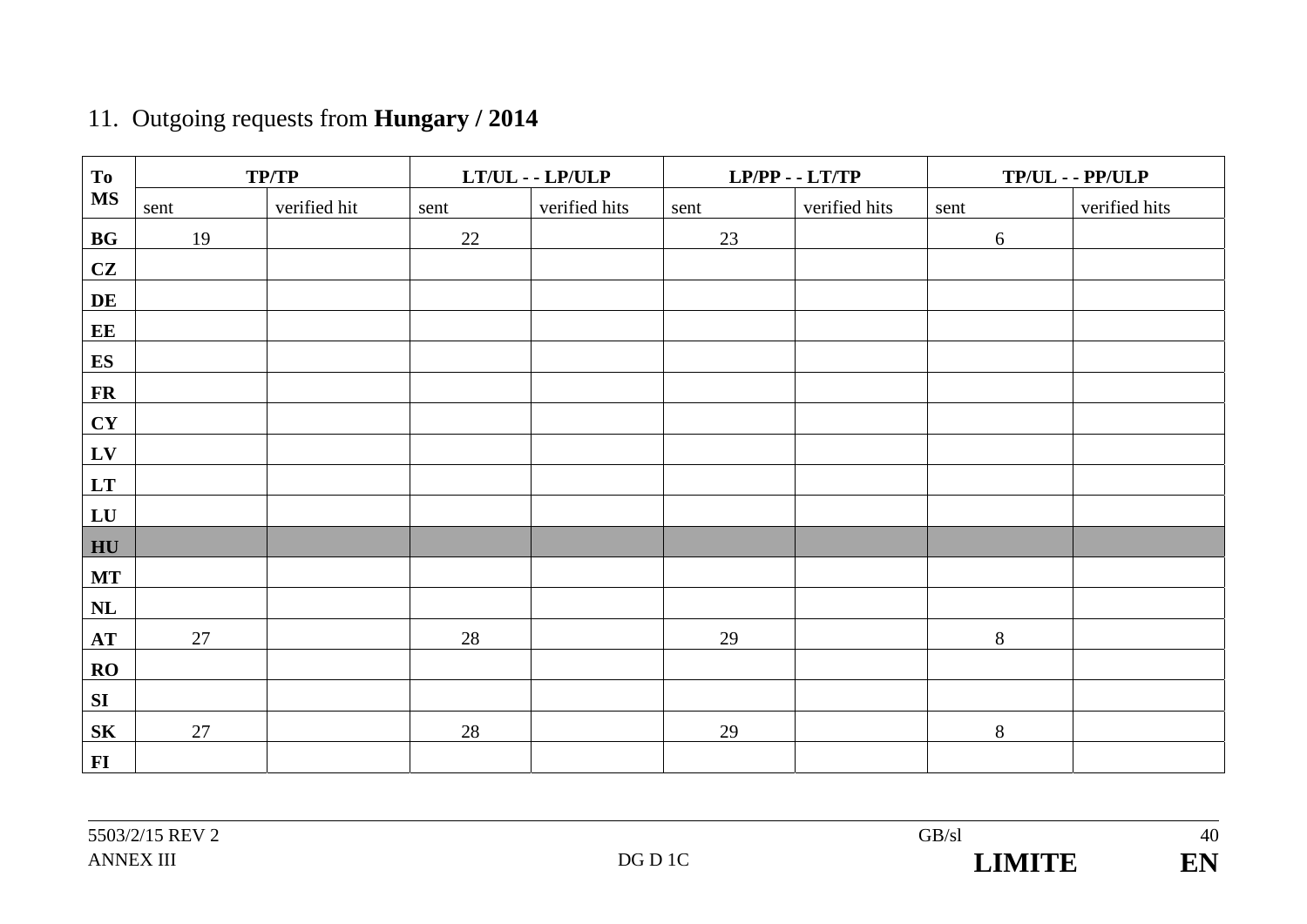# 12. Outgoing requests from **Malta / 2014**

| To               |      | TP/TP        |      | $LT/UL - LP/ULP$ |      | $LP/PP - LTT/TP$ |      | $TP/UL - PP/ULP$ |
|------------------|------|--------------|------|------------------|------|------------------|------|------------------|
| <b>MS</b>        | sent | verified hit | sent | verified hits    | sent | verified hits    | sent | verified hits    |
| BG               |      |              |      |                  | 6    | $\boldsymbol{0}$ |      |                  |
| CZ               |      |              |      |                  |      |                  |      |                  |
| DE               |      |              |      |                  |      |                  |      |                  |
| EE               |      |              |      |                  |      |                  |      |                  |
| ES               |      |              |      |                  | 274  | $\boldsymbol{0}$ |      |                  |
| ${\bf FR}$       |      |              |      |                  | 5096 | $\boldsymbol{0}$ |      |                  |
| CY               |      |              |      |                  | 2377 | $\boldsymbol{0}$ |      |                  |
| LV               |      |              |      |                  |      |                  |      |                  |
| LT               |      |              |      |                  |      |                  |      |                  |
| LU               |      |              |      |                  |      |                  |      |                  |
| HU               |      |              |      |                  |      |                  |      |                  |
| MT               |      |              |      |                  |      |                  |      |                  |
| NL               |      |              |      |                  | 15   | $\boldsymbol{0}$ |      |                  |
| $\bf AT$         |      |              |      |                  | 5488 | $\boldsymbol{0}$ |      |                  |
| RO               |      |              |      |                  |      |                  |      |                  |
| SI               |      |              |      |                  |      |                  |      |                  |
| ${\bf S}{\bf K}$ |      |              |      |                  | 3412 | $\boldsymbol{0}$ |      |                  |
| $\bf{FI}$        |      |              |      |                  |      |                  |      |                  |

41

EN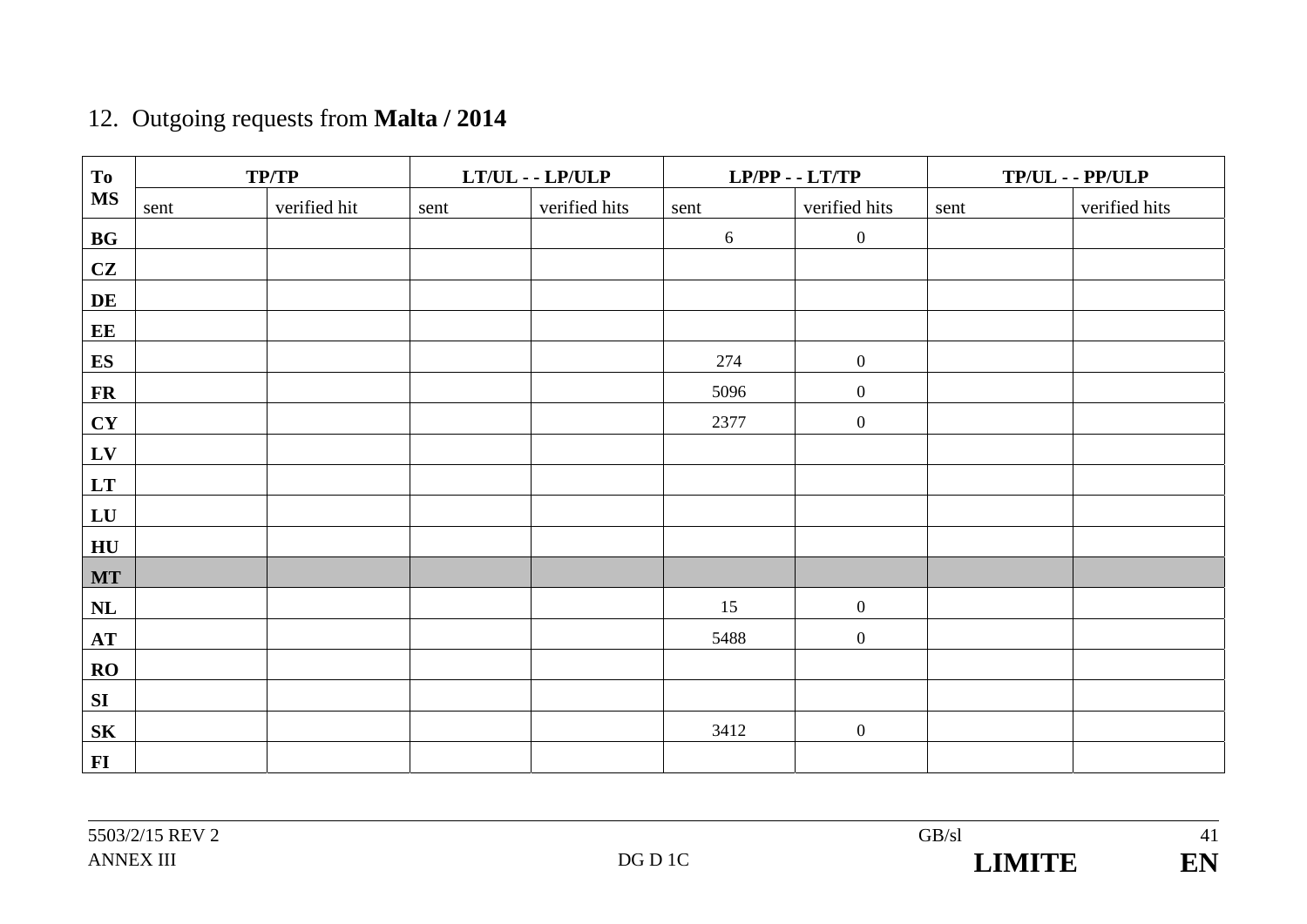| <b>To</b> |      | <b>TP/TP</b>            |      | $LT/UL$ - $LP/ULP$ |      | $LP/PP - LTT/TP$        |      | $TP/UL - PP/ULP$ |  |  |
|-----------|------|-------------------------|------|--------------------|------|-------------------------|------|------------------|--|--|
| <b>MS</b> | sent | verified hit            | sent | verified hits      | sent | verified hits           | sent | verified hits    |  |  |
| BG        | 745  | $\overline{2}$          |      |                    | 281  | $\bf{0}$                | 545  | $\boldsymbol{0}$ |  |  |
| CZ        | 43   | $\mathbf{1}$            |      |                    | 9    | $\bf{0}$                | 10   | $\boldsymbol{0}$ |  |  |
| DE        | 775  | 86                      |      |                    | 364  | $\boldsymbol{9}$        | 704  | $\boldsymbol{0}$ |  |  |
| EE        | 758  | $\boldsymbol{2}$        |      |                    | 259  | $\boldsymbol{0}$        | 545  | $\boldsymbol{0}$ |  |  |
| <b>ES</b> | 771  | 70                      |      |                    | 317  | 1                       | 478  | $\boldsymbol{0}$ |  |  |
| <b>FR</b> | 787  | 34                      |      |                    | 323  | $\overline{\mathbf{4}}$ | 534  | $\boldsymbol{0}$ |  |  |
| CY        | 673  | $\overline{2}$          |      |                    | 223  | $\boldsymbol{0}$        | 294  | $\boldsymbol{0}$ |  |  |
| LV        |      |                         |      |                    |      |                         |      |                  |  |  |
| LT        | 736  | 8                       |      |                    | 323  | $\bf{0}$                | 300  | $\boldsymbol{0}$ |  |  |
| LU        | 655  | 18                      |      |                    | 286  | $\bf{0}$                | 455  | $\bf{0}$         |  |  |
| HU        |      |                         |      |                    |      |                         |      |                  |  |  |
| <b>MT</b> |      |                         |      |                    |      |                         |      |                  |  |  |
| NL        |      |                         |      |                    |      |                         |      |                  |  |  |
| AT        | 745  | $\boldsymbol{9}$        |      |                    | 275  | $\boldsymbol{0}$        | 544  | $\boldsymbol{0}$ |  |  |
| RO        | 424  | $\overline{\mathbf{4}}$ |      |                    | 98   | $\boldsymbol{0}$        | 152  | $\boldsymbol{0}$ |  |  |
| SI        |      |                         |      |                    |      |                         |      |                  |  |  |
| <b>SK</b> | 526  | $\overline{\mathbf{4}}$ |      |                    | 85   | $\bf{0}$                | 214  | $\boldsymbol{0}$ |  |  |
| $FI$      |      |                         |      |                    |      |                         |      |                  |  |  |

## 13. Outgoing requests from **Netherlands / 2014**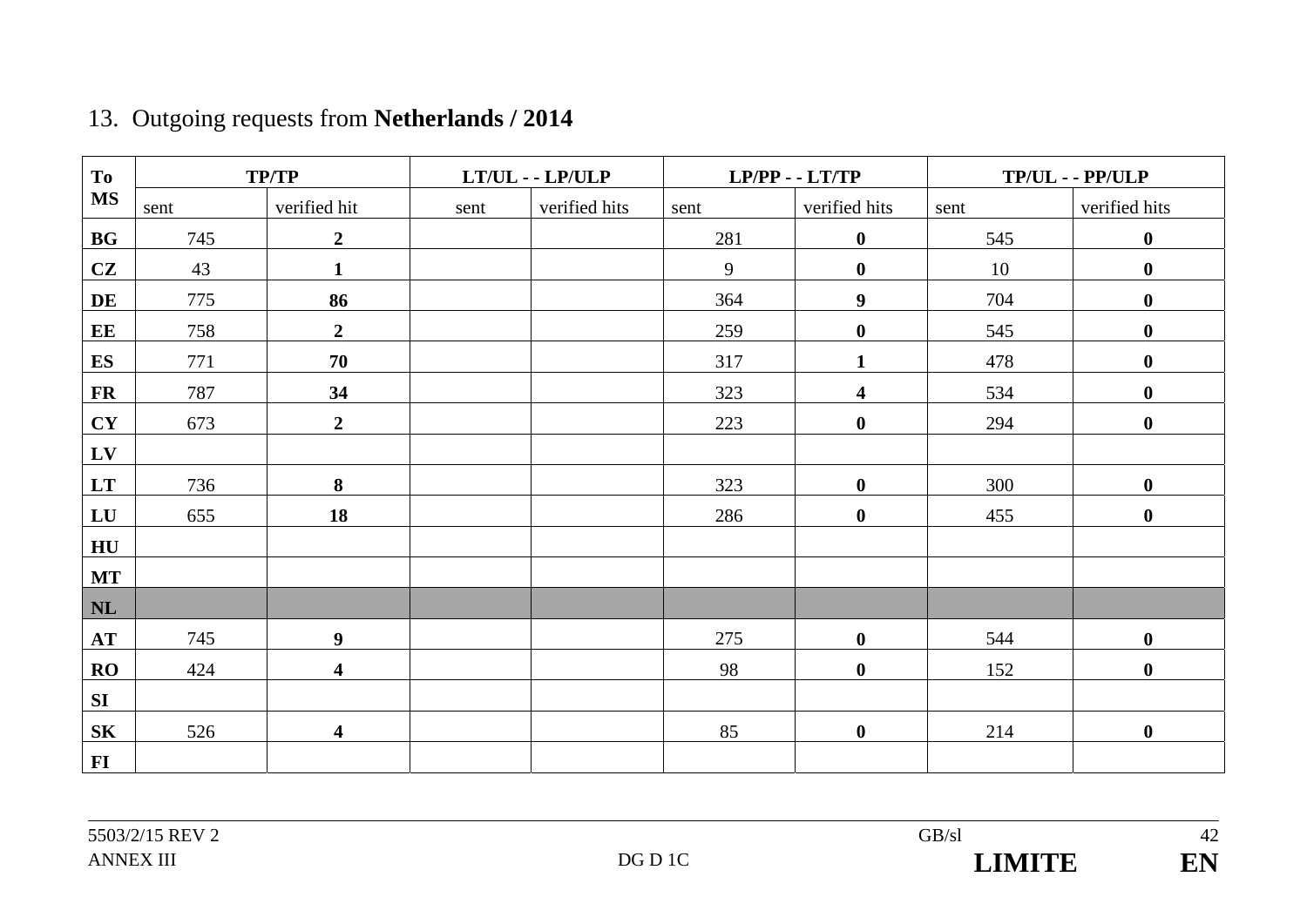## 14. Outgoing requests from **Austria / 2014**

| To             |      | <b>TP/TP</b> |                  | $LT/UL$ - $LP/ULP$ |      | $LP/PP - LTT/TP$ | $TP/UL - PP/ULP$ |                  |  |
|----------------|------|--------------|------------------|--------------------|------|------------------|------------------|------------------|--|
| <b>MS</b>      | sent | verified hit | sent             | verified hits      | sent | verified hits    | sent             | verified hits    |  |
| <b>BG</b>      | 3941 | 169          | $\mathbf{0}$     | $\boldsymbol{0}$   | 359  | $\bf{0}$         | 37               | $\boldsymbol{0}$ |  |
| CZ             | 3904 | 220          | $\overline{0}$   | $\boldsymbol{0}$   | 438  | $\boldsymbol{0}$ | 36               | $\boldsymbol{0}$ |  |
| DE             | 4042 | 885          | $\overline{2}$   | $\boldsymbol{0}$   | 835  | 27               | 51               | $\boldsymbol{0}$ |  |
| EE             | 3604 | $\mathbf{1}$ | $\overline{0}$   | $\boldsymbol{0}$   | 142  | $\bf{0}$         | 11               | $\boldsymbol{0}$ |  |
| <b>ES</b>      | 3807 | 240          | $\mathbf{0}$     | $\boldsymbol{0}$   | 229  | $\overline{7}$   | 33               | $\boldsymbol{0}$ |  |
| <b>FR</b>      | 3812 | 266          | $\overline{0}$   | $\boldsymbol{0}$   | 300  | $\bf{0}$         | 46               | $\boldsymbol{0}$ |  |
| CY             | 2927 | $\bf{0}$     | $\overline{4}$   | $\bf{0}$           | 93   | $\bf{0}$         | 12               | $\boldsymbol{0}$ |  |
| LV             |      |              |                  |                    |      |                  |                  |                  |  |
| LT             | 3792 | 68           | $\boldsymbol{0}$ | $\boldsymbol{0}$   | 343  | $\mathbf{3}$     | 23               | $\boldsymbol{0}$ |  |
| LU             | 3781 | 25           | $\mathbf{0}$     | $\boldsymbol{0}$   | 95   | $\bf{0}$         | 12               | $\boldsymbol{0}$ |  |
| H <sub>U</sub> | 4052 | 453          | $\overline{0}$   | $\boldsymbol{0}$   | 533  | $\bf{0}$         | 54               | $\boldsymbol{0}$ |  |
| <b>MT</b>      | 3751 | $\bf{0}$     | $\overline{0}$   | $\boldsymbol{0}$   | 82   | $\bf{0}$         | 10               | $\boldsymbol{0}$ |  |
| NL             | 3809 | 98           | $\overline{0}$   | $\boldsymbol{0}$   | 308  | $\boldsymbol{0}$ | 35               | $\boldsymbol{0}$ |  |
| <b>AT</b>      |      |              |                  |                    |      |                  |                  |                  |  |
| RO             | 4675 | 399          | $\overline{0}$   | $\bf{0}$           | 572  | $\boldsymbol{9}$ | 45               | $\boldsymbol{0}$ |  |
| <b>SI</b>      | 3838 | 81           | $\mathbf{0}$     | $\boldsymbol{0}$   | 475  | $\bf{0}$         | 49               | $\boldsymbol{0}$ |  |
| <b>SK</b>      | 4046 | 281          | $\mathbf{1}$     | $\boldsymbol{0}$   | 533  | $\mathbf{3}$     | 44               | $\boldsymbol{0}$ |  |
| $FI$           |      |              |                  |                    |      |                  |                  |                  |  |

43 EN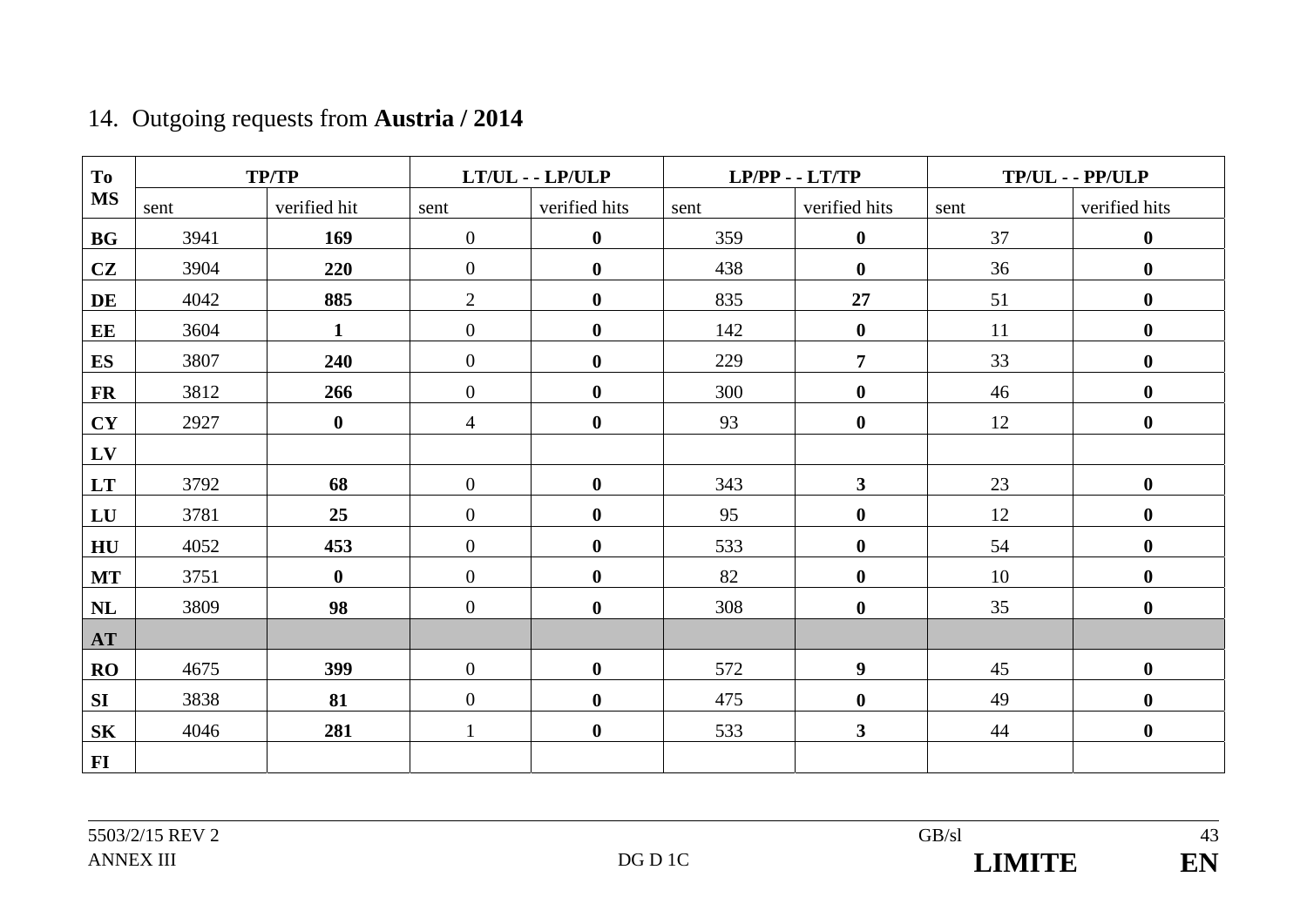| <b>To</b> |                | <b>TP/TP</b>   |                | $LT/UL$ - $LP/ULP$ |              | $LP/PP - LTT/TP$        | $TP/UL - PP/ULP$ |                  |  |
|-----------|----------------|----------------|----------------|--------------------|--------------|-------------------------|------------------|------------------|--|
| <b>MS</b> | sent           | verified hit   | sent           | verified hits      | sent         | verified hits           | sent             | verified hits    |  |
| <b>BG</b> | 63             | $\bf{0}$       | 57             | $\bf{0}$           | 74           | $\bf{0}$                | 106              | $\bf{0}$         |  |
| CZ        | 63             | $\mathbf{0}$   | 57             | $\bf{0}$           | 74           | $\mathbf{0}$            | 106              | $\bf{0}$         |  |
| DE        | 64             | 22             | 57             | $\bf{0}$           | 74           | 5                       | 106              | $\boldsymbol{0}$ |  |
| EE        | 63             | $\bf{0}$       | 57             | $\bf{0}$           | 74           | $\bf{0}$                | 106              | $\boldsymbol{0}$ |  |
| <b>ES</b> | 63             | $\overline{7}$ | 57             | $\bf{0}$           | 74           | $\bf{0}$                | 106              | $\bf{0}$         |  |
| <b>FR</b> | 63             | 18             | 57             | $\boldsymbol{0}$   | 74           | 26                      | 106              | $\bf{0}$         |  |
| <b>CY</b> | 63             | $\bf{0}$       | 57             | $\bf{0}$           | 74           | $\mathbf{0}$            | 106              | $\bf{0}$         |  |
| LV        |                |                |                |                    |              |                         |                  |                  |  |
| <b>LT</b> | 63             | $\bf{0}$       | 57             | $\bf{0}$           | 74           | $\mathbf{0}$            | 106              | $\bf{0}$         |  |
| LU        | 63             | $\mathbf{0}$   | 57             | $\bf{0}$           | 74           | $\bf{0}$                | 106              | $\boldsymbol{0}$ |  |
| HU        |                |                |                |                    |              |                         |                  |                  |  |
| <b>MT</b> |                |                |                |                    |              |                         |                  |                  |  |
| NL        | $\overline{2}$ | $\bf{0}$       | $\overline{0}$ | $\bf{0}$           | $\mathbf{0}$ | $\bf{0}$                | $\overline{2}$   | $\bf{0}$         |  |
| AT        | 63             | $\overline{7}$ | 57             | $\bf{0}$           | 74           | 8                       | 106              | $\boldsymbol{0}$ |  |
| <b>RO</b> |                |                |                |                    |              |                         |                  |                  |  |
| SI        | 64             | $\bf{0}$       | 57             | $\bf{0}$           | 74           | $\bf{0}$                | 106              | $\bf{0}$         |  |
| <b>SK</b> | 63             | 5              | 57             | $\boldsymbol{0}$   | 74           | $\overline{\mathbf{3}}$ | 106              | $\boldsymbol{0}$ |  |
| $\bf{FI}$ |                |                |                |                    |              |                         |                  |                  |  |

## 15. Outgoing requests from **Romania / 2014**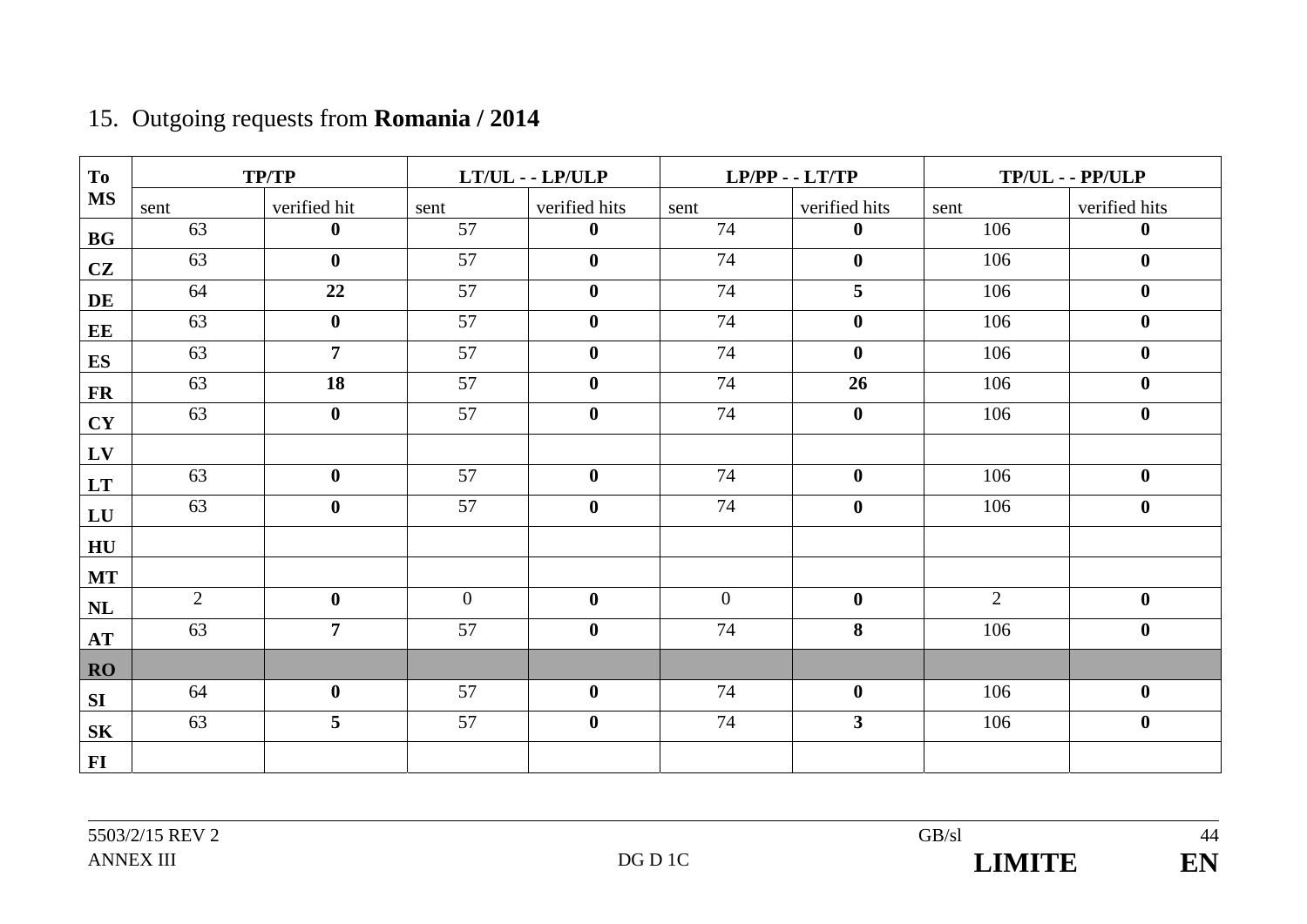# 16. Outgoing requests from **Slovenia / 2014**

| To               | <b>TP/TP</b> |                                               |                                    | $LT/UL$ - $LP/ULP$ |                    | $LP/PP - LTT/TP$ | $TP/UL - PP/ULP$ |                |  |
|------------------|--------------|-----------------------------------------------|------------------------------------|--------------------|--------------------|------------------|------------------|----------------|--|
| <b>MS</b>        | sent         | verified hit<br>verified hits<br>sent<br>sent |                                    |                    | verified hits      |                  | verified hits    |                |  |
| <b>BG</b>        | 288          | $\bf{0}$                                      | $\boldsymbol{0}$                   | $\bf{0}$           | 396                | $\bf{0}$         | 224              | $\bf{0}$       |  |
| CZ               | 163          | $\bf{0}$                                      | $\boldsymbol{0}$                   | $\boldsymbol{0}$   | 283                | $\bf{0}$         | 138              | $\bf{0}$       |  |
| DE               | 292          | 19                                            | $\overline{0}$                     | $\boldsymbol{0}$   | 398                | $\bf{0}$         | 244              | $\mathbf{0}$   |  |
| EE               |              |                                               |                                    |                    |                    |                  |                  |                |  |
| ES               | 292          | $\overline{7}$                                | $\boldsymbol{0}$                   | $\boldsymbol{0}$   | 397                | $\mathbf{0}$     | 244              | $\mathbf{1}$   |  |
| <b>FR</b>        | 292          | 6                                             | $\boldsymbol{0}$                   | $\bf{0}$           | 416                | $\boldsymbol{2}$ | 244              | $\overline{2}$ |  |
| <b>CY</b>        | 290          | $\bf{0}$                                      | $\boldsymbol{0}$                   | $\boldsymbol{0}$   | 296                | $\mathbf{0}$     | 246              | $\bf{0}$       |  |
| LV               |              |                                               |                                    |                    |                    |                  |                  |                |  |
| LT               |              |                                               |                                    |                    |                    |                  |                  |                |  |
| LU               | 287          | $\bf{0}$                                      | $\overline{0}$<br>$\boldsymbol{0}$ |                    | 298<br>$\mathbf 0$ |                  | 216<br>$\bf{0}$  |                |  |
| ${\bf H}{\bf U}$ |              |                                               |                                    |                    |                    |                  |                  |                |  |
| <b>MT</b>        |              |                                               |                                    |                    |                    |                  |                  |                |  |
| NL               |              |                                               |                                    |                    |                    |                  |                  |                |  |
| AT               | 294          | 11                                            | $\overline{0}$                     | $\boldsymbol{0}$   | 398                | $\mathbf{1}$     | 241              | $\mathbf{0}$   |  |
| RO               | 278          | $\overline{\mathbf{3}}$                       | $\overline{0}$                     | $\boldsymbol{0}$   | 365                | $\mathbf{0}$     | 234              | $\mathbf{0}$   |  |
| <b>SI</b>        |              |                                               |                                    |                    |                    |                  |                  |                |  |
| <b>SK</b>        | 290          | $\boldsymbol{2}$                              | $\boldsymbol{0}$                   | $\boldsymbol{0}$   | 381                | $\mathbf{0}$     | 246              | $\bf{0}$       |  |
| $\bf{FI}$        |              |                                               |                                    |                    |                    |                  |                  |                |  |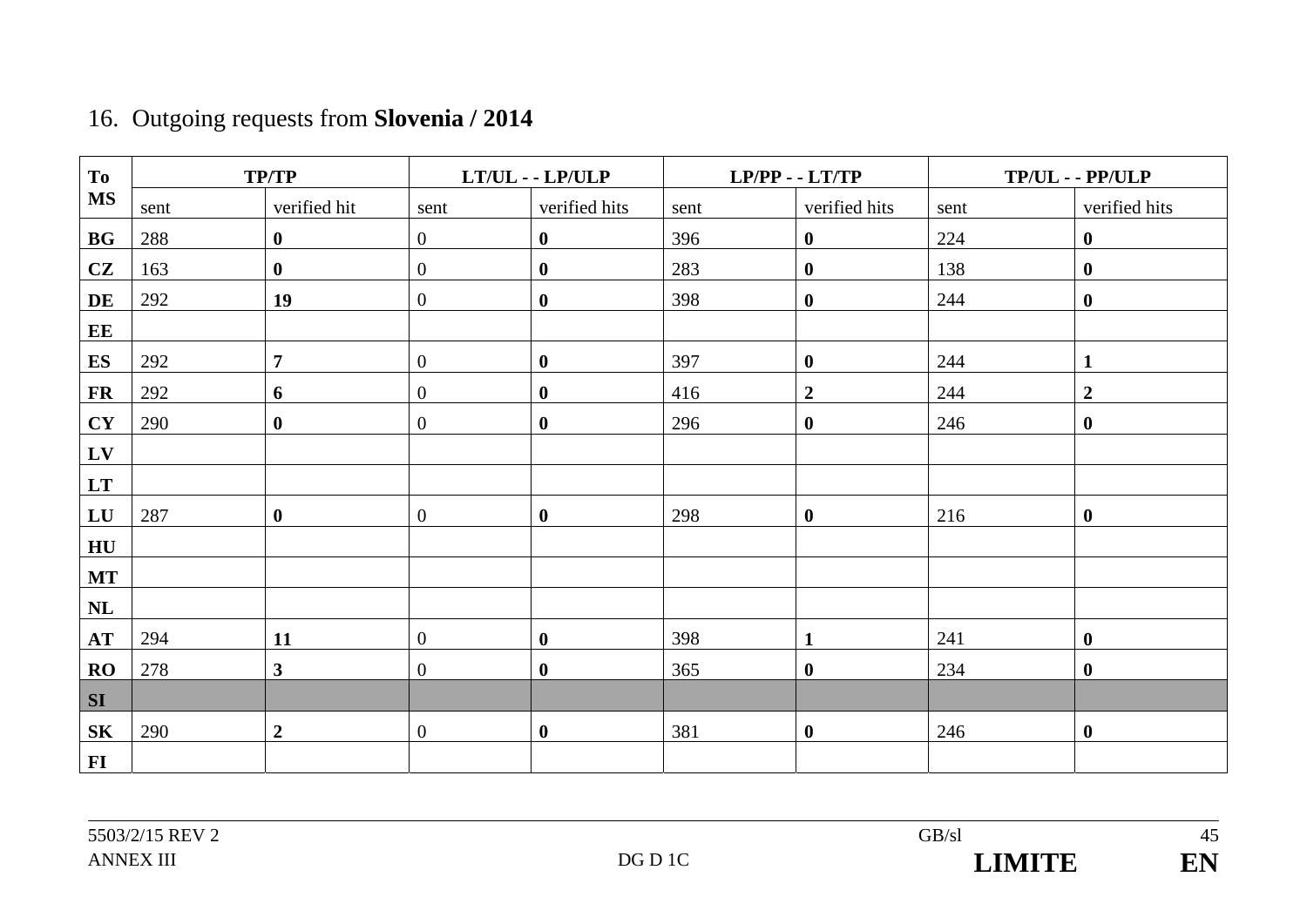| To MS          |                  | <b>TP/TP</b>     |                  | $LT/UL$ - $LP/ULP$ |                  | $LP/PP - LTT/TP$ | $TP/UL - PP/ULP$ |                  |  |
|----------------|------------------|------------------|------------------|--------------------|------------------|------------------|------------------|------------------|--|
|                | sent             | verified hit     | sent             | verified hits      | sent             | verified hits    | sent             | verified hits    |  |
| BG             | $\mathfrak{Z}$   | $\mathbf 0$      | $\boldsymbol{0}$ | $\bf{0}$           | $\boldsymbol{0}$ | $\mathbf 0$      | $\mathbf{0}$     | $\mathbf 0$      |  |
| CZ             | 5                | $\boldsymbol{2}$ | $5\overline{)}$  | $\mathbf{1}$       | $6\,$            | 1                | $\overline{4}$   | $\mathbf{1}$     |  |
| DE             | $\overline{3}$   | $\mathbf{1}$     | 26               | $\bf{0}$           | 55               | $\bf{0}$         | $\overline{0}$   | $\boldsymbol{0}$ |  |
| EE             | $\overline{4}$   | $\boldsymbol{0}$ | $\boldsymbol{0}$ | $\boldsymbol{0}$   | $\overline{2}$   | $\bf{0}$         | $\boldsymbol{0}$ | $\boldsymbol{0}$ |  |
| ES             | 3                | $\boldsymbol{0}$ | 30               | $\bf{0}$           | 52               |                  | $\overline{0}$   | $\boldsymbol{0}$ |  |
| <b>FR</b>      | $\overline{4}$   | $\blacksquare$   | 33               | $\boldsymbol{0}$   | 46               | $\mathbf{0}$     |                  | $\boldsymbol{0}$ |  |
| CY             | $\overline{4}$   | $\boldsymbol{0}$ | $\overline{0}$   | $\bf{0}$           |                  | $\bf{0}$         | $\overline{0}$   | $\boldsymbol{0}$ |  |
| LV             | $\boldsymbol{0}$ | $\boldsymbol{0}$ | $\boldsymbol{0}$ | $\bf{0}$           | $\overline{0}$   | $\mathbf{0}$     | $\mathbf{0}$     | $\bf{0}$         |  |
| <b>LT</b>      | $\overline{3}$   | $\boldsymbol{0}$ | $\boldsymbol{0}$ | $\bf{0}$           |                  | $\bf{0}$         | $\overline{0}$   | $\bf{0}$         |  |
| LU             | $\boldsymbol{0}$ | $\bf{0}$         | $\boldsymbol{0}$ | $\boldsymbol{0}$   | $\overline{0}$   | $\mathbf{0}$     | $\mathbf{0}$     | $\boldsymbol{0}$ |  |
| H <sub>U</sub> | 3                | $\boldsymbol{0}$ | $\boldsymbol{0}$ | $\bf{0}$           | 266              | $\bf{0}$         | $\boldsymbol{0}$ | $\bf{0}$         |  |
| <b>MT</b>      |                  | $\boldsymbol{0}$ | $\overline{0}$   | $\bf{0}$           |                  | $\mathbf 0$      | $\overline{0}$   | $\boldsymbol{0}$ |  |
| NL             | 5                | $\overline{2}$   | $\overline{2}$   |                    | 20               | 16               | 3                | $\boldsymbol{2}$ |  |
| <b>AT</b>      | $\overline{4}$   | 1                | 26               | $\mathbf 0$        | 52               | $\mathbf{0}$     |                  | $\boldsymbol{0}$ |  |
| RO             |                  | $\boldsymbol{0}$ | $\overline{0}$   | $\bf{0}$           | $\overline{0}$   | $\mathbf{0}$     | $\mathbf{0}$     | $\boldsymbol{0}$ |  |
| SI             | $\overline{3}$   | $\mathbf{1}$     | $\overline{0}$   | $\bf{0}$           | $\mathbf{1}$     | $\mathbf{0}$     | $\overline{0}$   | $\bf{0}$         |  |
| <b>SK</b>      |                  |                  |                  |                    |                  |                  |                  |                  |  |
| $FI$           | $\overline{0}$   | $\boldsymbol{0}$ | $\boldsymbol{0}$ | $\bf{0}$           | $\boldsymbol{0}$ | $\bf{0}$         | $\mathbf{0}$     | $\bf{0}$         |  |

## 17. Outgoing requests from **Slovak Republic** / **2014**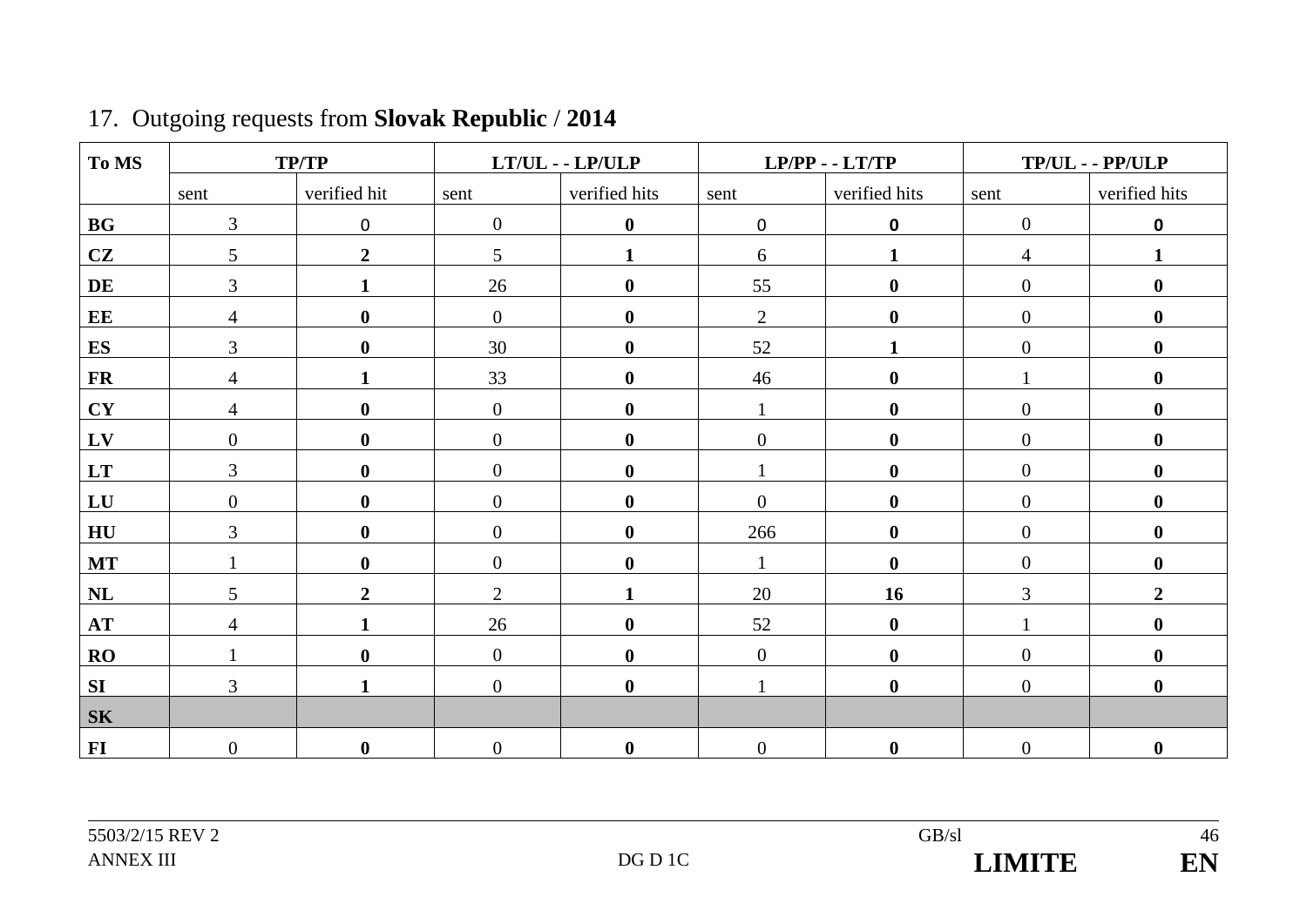## 18. Outgoing requests from **Finland** / **2014**

| <b>To</b>        | <b>TP/TP</b>   |                          |                          | $LT/UL - LP/ULP$         | $LP/PP - LTT/TP$      |                          | $TP/UL - PP/ULP$                                     |                          |  |
|------------------|----------------|--------------------------|--------------------------|--------------------------|-----------------------|--------------------------|------------------------------------------------------|--------------------------|--|
| <b>MS</b>        | sent           | verified hit             | sent                     | verified hits            | verified hits<br>sent |                          | sent                                                 | verified hits            |  |
| BG               | $\mathfrak{Z}$ | $\overline{\phantom{a}}$ | $\overline{\phantom{a}}$ | $\blacksquare$           | 47                    | $\overline{\phantom{a}}$ | $\overline{\phantom{a}}$                             | $\blacksquare$           |  |
| CZ               |                |                          |                          |                          |                       |                          |                                                      |                          |  |
| DE               |                |                          |                          |                          |                       |                          |                                                      |                          |  |
| EE               | $\mathfrak{Z}$ | $\overline{\phantom{a}}$ | $\overline{\phantom{a}}$ | $\sim$                   | 67                    | $\overline{\phantom{a}}$ | $\overline{\phantom{a}}$                             | $\overline{\phantom{a}}$ |  |
| ES               | $\mathfrak{Z}$ |                          | $\overline{\phantom{a}}$ | $\overline{\phantom{a}}$ | 42                    | $\mathbf{1}$             | $\overline{\phantom{a}}$                             | $\overline{\phantom{a}}$ |  |
| <b>FR</b>        |                |                          |                          |                          |                       |                          |                                                      |                          |  |
| CY               | $\mathfrak{Z}$ | $\sim$                   | $\overline{\phantom{a}}$ | $\overline{\phantom{a}}$ | 43<br>$\blacksquare$  |                          | $\overline{\phantom{a}}$<br>$\overline{\phantom{a}}$ |                          |  |
| LV               |                |                          |                          |                          |                       |                          |                                                      |                          |  |
| LT               | $\mathfrak{Z}$ | $\overline{\phantom{a}}$ | $\overline{\phantom{a}}$ | $\overline{\phantom{a}}$ |                       | $\blacksquare$           | $\overline{\phantom{a}}$<br>$\overline{\phantom{a}}$ |                          |  |
| LU               | $\mathfrak{Z}$ | $\overline{\phantom{a}}$ | $\overline{\phantom{a}}$ | $\overline{\phantom{a}}$ | 42                    | $\blacksquare$           | $\overline{\phantom{a}}$                             | $\overline{\phantom{a}}$ |  |
| ${\bf H}{\bf U}$ |                |                          |                          |                          |                       |                          |                                                      |                          |  |
| <b>MT</b>        |                |                          |                          |                          |                       |                          |                                                      |                          |  |
| NL               |                |                          |                          |                          |                       |                          |                                                      |                          |  |
| AT               | $\mathfrak{Z}$ | $\sim$                   | $\mathbf{1}$             | $\overline{\phantom{a}}$ | 76                    | $\mathbf{3}$             | $\overline{\phantom{a}}$                             | $\overline{\phantom{a}}$ |  |
| RO               |                |                          |                          |                          |                       |                          |                                                      |                          |  |
| ${\bf S}{\bf I}$ |                |                          |                          |                          |                       |                          |                                                      |                          |  |
| <b>SK</b>        | $\mathfrak{Z}$ | $\overline{\phantom{0}}$ | $\overline{\phantom{a}}$ | $\overline{\phantom{a}}$ | 50                    | $\boldsymbol{2}$         | $\overline{\phantom{a}}$                             | $\overline{\phantom{a}}$ |  |
| FI               |                |                          |                          |                          |                       |                          |                                                      |                          |  |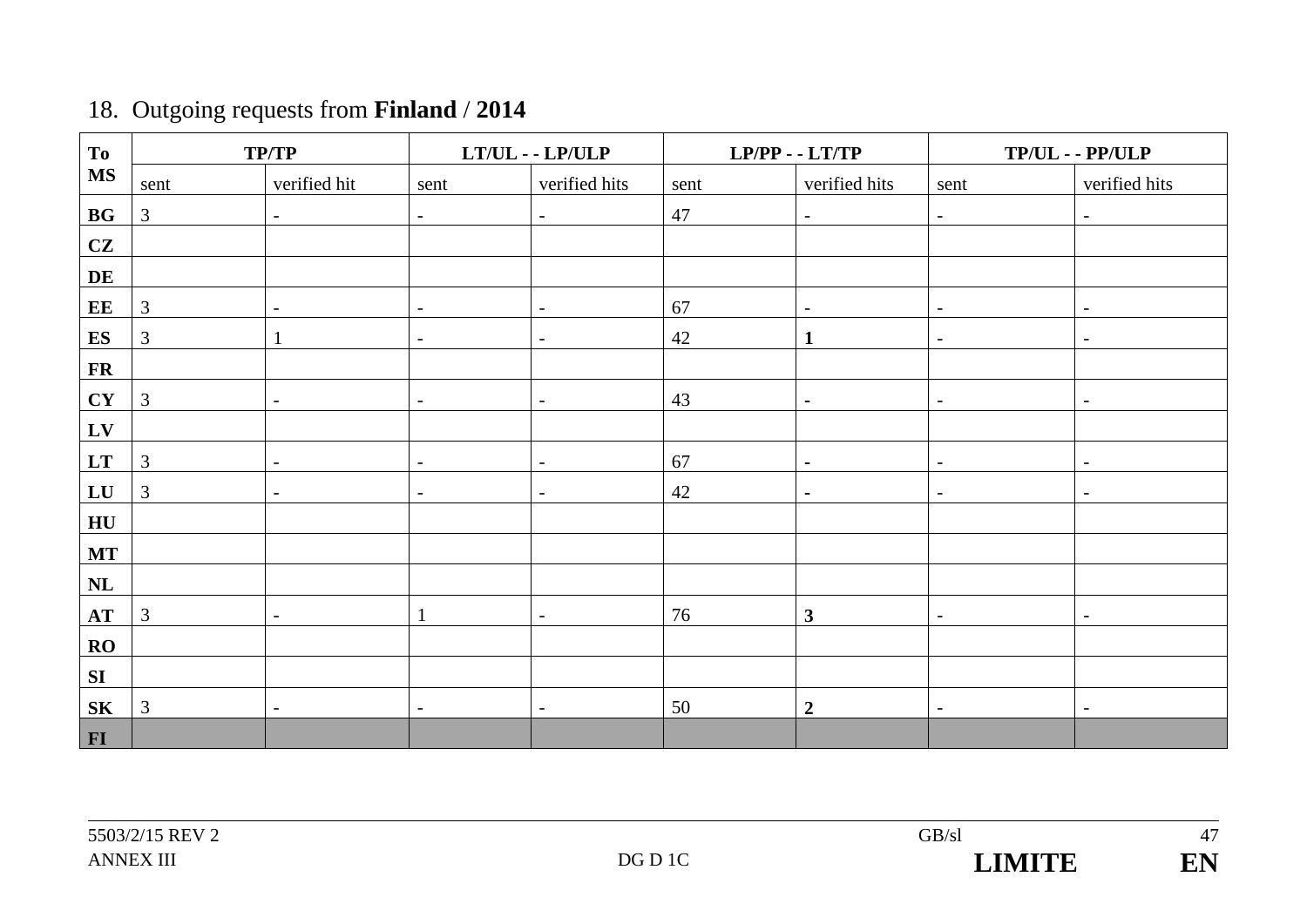#### **Vehicle Registration Data (VRD)**

- 1. For the prevention and investigation of criminal offences and in dealing with other offences coming within the jurisdiction of the courts or the public prosecution service in the searching Member State, as well as in maintaining public security, operational Member States allow other Member States' National Contact Points (NCP) access to national vehicle registration data, with the power to conduct automated searches, i.e. data relating to owners or operators and data relating to vehicles.
- 2. The DAPIX VRD subgroup agreed on a statistic model for VRD at its meeting of 24 November 2011 and EUCARIS was tasked to develop a mechanism to gather and count statistics.
- 3. VRD statistics were delivered by the EUCARIS Secretariat for 2014 per service, per month but also totalled for the whole year 2014. The summary underneath sets out the total amount of EUCARIS/Prüm inquiries for 2014 in addition to the amounts of 2012 and 2013.
- 4. It should be noted that the total amount of inquiries and responses have to be more or less the same. In comparison to 2012 and 2013 the delivery of the data by the Member States was much better but still not flawless. The following problems were encountered in 2014 during the gathering of the statistics:
	- a) Austria did not provide the figures for January, March, May, August, September, November and December;
	- b) Finland did not provide the figures for April;
	- c) Slovakia did not provide the figures for January;
	- d) Sweden did not provide the figures for January up and until August;
	- e) Slovenia did not provide the figures for January, February and March.
	- f) Estonia, Hungary and Malta have been requested by other countries, but did not deliver any statistics themselves yet.
	- g) Germany has several customised clients. These clients still did not deliver inquiries conform to the agreed specifications. Therefore the statistics of Germany can not be correctly interpreted. The issues are known by Germany and Germany (BKA) is working on the solution.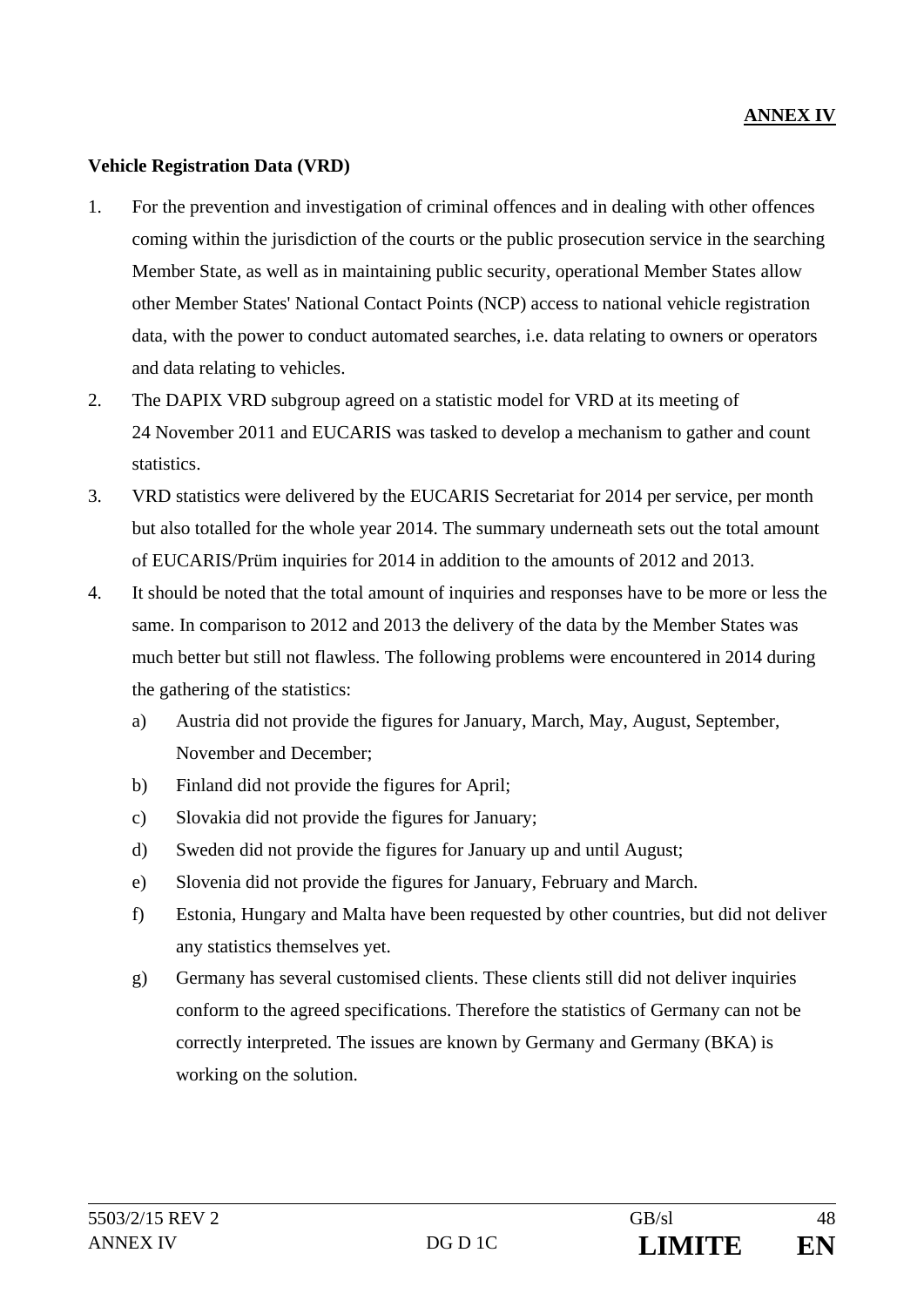|                 | <b>Made</b> in |           |                 |                |        |          |           |           |           |          |        |          |                |                |          |          |           |           |          |              |
|-----------------|----------------|-----------|-----------------|----------------|--------|----------|-----------|-----------|-----------|----------|--------|----------|----------------|----------------|----------|----------|-----------|-----------|----------|--------------|
| <b>Made by</b>  | AT             | <b>BE</b> | BG <sub>r</sub> | <b>CY</b>      | DE     | ES       | <b>EE</b> | <b>FR</b> | <b>FI</b> | HU       | LU2    | LT       | <b>MT</b>      | <b>NL</b>      | PL       | RO2      | <b>SE</b> | <b>SK</b> | SI       | <b>TOTAL</b> |
| AT              | 1381           | 1369      | 1737            | $\Omega$       | 3244   | 1482     | $\theta$  | 1465      | 1251      | 3126     | 1230   | 1373     | $\overline{0}$ | 1351           | 2184     | 2032     | 1305      | 1955      | 1833     | 28318        |
| $\rm BE$        | 3491           | 2211      | 2854            | 136            | 38400  | 6736     | 225       | 232195    | 2415      | 1375     | 51096  | 4317     | 136            | 113276         | 11951    | 9031     | 2638      | 2347      | 2190     | 487520       |
| BG              | 508            | 500       | 232             | 24             | 526    | 515      | 36        | 518       | 497       | 468      | 494    | 494      | 24             | 502            | 499      | 495      | 495       | 497       | 493      | 7817         |
| <b>CY</b>       | $\Omega$       | $\Omega$  | $\Omega$        | $\Omega$       | 3      | $\Omega$ | $\Omega$  | $\Omega$  | $\Omega$  | $\Omega$ |        | $\Omega$ | $\Omega$       | $\overline{c}$ | $\Omega$ | $\Omega$ | $\Omega$  | $\Omega$  | $\Omega$ | 6            |
| DE              | 151223         | 125653    | 173090          | 3492           | 73921  | 114926   | 7991      | 264129    | 81315     | 68848    | 106376 | 125193   | 4470           | 159037         | 392716   | 184979   | 96723     | 111732    | 96050    | 2341864      |
| ES              | 64219          | 67663     | 65370           | 3819           | 76370  | 85242    | 11087     | 106225    | 63307     | 44408    | 63577  | 64723    | 9159           | 67947          | 64593    | 65920    | 63531     | 63484     | 63537    | 1114181      |
| <b>FR</b>       | 7055           | 46790     | 13410           | $\Omega$       | 64092  | 35346    | $\Omega$  | 16149     | 4876      | 3654     | 14716  | 7233     | $\Omega$       | 14164          | 12686    | 18313    | 4939      | 6047      | 5761     | 275231       |
| ${\rm FI}$      | 763            | 830       | 927             | $\Omega$       | 2622   | 885      | 94        | 907       | 890       | 508      | 667    | 2952     | 42             | 1035           | 1082     | 891      | 2089      | 795       | 682      | 18661        |
| LU <sub>2</sub> | 1303           | 8093      | 1576            | 10             | 10499  | 1534     | $\Omega$  | 19750     | 1023      | 1016     | 1571   | 1260     | $\Omega$       | 1945           | 2174     | 1948     | 1070      | 1218      | 1238     | 57228        |
| <b>LT</b>       | 4209           | 4275      | 4187            | 284            | 4466   | 4278     | 649       | 4304      | 4200      | 3048     | 4184   | 5809     | 369            | 4248           | 4458     | 4184     | 4322      | 4194      | 4188     | 69856        |
| NL              | 7637           | 244957    | 34523           | 135            | 165941 | 21401    | 2998      | 57548     | 6104      | 4293     | 9603   | 25340    | 386            | 5290           | 173359   | 25254    | 9294      | 10522     | 6960     | 811545       |
| PL              | 20702          | 20773     | 20627           | 1796           | 23293  | 20960    | 3287      | 20899     | 20613     | 11367    | 20609  | 20660    | 2415           | 20732          | 21635    | 20636    | 20650     | 20587     | 20611    | 332852       |
| RO2             | 15363          | 14199     | 18352           | 520            | 20446  | 17479    | 1287      | 19176     | 13046     | 8988     | 12976  | 13159    | 822            | 13817          | 13883    | 13938    | 13543     | 13107     | 13025    | 237126       |
| <b>SE</b>       | 201            | 224       | 370             | $\Omega$       | 535    | 233      | 86        | 297       | 370       | 217      | 199    | 1222     | $\Omega$       | 250            | 1174     | 350      | 215       | 209       | 203      | 6355         |
| SK              | 2414           | 1888      | 1855            | $\Omega$       | 2126   | 2159     | $\Omega$  | 1922      | 1835      | 595      | 1825   | 1827     | $\Omega$       | 1880           | 1837     | 1767     | 1763      | 1942      | 1741     | 29376        |
| ${\rm SI}$      | 89             | 66        | 82              | $\overline{4}$ | 172    | 109      | 21        | 183       | 54        | 52       | 54     | 62       | $\overline{4}$ | 61             | 69       | 112      | 56        | 54        | 111      | 1415         |
| <b>TOTAL</b>    | 280558         | 539491    | 339192          | 10220          | 486656 | 313285   | 27761     | 745667    | 201796    | 151963   | 289178 | 275624   | 17827          | 405537         | 704300   | 349850   | 222633    | 238690    | 218623   | 5819351      |

### **Overview of the total amount of EUCARIS/Prüm-inquiries in 2014**

49 EN